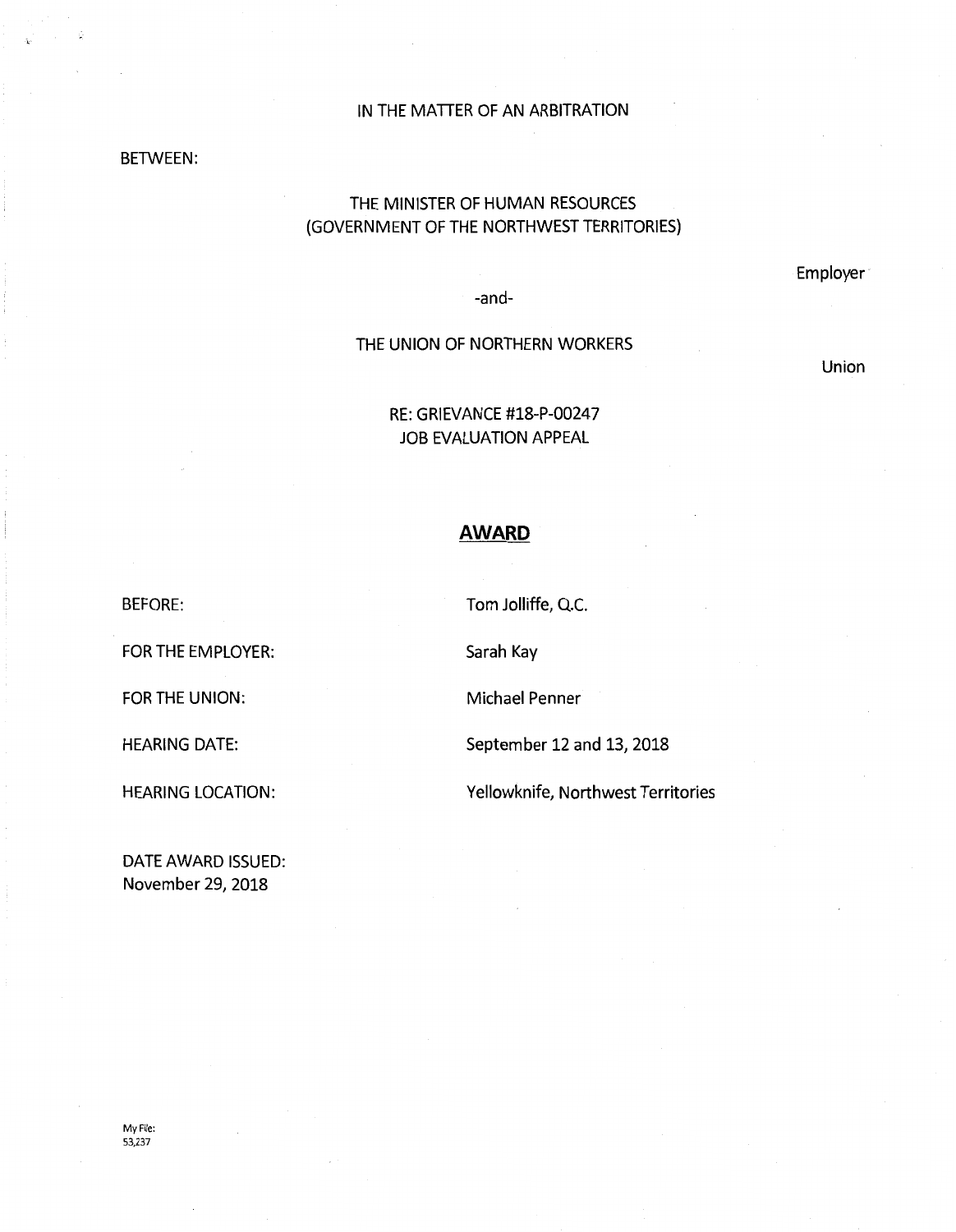$\label{eq:2.1} \frac{1}{2}\left(\frac{1}{\sqrt{2}}\right)^{2} \left(\frac{1}{\sqrt{2}}\right)^{2}$  $\label{eq:2.1} \frac{1}{\sqrt{2}}\int_{\mathbb{R}^3}\frac{1}{\sqrt{2}}\left(\frac{1}{\sqrt{2}}\right)^2\frac{1}{\sqrt{2}}\left(\frac{1}{\sqrt{2}}\right)^2\frac{1}{\sqrt{2}}\left(\frac{1}{\sqrt{2}}\right)^2\frac{1}{\sqrt{2}}\left(\frac{1}{\sqrt{2}}\right)^2.$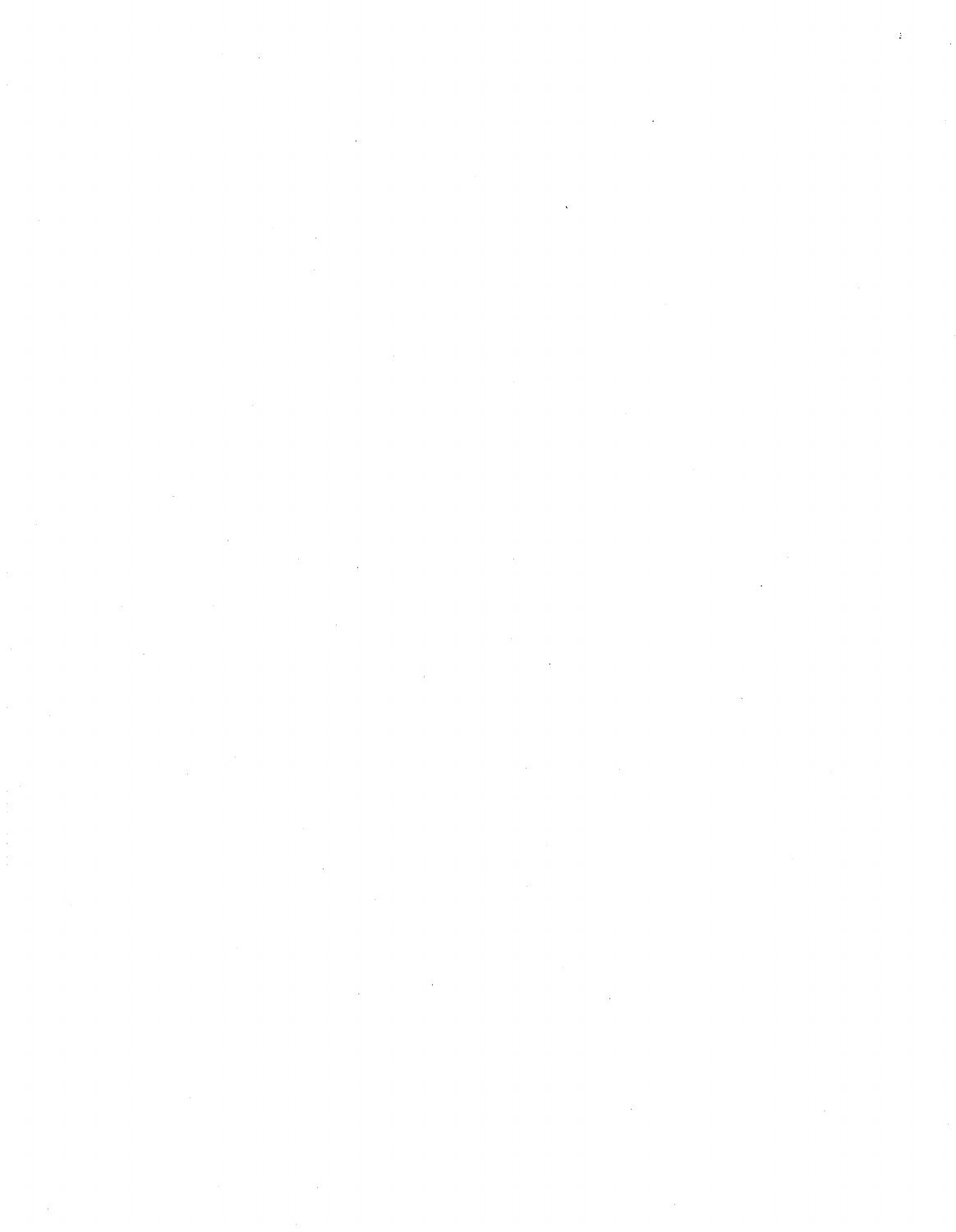It is common ground between the Parties that the Government of the Northwest Territories in its analysis and evaluation of work for purposes of determining the relative/comparative value of positions within its organizational structure utilizes the Hay Method. It is the widely accepted gender-neutral job evaluation system focussing on the described responsibilities and working requirements as opposed to examining the individual ability or performance qualities brought to the position by the incumbent. There is no doubt about the GNWT using written job descriptions for benchmarking purposes across its system. Changes to job content, perhaps brought about by a change in assigned responsibilities, or departmental reorganization, can lead to another evaluation concerning which individual employees may or may not agree with the results, or perhaps not agreeing with the results of a long-standing initial position job evaluation which has not been redone. That state of affairs sets the stage for a possible job evaluation appeal able to be triggered by the position incumbent under Article 36.

This matter concerns grievance #18-P-02247, a policy grievance, wherein the Union has alleged a contravention of Article 36.04 subsisting in its current form since the collective agreement expiring on March 31, 2012. The language changes to Article 36 had been negotiated during the 2009 round of collective bargaining. Article 36.04 in its entirety now reads as follows, with my having emboldened the paragraph  $1(a)$  additions said to be particularly pertinent to this policy grievance involving the Job Evaluation Appeal Board involvement:

- (1) (a) Employees shall file job evaluation appeals directly with their Deputy Head. **At the same time as filing the appeal, the employee may provide any written documentation demonstrating that the employee:** 
	- (i) **was substantially performing new or changed duties of a higher position, and**
	- **(ii) raised these concerns with the Employer.**

**The employee may appeal their job evaluation without submitting written documentation referenced in (i) and (ii).** 

The Deputy Head shall refer the appeal to a Job Evaluation Appeal Board.

-1-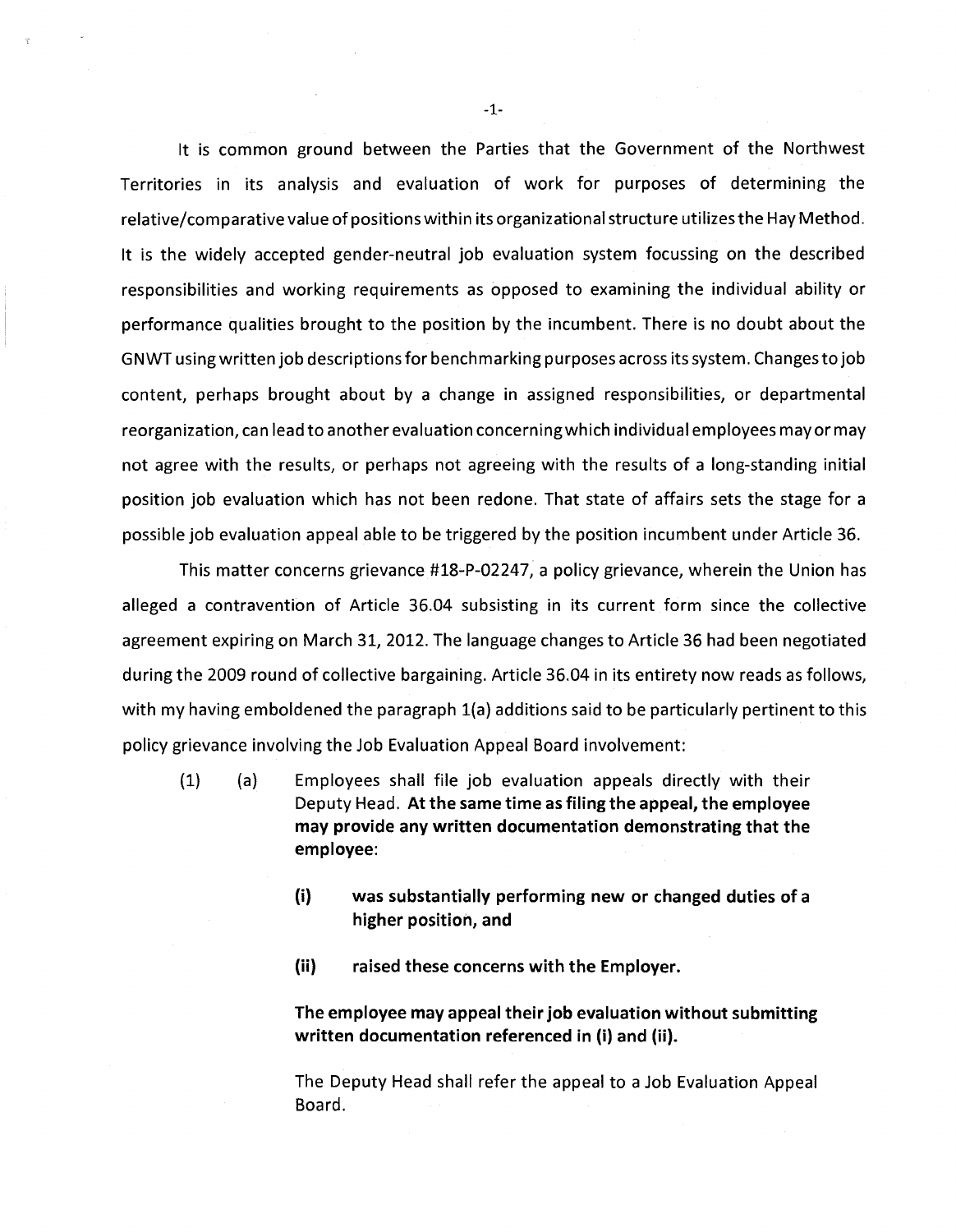- (b) The Job Evaluation Appeal Board shall consist of two representatives of the Employer and two representatives of the Union. All members of the Job Evaluation Appeal Board must be trained on the use of the Job Evaluation System.
- (c) The Job Evaluation Appeal Board may sit in Yellowknife or at some other place in the Northwest Territories that may seem appropriate to the Board under the circumstances. The Board shall give the employee and/or the employee's representative an opportunity to be heard and to explain the reason(s) for the appeal.
- (d) The Job Evaluation Appeal Board may by a unanimous decision, either determine that the employee's evaluation is proper or determine that the employee has been improperly evaluated in his/her position and determine the proper evaluation for the position.
- (e) The unanimous decision of the board is binding on the Employer, the Union and the employee until such time as that employee has been promoted, transferred, or the job description is changed by the Employer and has been re-evaluated.
- (2) (a) Should the Job Evaluation Appeal Board be unable to reach a unanimous decision, the employee may withdraw the appeal or request that the Deputy Head refer the appeal to a Job Evaluation Review Board.
	- (b) The Job Evaluation Review Board shall consist of a representative of the Employer, a representative of the Union and an independent chairperson. All members of the Job Evaluation Review Board must be trained on the use of the Job Evaluation System.
	- (c) The Chairperson of the Job Evaluation Review Board shall be chosen by the Employer and the Union, where they fail to agree on the appointment of a Chairperson, the appointment shall be made by the Supreme Court of the Northwest Territories upon the request of either party.
	- (d) The Job Evaluation Review Board may sit in Yellowknife or at some other place in the Northwest Territories that might seem appropriate to the Board under the circumstances. The Board shall give the employee and/or the employee's representative an opportunity to be heard and to explain the reason(s) for the appeal.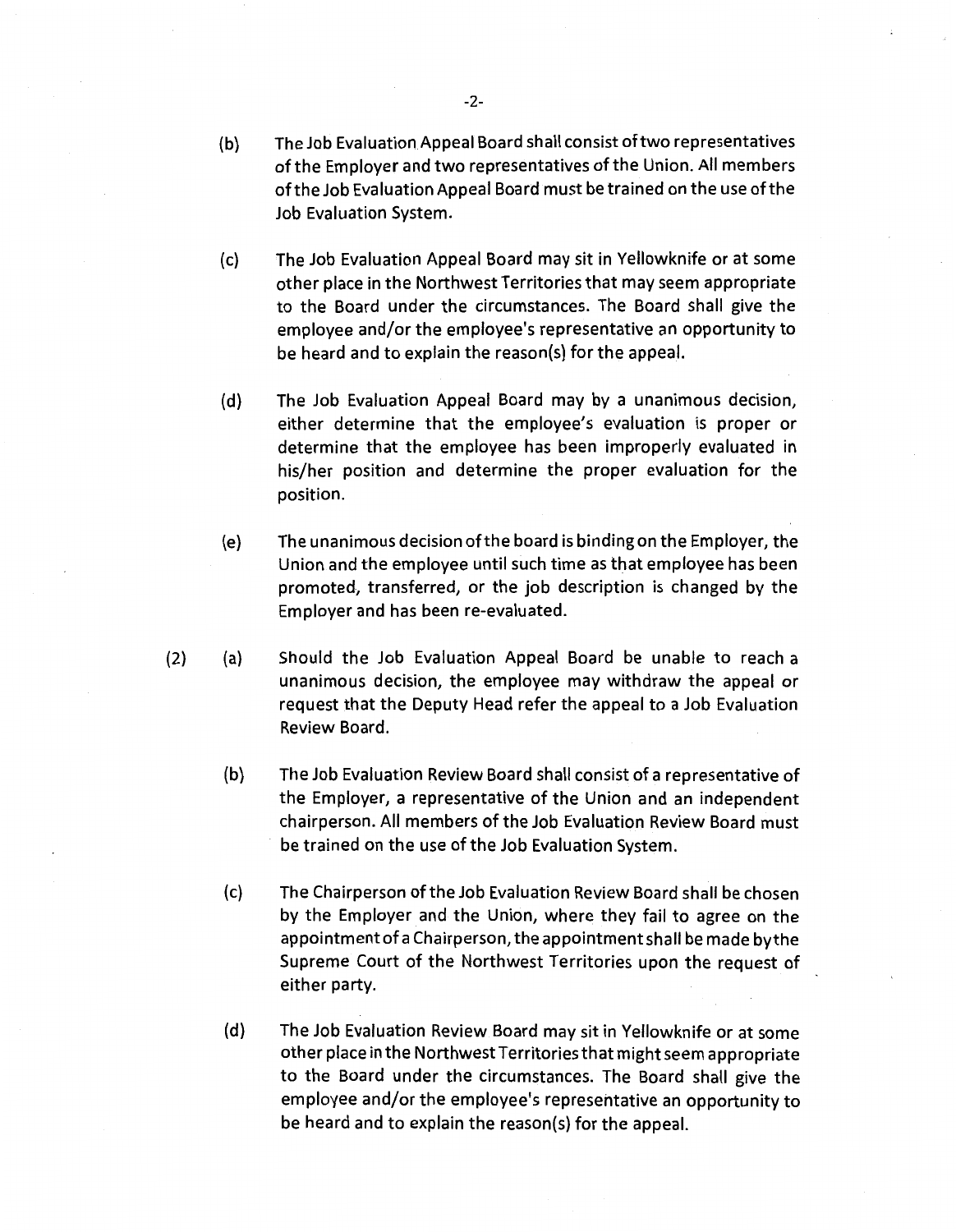(e) The Job Evaluation Review Board may, by a majority decision, either determine that the employee's evaluation is proper or the Board may, determine that the employee has been improperly evaluated in his/her position and determine the proper evaluation for the position.

(f) The majority decision of the Board is binding on the Employer, the Union and the employee until such time as that employee has been promoted, transferred, or the job description is changed by the Employer and has been re-evaluated.

The Union understands the Employer's position to bethattheJob Evaluation Appeal Board process involves examining the job description as written, or possibly rewritten and updated by the Employer, and not taking into consideration, other than for retroactivity purposes, an employee's having submitted documentation and oral information meant to demonstrate that he or she are/were substantially performing new or changed duties, perhaps even those of a higher rated position. Plainly, the Union does not see it as just a matter of considering the written job description to provide the singular governing parameters of the Job Evaluation Appeal Board's investigation.

In citing Article 36.04{1)(a) of the Collective Agreement the Union asserts that the evaluation appeal process at the point of being referred to the Appeal Board encompasses the incumbent having raised his or her concerns, providing any written documentation which might be available demonstrating substantial performance of new or changed duties including when compared with the written description itself, and being prepared to provide an oral presentation to the Appeal Board in support. Following Article 36.04{1)(a), by the Union's assessment, is not just a matter of establishing retroactivity for a reassessed job by singularly referencing the written job description as the Employer has indicated. As it currently stands, the Employer has confirmed its position stated in answer to the policy grievance that the Appeal Board's emphasis should be on the written job description, standing as it does as the system benchmark for the work being done by any incumbent.

Bywayofone recognizing the pertinent lead-in contract language, Article 36.02{1) provides that during the term of the collective agreement "the Hay Job Evaluation Guide Charts, in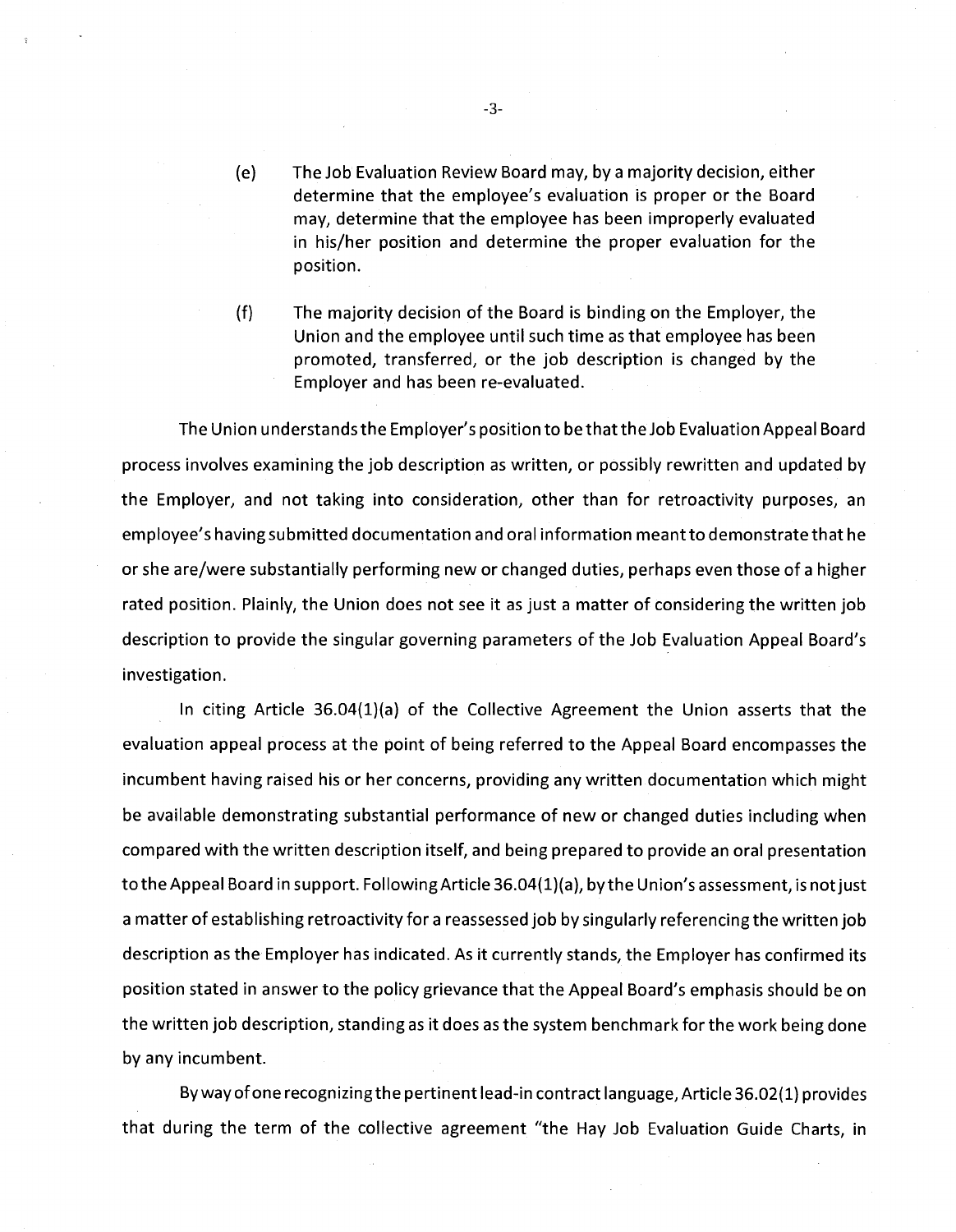conjunction with benchmark positions as set out in the Job Evaluation Manual, will be used for assessing the value of positions to which employees are assigned," with the job evaluation manual including guide charts to be provided on request. Article 36.03(1) provides that when an employee believes that his or her position has been improperly evaluated, prior to filing a formal job evaluation appeal, "the employee is encouraged to discuss the evaluation of his/her position with his/her supervisor or a representative of management who is knowledgeable in the job evaluation system". It is followed by paragraph (2) which states that "upon request the employee shall be provided a copy of the job description for his/her position together with the point rating and the rationale supporting the point rating assigned." It is at that juncture, after presumably receiving an unacceptable answer, that the Article 36.04 formal appeal mechanism available to individual employees comes into play.

It is also necessary to observe that at the time of the 2009 round of collective bargaining the Parties had long since (dating back to at least the 2005 expired collective agreement) entered into a Memorandum of Agreement (MOA) referencing the Hay Job Evaluation Guide Charts in conjunction with benchmark positions as providing for gender-neutral job evaluations and agreeing to the establishment of the Job Evaluation Appeal Board as described therein. The MOA is set out below in its entirety:

The parties agree that the Hay Job Evaluation guide charts when used in conjunction with set benchmark positions either set out in the Job Evaluation Manual or to be included therein, must be such as to provide for gender neutral job evaluations. The parties also agree that the job evaluation appeal process under Article 36 of the Collective Agreement has been devised to provide a joint and independent process for ensuring that each individual job evaluation result is gender-neutral.

Therefore, the parties agree to the following process:

- (1) The Deputy Head shall, at the end of each month, refer all appeals that have been received in the applicable month to a Job Evaluation Appeal Board under Article 36.04(1).
- (2) The Job Evaluation Appeal Board shall group positions under appeal that may be the same or similar and select one or a small sample of positions to determine whether the evaluations are proper. If a unanimous evaluation decision is not reached, the selected position(s) shall be referred to the Job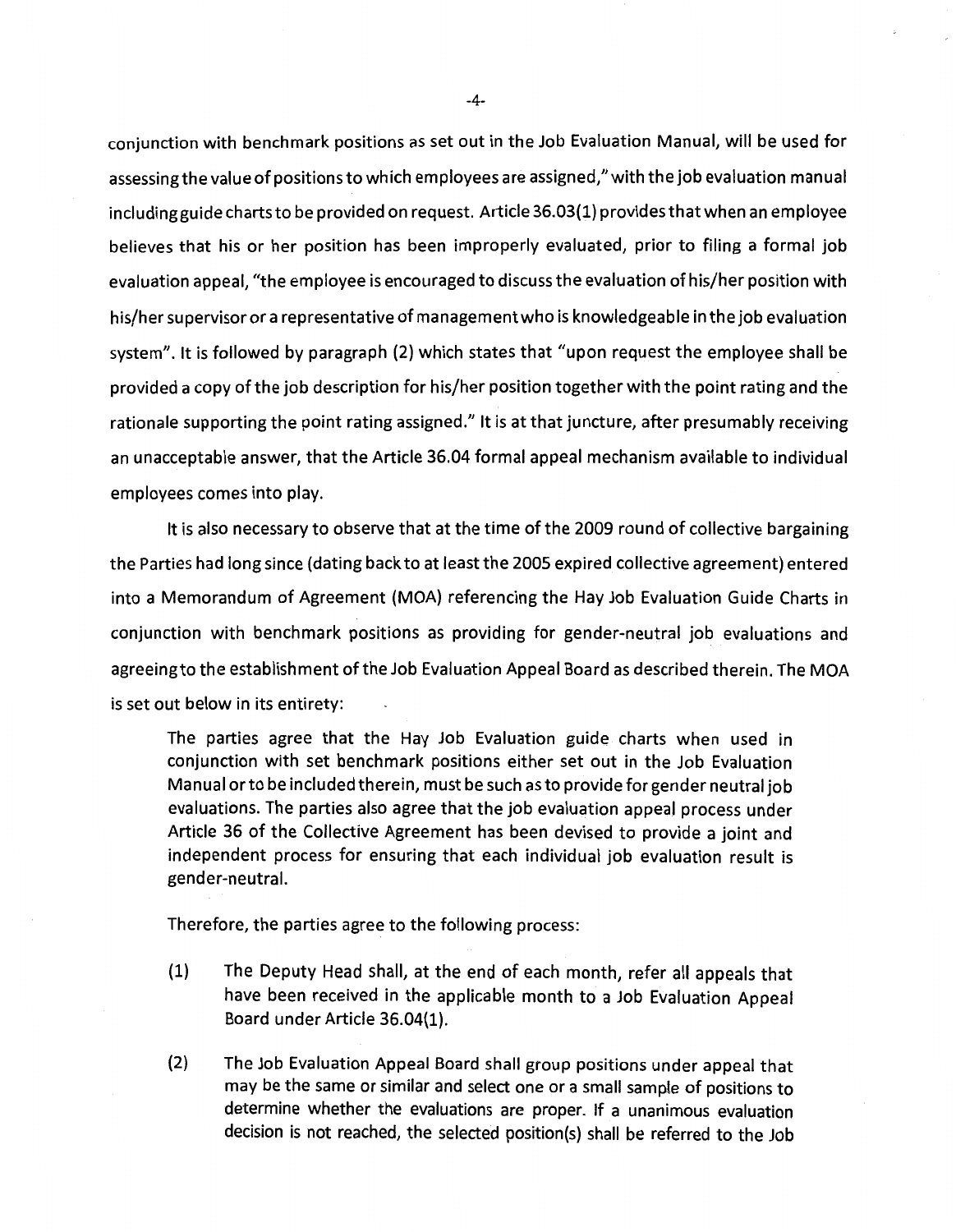Evaluation Review Board for a majority evaluation decision.

- (3) The Deputy Head shall implement the evaluation decision in (2) above for the selected position(s). The Deputy Head shall also forward the evaluation decision from (2) above along with all the other positions under appeal in (2) above to the appropriate Departmental Job Evaluation Committee. The Departmental Job Evaluation Committee shall examine the evaluations for all the other positions under appeal taking into account the evaluation decision in 2 above. The Job Evaluation Committee shall also examine the evaluations for other positions that might be impacted by the evaluation decision in (2) above. The Job Evaluation Committee shall forward the results of its examination of the job evaluations for the other positions under appeal and other impacted positions to the applicable immediate supervisor.
- (4) The Immediate Supervisor or a representative of management who is knowledgeable in the Job Evaluation System shall discuss the evaluation results from (3) above with the employee. The employee has the right to accept the results, or, in the case of a position already under appeal, ask that the appeal be pursued under Article 36.04 and, in the case of an impacted position, appeal the evaluation decision. If accepted, the results will be implemented in the same manner as the decision(s) in (2) above were implemented. If the results are not accepted, the original appeal or a new appeal as applicable will be decided under Article 36.04.

The parties further agree to compile and update an addendum to the Job Evaluation Manual that contains all the decisions with respect to job evaluation appeals. The addendum shall contain the job description, organization chart, the job evaluation string results and rationale for each appeal decision. The addendum shall become an additional tool to assist the Departmental Job Evaluation Committees with the evaluation of positions and the Job Evaluation Appeal and Review Boards in deciding future appeals under Article 36.04

Certainly, the MOA addresses the significance of gender-neutral job evaluations including with respect to the job evaluation appeal process under Article 36, said to be "devised to provide a joint and independent process for ensuring that each individual job evaluation result is gender-neutral". Notably, the MOA requires evaluation committees to examine the evaluations of positions that might be impacted by the Appeal Board decision, no doubt keeping in mind the significance of consistency and benchmarking positions across the system. It also requires that the Evaluation Manual contain the results and rationale for each appeal decision, expected to become a tool to assist in determining future job evaluations. It contemplates the grouping of positions under appeal, meaning where they are the same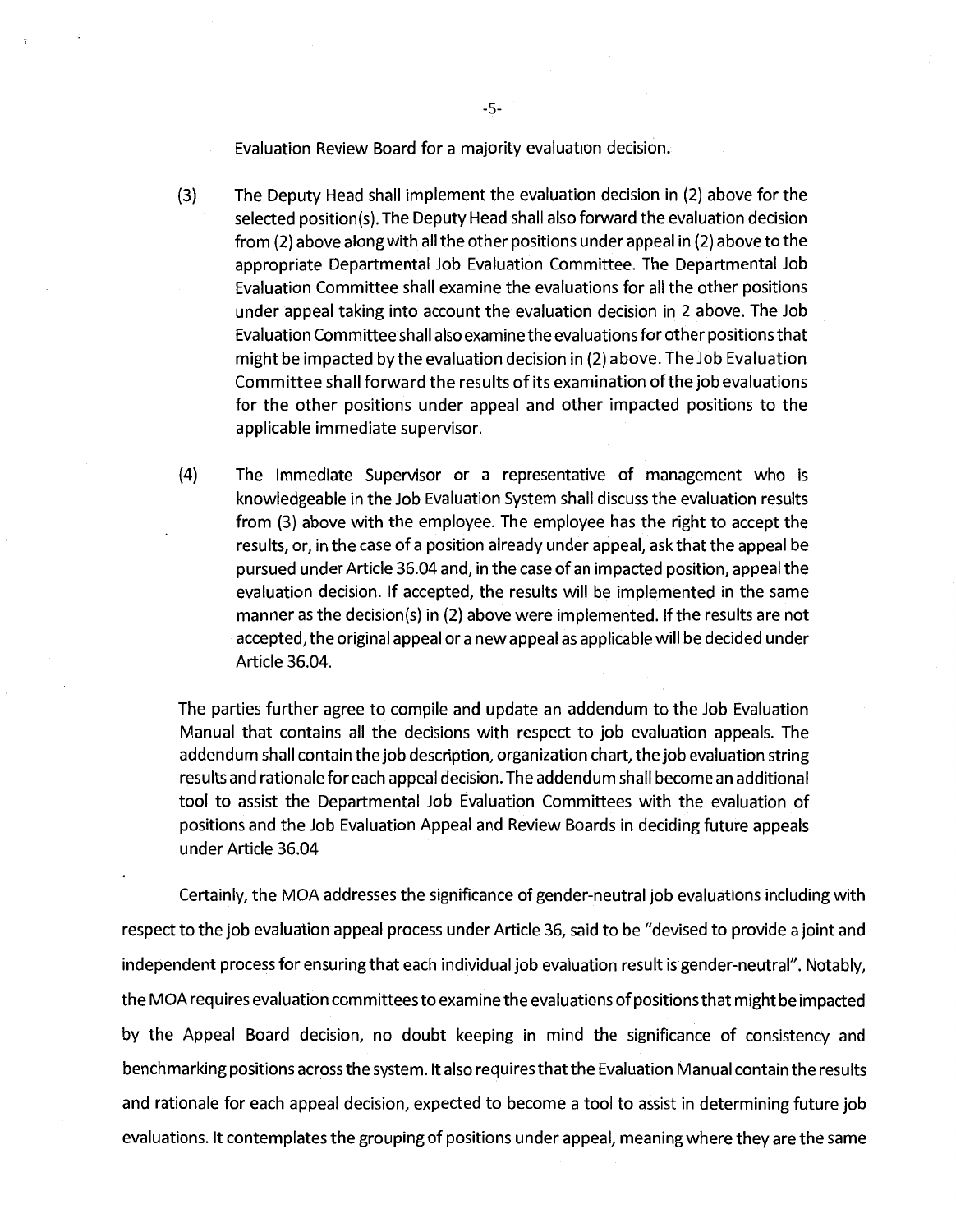or similar. It does not alter the ability of an individual incumbent to proceed where the possibility for grouping does not arise.

Be that as it may, the Union's case focuses on the parameters and significance of the information allowed to be provided under Article 36.04(1)(a) in the Appeal Board dealing with appeals brought by individual employees concerning their particular situations. The Union contends that its plainly worded language invites the employee to present written information in the job appeal process, meaning in the probative sense, which one might expect could conceivably add additional assessable aspects to the job being worked and thereby affect the scoring under the Hay Method, in addition to making their oral presentation to the Appeal Board. The Union would have one particularly note that Article 36.04(1)(a), having invited the appellant to provide written documentation to the job appeal panel to be considered by it, presumably recognizes there could be information having implications beyond the published job description itself. Such information is therein described as "demonstrating'', which is to say addressing the issue of whether the employee was substantially performing new or changed duties of a higher position were these concerns to have been raised with the Employer. It also contends that the remainder of Article 36.04(1) falls in line with this approach, for example paragraph (d) refers to the possibility of the Appeal Board determining that the employee has been improperly evaluated in his/her position and paragraph (e) indicating that the Appeal Board decision is binding until such time as the employee has been promoted, transferred, "or the job description is changed", i.e., presumably meaning changed to reflect the work being done in one's position.

The Employer responds that the job evaluation appeal process is essentially an appeal of the position evaluation, reevaluating what is already in place at the time of the appeal, namely as written, i.e., a matter of examining the content of the work contemplated by the published job description, whatever it might be, as opposed to incorporating some or other self-described duties into its assessment and scoring, and hence into the position evaluation. Self-described work not contained in the existing job description should be excluded from the Appeal Board's consideration. The appeal process should not be a matter of evaluating an individual's performance in the job, including the possibility of doing more than the job description contemplates or requires, but involves determining the proper evaluation to be gleaned from the position description document containing the pertinent duties and responsibilities. The Employer contends that it is only these known duties and responsibilities which should be examined as

-6-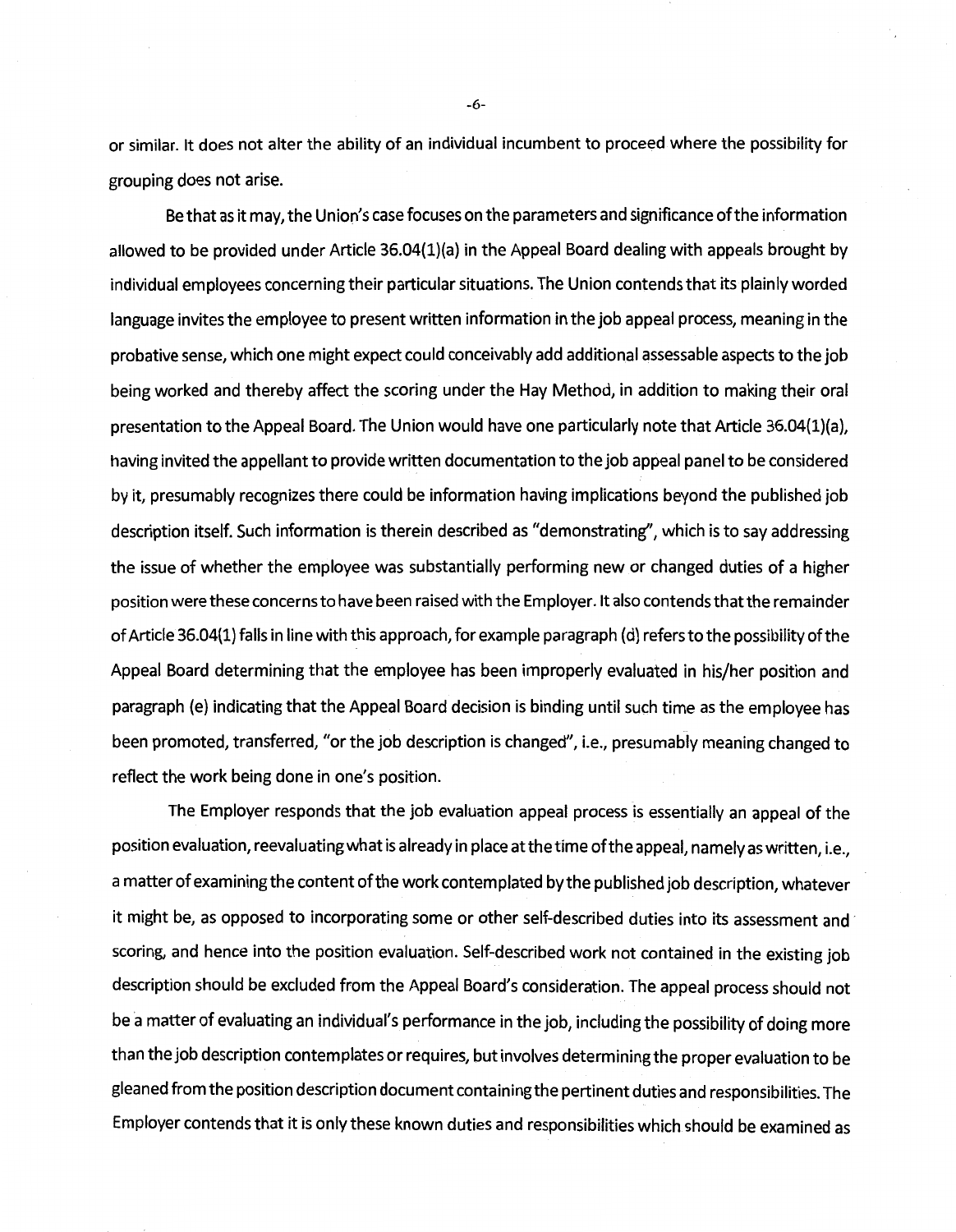to proper scoring. It further asserts that Article 36.04(01}(a) should be read in conjunction with Article 24.11 which addresses retroactive pay rate changes in the context of positions being re-evaluated as a result of a change in duties and responsibilities associated with the position itself. Article 24.11(1) reads as follows, with my having embolded the language changes first appearing in the 2012 expired collective agreement and remaining current:

- (1) (a) Where a position is re-evaluated as a result of a change in duties and responsibilities and the maximum rate of pay of the new pay range exceeds the maximum rate of pay of the old pay range, the incumbent of the position will be paid at the step in the new pay range which provides him/her with an increase in salary that is nearest to but not less than the difference between step 1 and step 2 of the new pay range.
	- (b) Where a position is re-evaluated and there have been no substantial changes in the duties and responsibilities of the position and such, evaluation has resulted in a higher pay range, the incumbent of the position re-evaluated will be paid at the same step in the new pay range as they were in the old pay range.
	- (c) The effective date of a re-evaluation that results in an increase in pay shall be the date upon which the employee began to substantially perform the new or changed duties, but in any event no retroactivity shall be paid for any re-evaluation adjustment that extends beyond sixty (60) days prior to the filing of a grievance or a job evaluation appeal, whichever is earlier, **except as provided below.**

**If the employee has provided documentation under article 36.04(1}(a), dated earlier than either the re-evaluation or sixty (60) days prior to a grievance or appeal being filed, the Employer shall consider an adjustment to the employee's pay retroactive to that earlier date. Such adjustment shall not be unreasonably denied.** 

The Employer takes the reference to "documentation" in Article 36.04(1)(a) as flowing from the Article 24.11(1)(c) reference to a situation where the position incumbent has provided earlier dated documentation contemplated by 36.04 (1)(a) thereby requiring the Employer to consider a retroactive adjustment for any resulting re-evaluation in line with the earlier dated documentation, meaning retroactivity concerning a written job description. The overall conclusion should emerge that the job evaluation being appealed, as filed with the Deputy Head and then referred to the empowered Job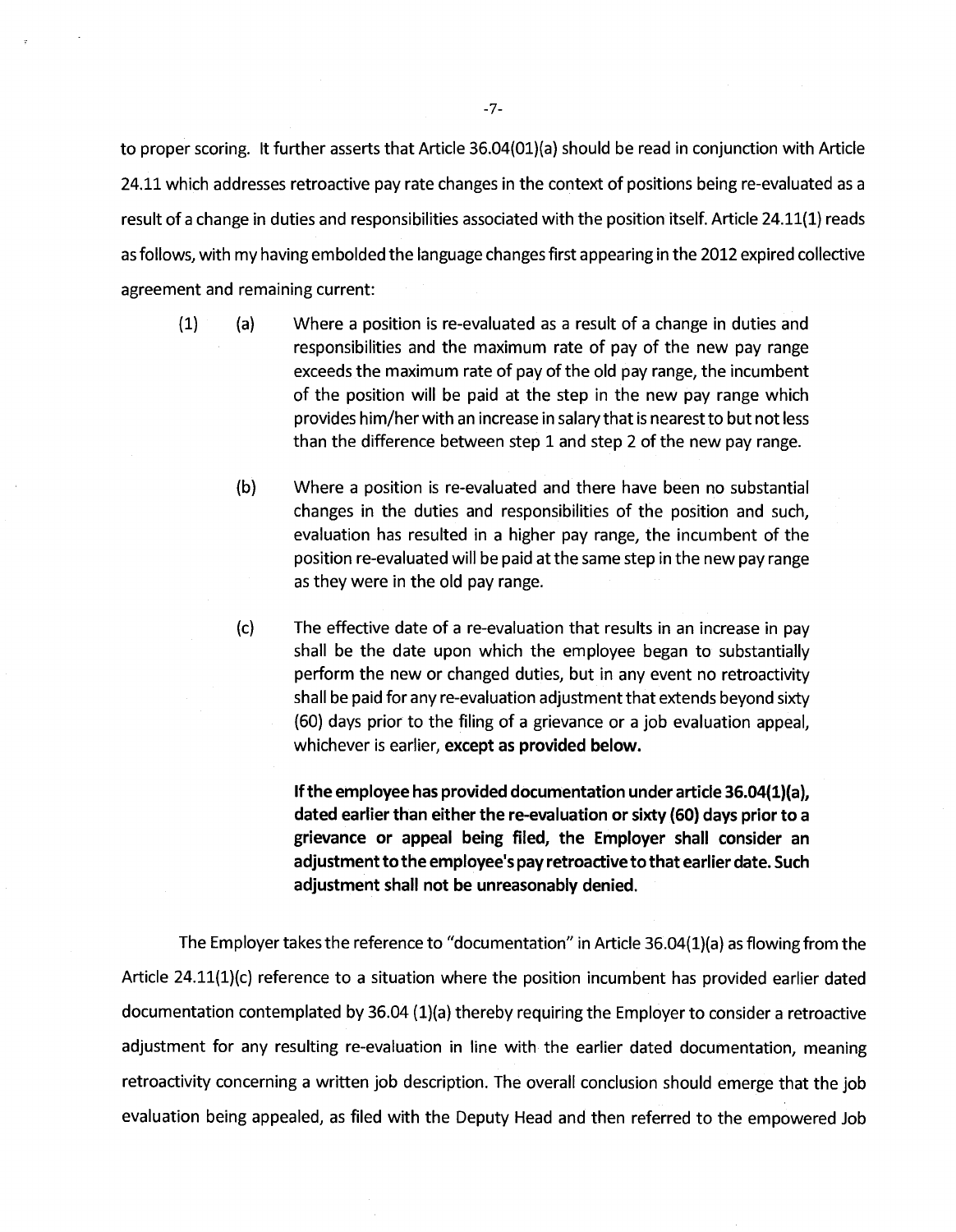Evaluation Appeal Board, does not involve an assessment of anyone's individually worked/ assigned duties but comes down to determining the proper evaluation for the position itself by reference to the published job description and the described duties coming within that document. The Employer contends that were an employee to be concerned over their duties possibly extending outside an evaluated (or reevaluated) job description, it is a matter of addressing the proper application of Article 34.01, by filed individual grievance if necessary. It reads as follows:

When an employee is first engaged or when an employee is reassigned to another position in the Bargaining Unit, the Employer shall, before the employee is assigned to that position, provide the employee with a current and accurate Statement of Duties of the position to which he/she is assigned.

Upon written request, an employee shall be entitled to a complete and current Statement of Duties and Responsibilities of his/her position, including the position's job evaluation level and point rating allotted by factor, where applicable.

While the Union asserts that the Appeal Board can "assimilate information and add to the existing job position" on an individual case basis in assessing points in order to provide accurate Hay Method scoring on the assigned work being performed, the Employer would answer in the negative. The Employer relies on the overriding significance of the published job descriptions constituting position benchmarks to be applicable to those incumbents across its system holding identically described positions and needing clarity on that basis. There is no invitation for the Appeal Board to consider any individualized duties' not contemplated to be performed thereunder. The Employer views it to have no authority to rewrite the job description or import any words into it. As counsel put it: the Appeal Board "cannot read in any added duties" not covered by the written job description, rather doing its assessment strictly within the confines of the authorized job description, essentially a reconciliation of the job description itself.

....

There was evidence from both sides dealing with their representatives' divergent understanding and past experience, including some negotiating history, concerning how the Article 36.04 process should work in the context of other contractual language and the Hay Method itself. Even were there to be no ultimate finding of an existing ambiguity needing to be resolved, such evidence is admissible on the basis of one needing understand this contractual language driven dispute in context -- its "factual matrix" as

-8-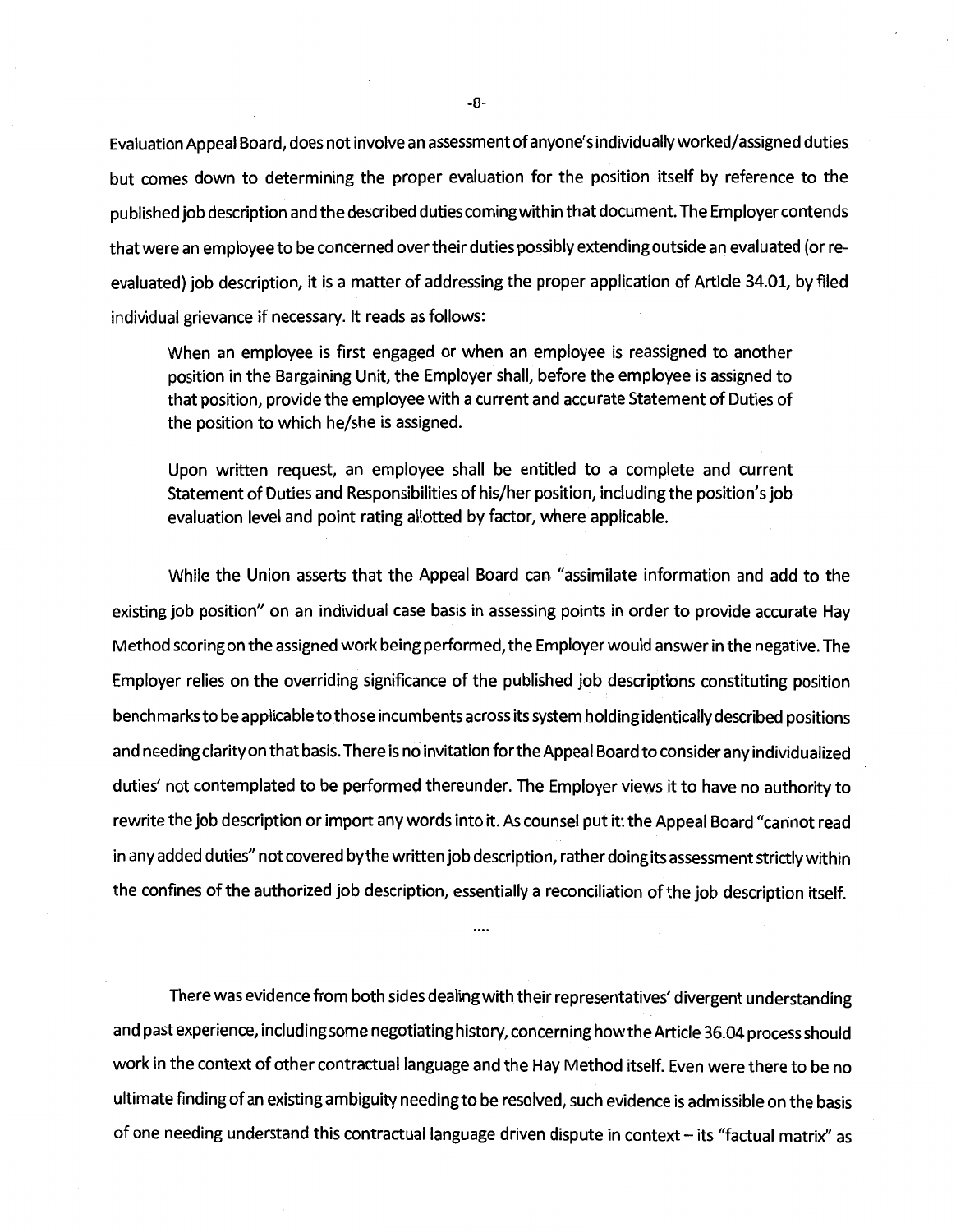that term has come to be understood through such cases as the Supreme Court of Canada's judgement in Jesuit Fathers of Upper Canada v. Guardian Insurance Co. of Canada, [2006] 1 S.C.R. 7 44 and the Court of Appeal for Ontario's judgement in Dumbrell v. Regional Group of Companies Inc. {2007), 279 D.L.R. (4th) 201. As more recently considered in Creston Moly Corp. v. Sattiva Capital Corp., 2014 SCC 53, which in relying on its earlier pronouncement in the *Jesuit Fathers* case, the Supreme Court stated: "the interpretation of contracts has evolved into a practical common sense approach not dominated by technical rules of construction (and) the overriding concern is to determine the intent of the parties and scope of their understanding". It would include reading the language under review in the context of the collective agreement as a whole and giving the words used their ordinary and grammatical meaning consistent with the surrounding circumstances known to the Parties at the time of formulating the language, which in our case included Article 36.04 and Article 24.11 both being partially rewritten during the 2009 contract negotiations. One's needing to consider contextual factors has been acknowledged by labour arbitrators. See for example arbitrator Burkett's award in Air Canada and Air Canada Pilots' Association, unreported March 1, 2012, in his stating at page 27 "the objective must always be to find the meaning of the disputed language within the context of the particular collective bargaining relationship", citing the Dumbrel/ judgement at some length in summarizing at p. 29: "the Court could not have been more clear in directing that even where there is no ambiguity an expansive contextual analysis be undertaken where there exists a dispute as to the interpretation and/or application of contractual language".

The Union's first witness, Avery Parle has held a term position as Service Officer with the Union since 2017. Having successfully completed the two-day Hay Method training program, he currently sits on the Job Evaluation Appeal Board as the Union designate. In describing his experience as an Appeal Board member he recalled an appellant employee in 2017 providing information indicating that he was regularly performing duties outside the published job description by which the position had been earlier evaluated. Mr. Parle recollected that the Appeal Board's discussions in caucus did not cause a change to the evaluated points for the job, even after considering the true scope of duties the incumbent was performing. The Appeal Board members were able to agree that the existing Hay Method evaluation was appropriate in the end result. However, according to Mr. Parle, it became apparent during their discussions that the Appeal Board members disagreed on the significance of the incumbent's input and

-9-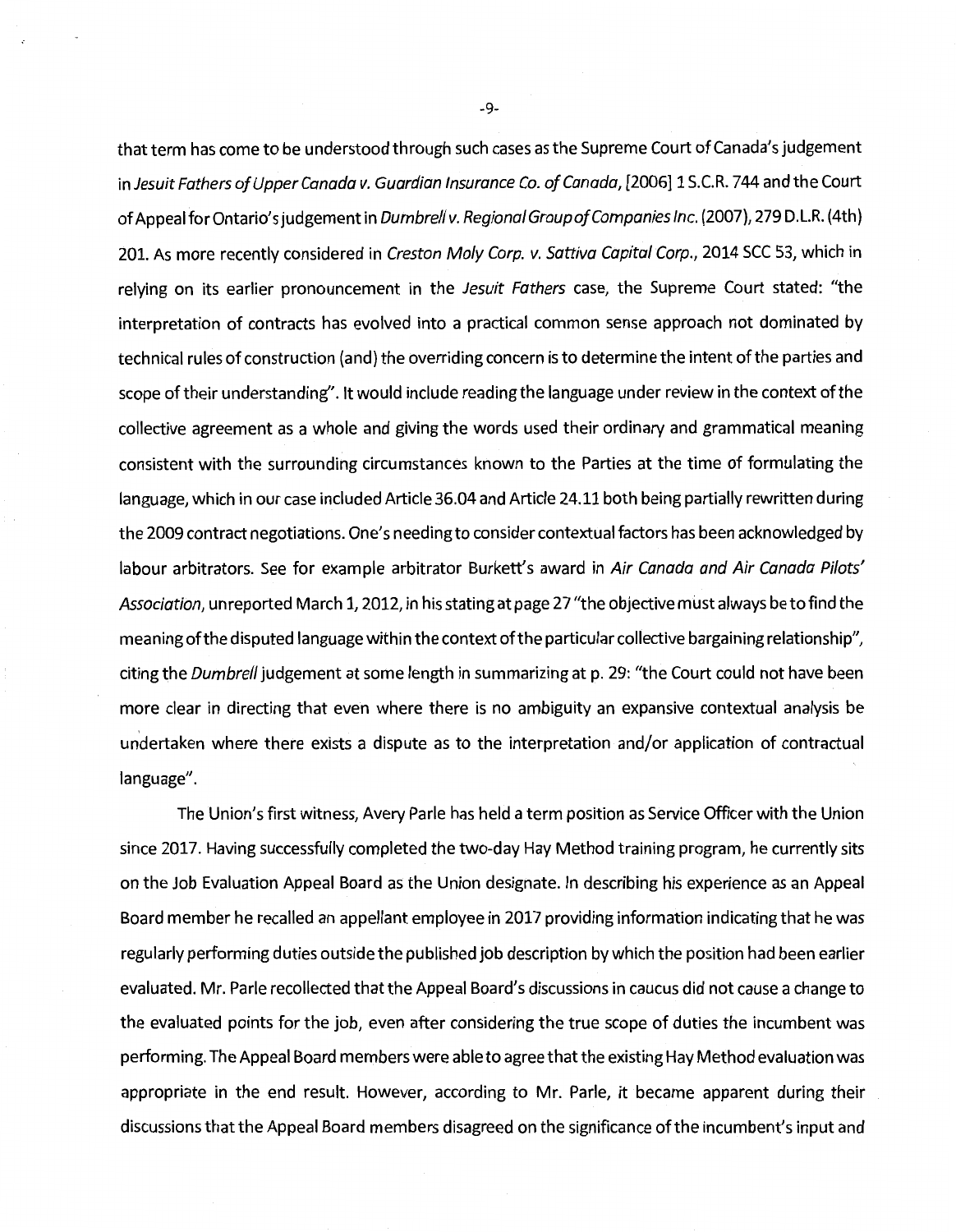whether his job should be assessed "as written" or "as described" by him. He testified that either way they found common ground in terms of where the assessment should fit. Such was the situation even if they could not agree whether the existingjob description "should be added to by employee description", being the Union's position in seeking to individualize the assessment process to some degree. Mr. Parle testified that he was left wondering why the Appeal Board would bother to provide the incumbent with a hearing if they were not going to consider the additional information he provided as having a possible impact on the job evaluation appeal in their applying the Hay Method scoring system.

The second job evaluation appeal which Mr. Parle described did not result in any consensus concerning the Hay Method points to be scored in a situation where he assessed the information received to show that the incumbent was regularly performing duties outside the written job description, essentially having more substantive responsibilities than set out therein. He recalled that even the reporting structure being applied to the individual appellant presented an issue when compared to what was set out in the organizational chart, but the Employer representative took the position that the reevaluation considerations must be limited to the written job description. In that situation there was no consensus reached by the Appeal Board with the matter being referred to the Job Evaluation Review Board without success. There followed an email string between Mr. Parle and David Mathison, Advice and Adjudication Manager in Labour Relations, who provided the Employer's response to Mr. Parle's inquiry respecting the significance of Article 36.04(1)(a)(i) for an employee able to provide written documentation at the same time as filing the appeal showing that he or she was substantially for the new or changed duties of our position, having already raised these concerns with the Employer. Mr. Mathison stated the following:

*First of all as indicated previously Article 36.04 outlines how an employee files an appeal as well as how the process works, with respect to your question: "Could the employer please provide the union with it's interpretation of article 36.04(1)(a)(i)?"* 

*Article 36.04{1}(a)(i), should be read together with 36.04(1}(a)(ii) as the provisions are joined by the "and (as highlighted below for emphasis) at the end of the former and read as part of the entire clause. When doing so it is evident that the first sentence included 36.04 {l)(a) indicates how and to whom the employee should file an appeal with:* 

*"Employees shall file job evaluation appeals directly with their Deputy Head."* 

-10-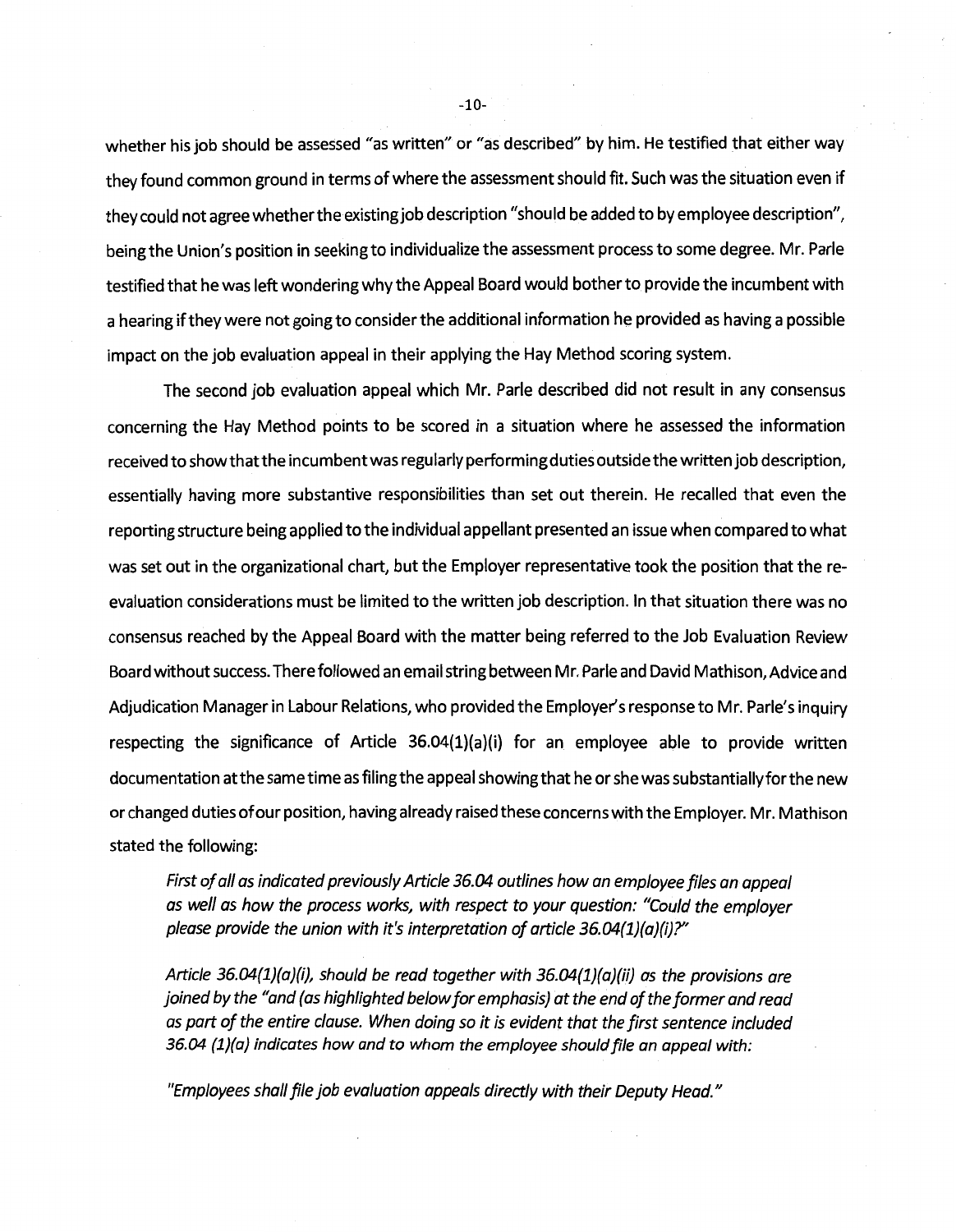*The next sentence and two sub-clauses provide an opportunity for the employee/appellant to, at the time of filing the appeal, supply any documentation that would support a point in time for when the employee/appellant took issue with the current point rating or evaluation:* 

*''At the same time as filing the appeal, the employee may provide any written documentation demonstrating that the employee:* 

- (i) *was substantially performing new or changed duties of a higher position, and*
- *(ii) raised these concerns with the Employer."*

*As such; 36.04(1}(a)(i}&(ii) specifically assists in establishing, through supplied written documentation by the employee/appellant, how* (i) *and when {ii) the employee believes they were performing new or changed duties that they contend have not been evaluated properly, identifying a potential point of retroactivity in conjunction with and as referenced in Article 24.11(1}(c).* 

*The sentence immediately following the two sub-clauses identifies that an employee does not need to supply any written documentation if they so choose, if not; this would then set the date of the appeal (or* 60 *days prior as referenced in 24.11 (1)( c)) as triggering the point of retroactivity.* 

*Here again this sentence affirms that 36.04(1)(a)(i)& (ii) should be read together:* 

*'The employee may appeal their job evaluation without submitting written documentation referenced in (i) and* (ii)."

*I hope this clanfies the Employer's interpretation for the union.* 

It can be observed that Mr. Mathisen in dealing with Article 36.04(1)(a) specifically mentioned the assistance able to be provided by submitting written documentation having a twofold application. He described it as "how (i) and when (ii) the employee believed they were performing new or changed duties..." going on to reference the possibility of retroactivity under Article  $24.11(1)(c)$ , to be "read together." This explanation did not directly address the issue of what weight, if any, could be placed on the employee's claiming to have been working outside the written job description.

Mr. Parle responded to Mr. Matheson, in setting out his concern followed by the Union filing this policy grievance, namely that the Employer representatives on the Appeal Board were refusing to consider any information that was not included in the written job description in determining whether the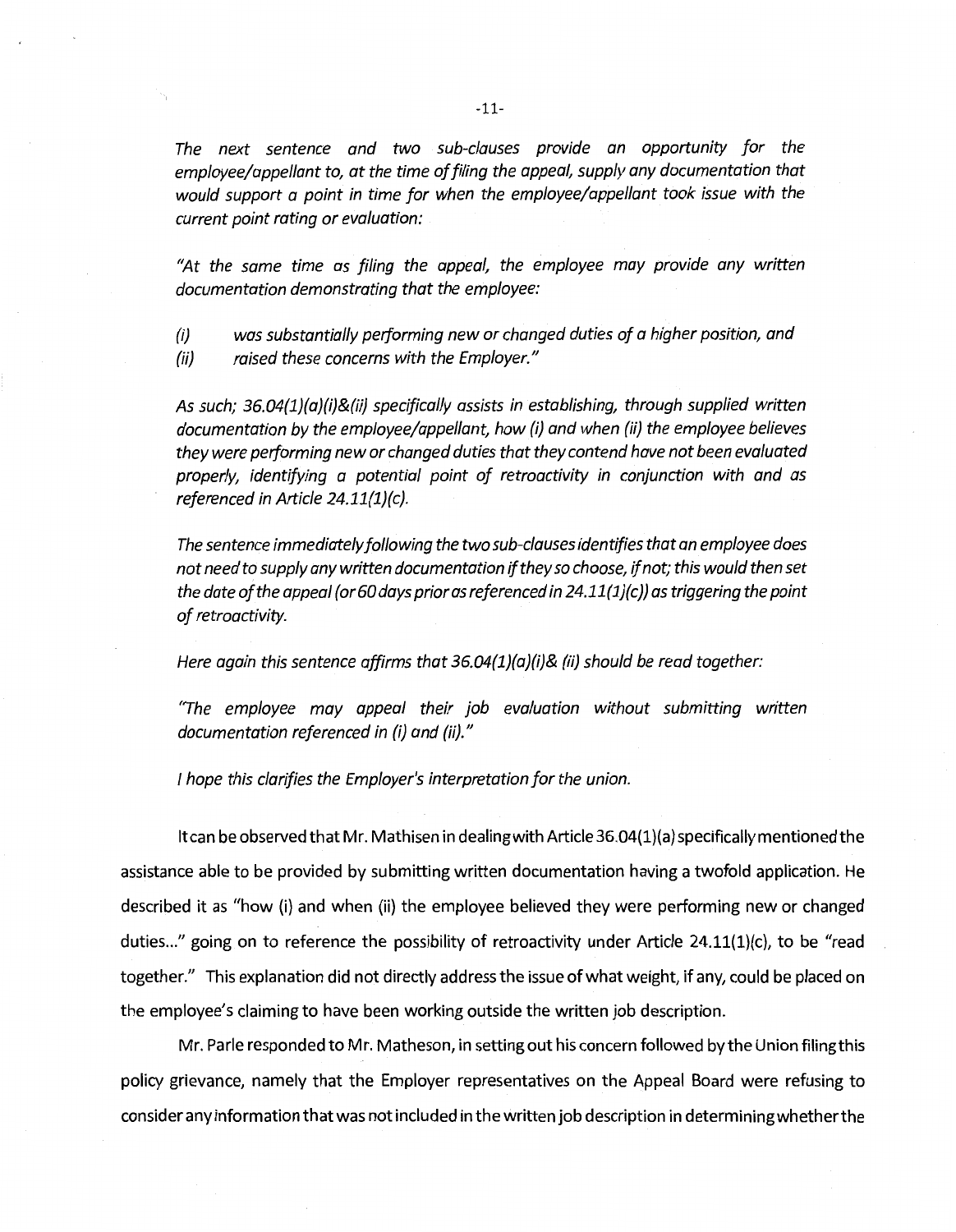incumbent was performing new or changed duties. They were holding to the position that the appeal process only covered the job description "as written". The problem had become actualized, Mr. Parle explained, in that the most recent appellant believed she was performing new or changed duties that were not adequately described by the job description or evaluated properly for that reason. One observes that from the employee's perspective her job description was part written and part unwritten, whereas the Employer was considering any new information to be purely a matter of applying retroactivity pertaining to the written job description itself, and only the written job description, by reference to the Article  $24.11(1)(c)$  retroactivity provision.

In his testimony, Mr. Parle also referenced Article 34.01 describing the incumbent employee's entitlement to a current statement of duties and responsibilities of the position, including the job evaluation level and point rating. By Mr. Parle's understanding, it would be upon receipt of such information that the incumbent who might disagree with the accuracy can access the Article 36.04(1) job evaluation appeal process. Indeed, as Mr. Parle described it, the Union sees no other mechanism forthat kind of review where by Article 36.04(1)(a) one is allowed to demonstrate that he or she has been substantially performing new or changed duties, including providing or not providing written documentation in support. This avenue becomes available following the encouragement provided under Article 36.03, and presumably acted upon, for one to first discuss the evaluation with his or her supervisor or management representative knowledgeable in the job evaluation system, but not resulting in a successful resolution of the position evaluation issue at that early stage.

In cross-examination Mr. Parle acknowledged being familiar with GNWT job description documents signed off by the Deputy Head as with any revamped job description, and at that point amounting to a new job description. By his experience, a job description should normally contain "anything substantial", not perhaps every single aspect of the function, and is subject to some change over time, perhaps additional responsibilities being added, which admittedly can lead to an updated job evaluation. He agreed that the purpose of a rewrite at some point is to ensure the statement of duties accurately reflects the job, but adding that the employing department in some cases may be slow or not inclined to act, or disagrees with the overall import of the changes. Article 36.04 provides an individual course of action outside the formal grievance process. He indicated that the physical evidence coming to the Appeal Board, in addition to an incumbent's Article 36.04(1)(a) documentation, is the job

-12-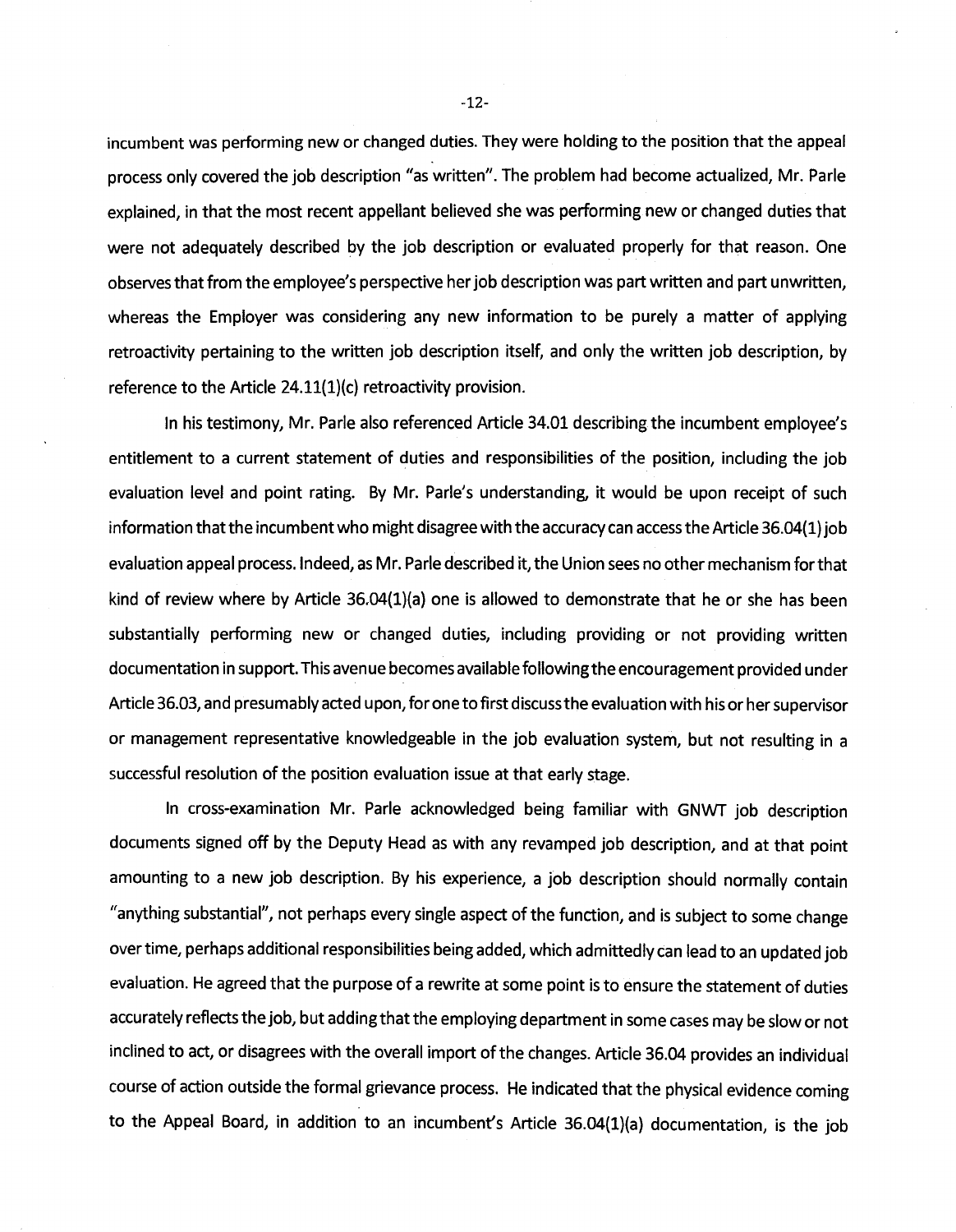description as written and signed off by the Deputy Head. By his understanding it becomes a matter of the Appeal Board considering on all the information provided what job-related functions are actually being performed, relying on factual information provided orally, the job description itself, and whatever other supporting documentation might be available.

It was put to Mr. Parle in cross-examination that the Appeal Board acting on such information and considerations as he described them would amount to it amending the job description, without authority, to include other duties, even declaring the function to be substantially different than the published record. He responded that in some circumstances the Employer has failed to ensure that the published description accurately reflected all the work being done and in such a case the Appeal Board has the authority under Article 36.04 to determine that the employee has been improperly evaluated and apply the proper Hay Method evaluation to the work being performed, which he takes to mean on an individualized case basis. He disagreed that the only remedy in such a situation was under Article 34, meaning to bring a grievance that the job description was not accurate. One notes that under Article 36.04(1)(e) the unanimous decision of the Board is binding until such time as the employee has been promoted, transferred "or the job description has been changed by the Employer and has been reevaluated", meaning it rests with the Employer to ultimately rewrite the published job description which Mr. Parle does not see as altering the Appeal Board's authority, completely outside the formal grievance process, to issue a unanimous decision respecting the points' assessment for the job being worked at the time of the appeal, and possibly for some time beforehand which he sees to be the tie-in with Article 24.11.

In giving evidence, Mr. Parle was provided with a hypothetical where one employee was working under a job description that was supposedly "inaccurate" for the duties/responsibilities being performed on a substantial basis by that person, whereas another employee had the same job description and was satisfied with it, i.e., its validity not being questioned by the second employee performing under the same published job description. In such a case he sees no bar to the two jobs possibly having a different point rating in recognition of their having been a *de facto* change to the one position by reference to the duties being performed. The Appeal Board's evaluation would remain in place until the written job description was changed by the Employer and re-evaluated. He also agreed that perhaps it "all starts with a proper job description", which does not always occur. In that respect, however, he disagreed that the only proper

-13-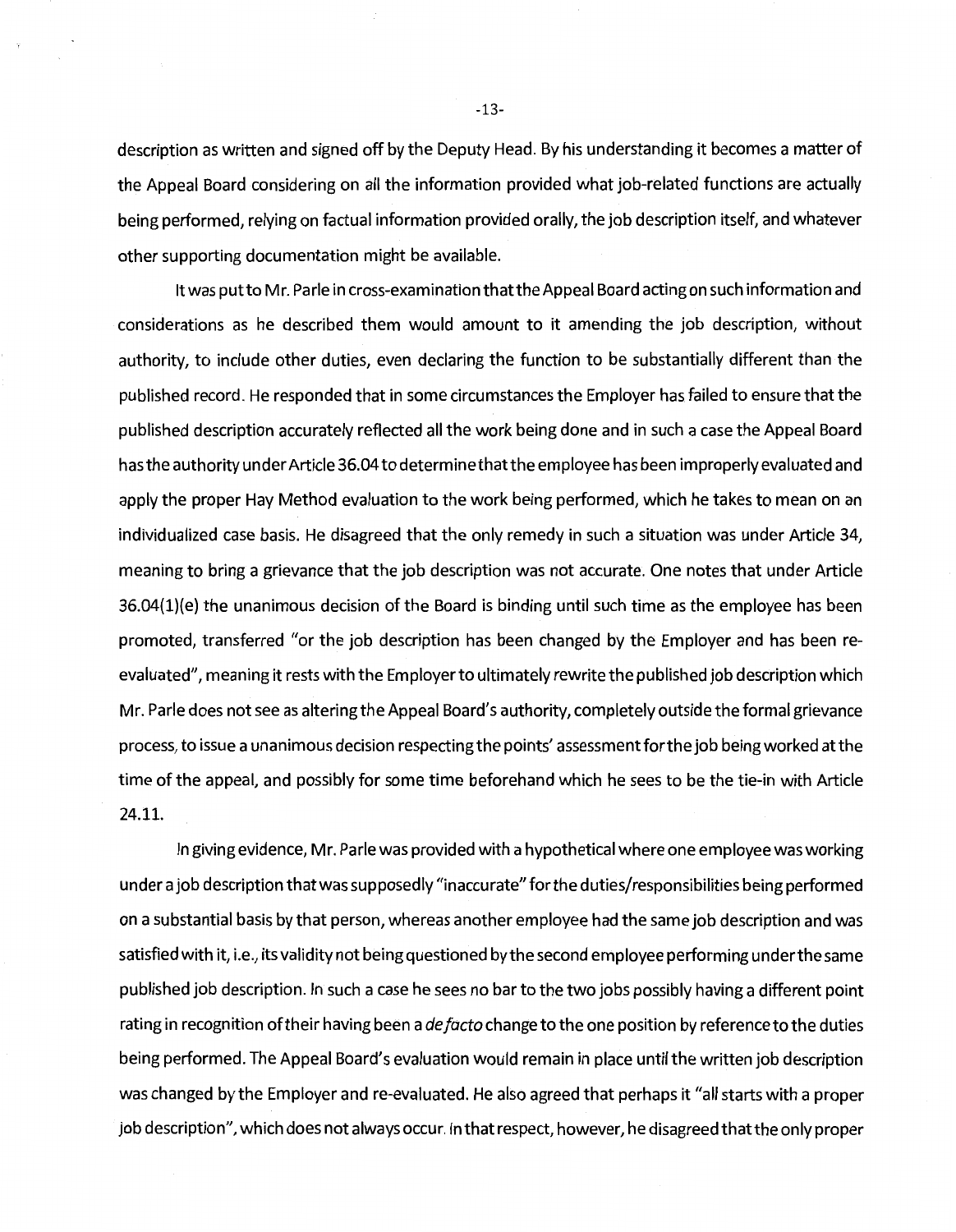remedy where an employee was being assigned to do "extra things", as counsel put it, was through the grievance process in asserting that he or she had not been provided with an accurate job description contrary to Article 34, or decline the duties outside the job description.

Indeed, despite being urged to the contrary, Mr. Parle, by his description, does not see any conflict or difficulty presented by the existence of Article  $24.11(1)(c)$  which he views as addressing the retroactivity issue where an employee has successfully appealed the job evaluation under Article 36.04(1)(a) in having shown through the documentary and discussion process that the re-evaluation should be applied retroactively to an identifiable point in time, meaning as expressly addressed by Article 24.11(1), back to the date when the employee "began to substantially perform the new or changed duties ...". He forecasted that in some cases documentation inevitably will show when it was that the person started performing the duties which presumably should have been already included in the job description and properly Hay Method assessed by the time the dispute arrives at the Appeal Board level.

Ultimately, in Mr. Parle disagreeing that he was suggesting that the Appeal Board should cross over the line of the Employer's management right to set out to the job description as it sees fit, he testified that the Appeal Board has a duty to recognize what functions may have been included and/or added to the employee's duties in the real sense of showing one to be substantially performing higher level duties thereby attracting a Hay Method points' evaluation at that point based on the duties and responsibilities connected to the work being done, and not just the published job description which may prove to be substantively inaccurate. Thus, by his description, the need for contract language in the nature of Article 36.04 is obvious, providing a contractual investigative approach for remedying such a situation.

The Union's second witness, Todd Parsons, is the Union President and for some years dating from the early 2000s sat as the Union representative on the Job Evaluation Appeal Board. He testified it was always his understanding as a sitting member, having heard numbers of cases in that capacity, that they could consider any information, oral or written, covering the full scope of the appellant incumbent's assigned duties and responsibilities. They were not limited to the written job description. By his recollection appellants commonly described working beyond their published job descriptions, sometimes compelling and sometimes found not to be so, in the Appeal Board assessing whether there should be a Hay points' evaluation adjustment. He disagrees with any current Employer position that the Appeal

-14-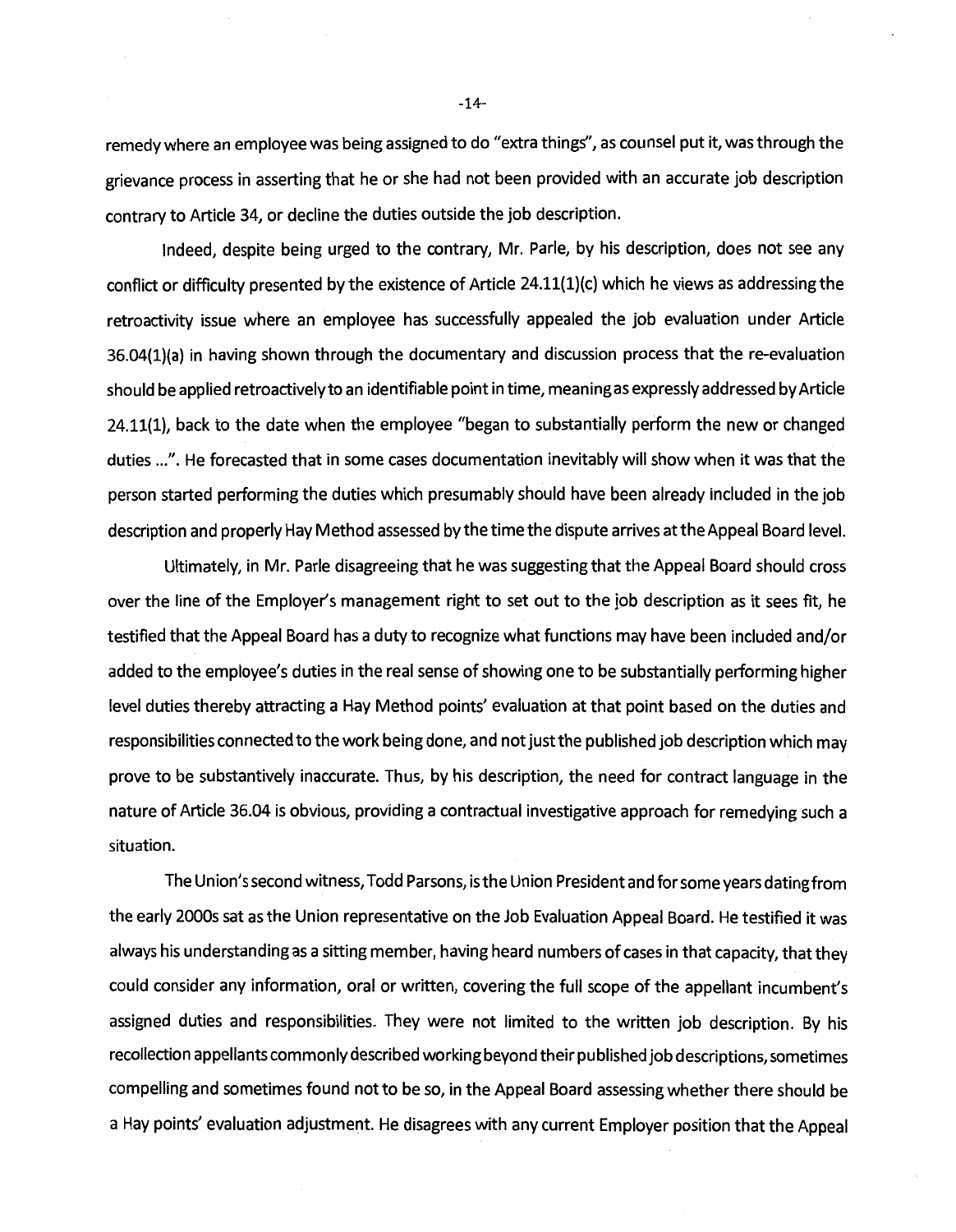Board would consider only the job description as written. He testified that while he was an Appeal Board member, they "regularly and routinely'' considered the employee's oral description, published job description, supervisory staff description, and any related documentation. He testified that it was in the context of all this information that the Appeal Board would compare the work being performed with other job descriptions in the same family of work in relating it to these other positions, while following the Hay Method evaluation format. By his description the incumbents might well set out to demonstrate that their job descriptions did not contain all the substantive aspects of their job, or even if the job description was accurate it had still been improperly assessed. Sometimes they would bring other job descriptions with them to the hearing which they argued were similar to the work they were actually doing. By his description, it was information which the Appeal Panel was left to consider.

Mr. Parsons testified that he never saw any responsibility resting with the Appeal Board to hold up issuing its decision pending a more up-to-date job description document being issued, rather it was their common practice to evaluate the situation at hand on the basis of evidence received, sometimes requiring that the re-evaluated scoring be applied on the basis of the regular work being performed by reference to the Hay Method criteria as opposed to only relying on the written job description. By Mr. Parsons' recollection, the Appeal Board's expectation on delivering its decision was that the Employer would update the job description to reflect the reality of the Hay Method scoring applied to the work being done by the incumbent in the position. He understood their unanimous decision to be binding until that event occurred.

Mr. Parsons also testified that during the 2009 round of collective bargaining, both the Article 24.11 and Article 36.04{1}(a) changes were negotiated into the new collective agreement, initiated as Union bargaining demands. What was notably missing prior to the 2009 round was the reference to the employee option under 36.04{1)(a) to provide any written documentation to support the case that he or she was substantially performing new or changed duties of a higher position in contending that his or her position had been improperly evaluated, also the Article 24.ll(c) retroactivity provision as currently written. He described it as a matter of trying to capture the long-existing practice, meaning where an employee could show there was confirmatory documentation indicating when the duties changed to an extent requiring eventual re-evaluation by the Appeal Board, there should be a retroactivity aspect for the Employer to consider extending back to that point in time, needing as always to be its unanimous

-15-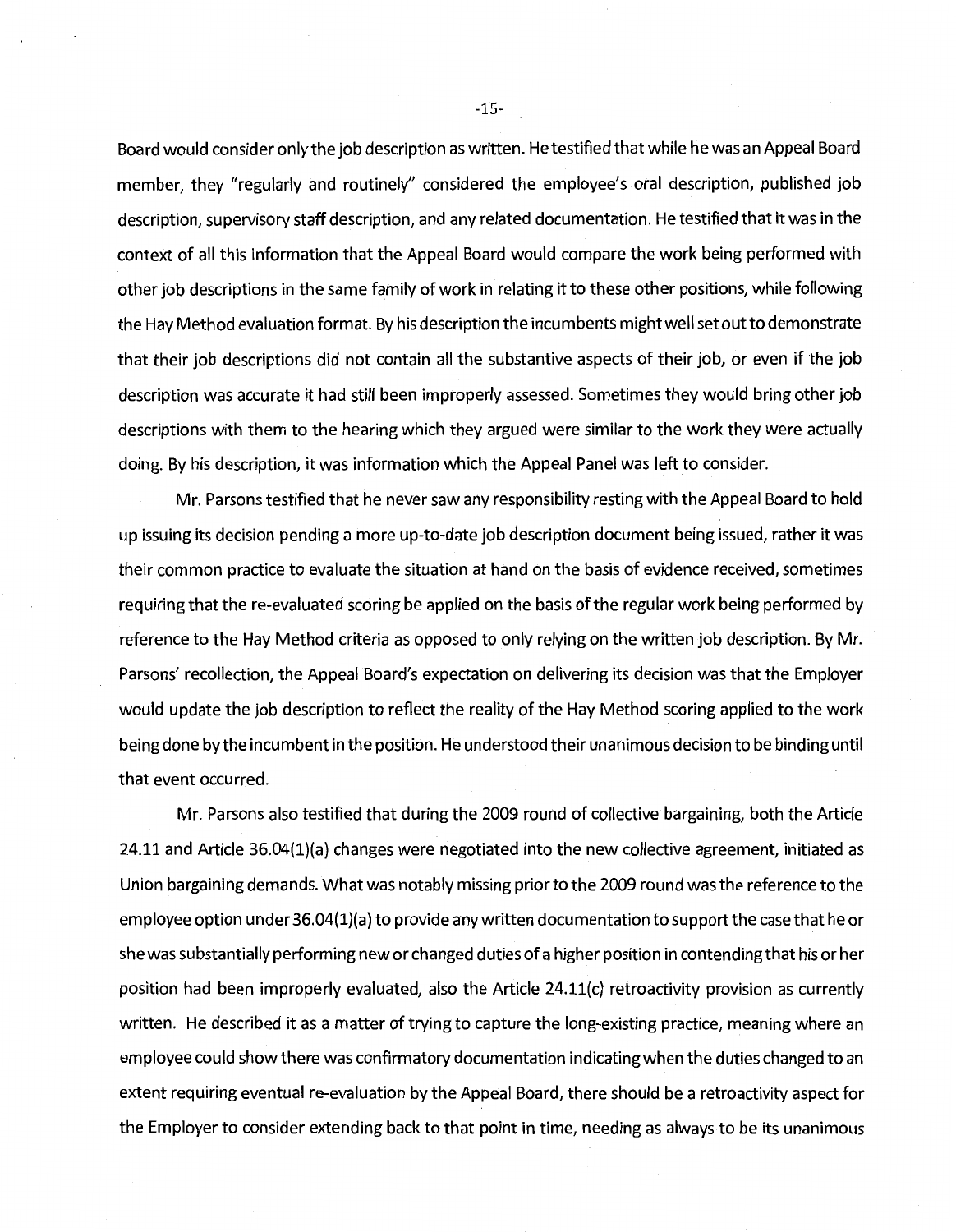claim for any change to occur in the evaluator.

As Mr. Parsons recalled it, the past practice, including as actioned subsequent to the 2009 change in the language, was always to look at the employee information as being relevant to recommending a possible retroactivity date for the substantially different duties, albeit Article 24.11(1)(c) brought the supporting documentation securely into the picture for establishing that date. He testified that by the Union's understandingthe changed wordingwassimplyto codify the long-standing practice of the Appeal Board.

Mr. Parsons also testified that by his recollection during his Hay Plan training, he was told to consider more than just the published job descriptions in considering the Article 36.04 job evaluation appeals launched by individual incumbents. In his testimony he was referred to the latest GNWT, Department of Finance information memorandum sent out to appellants, supervisors, managers and directors in 2015, authored by Job Evaluation and Organizational Design Manager, Jennifer Inch. Therein she explained the Employer's current view on appeal rights, including the hearing of appeals and the evaluation process itself. It can be seen to centre on the Hay Method's ranking jobs in accordance with know-how, problem-solving, accountability, and working conditions, as all contributing to the relative "value" of jobs in the GNWT. In a section entitled "The Evaluation Appeal Process", the memorandum contains the following description:

*The process of an evaluation appeal involves employees (and possibly representatives) as well as the Supervisor/Manager/Director of the position providing job content information to assist the Appeal Committee/Review Board members in understanding the nature and context of the job under appeal. Employees and management representatives are given an opportunity to make presentations and to hear the presentations of the other party(ies). Appeal Committee/Review Board members may also ask questions about the job.* 

*Appeal Committee/Review Board members, as with members of any Job Evaluation Committee, must be satisfied that they understand the nature of the work and the relationship to the jobs above, below and around the one being evaluated. To achieve this goal during a job evaluation appeal hearing, the Committee* will *rely on a number of sources of information.* 

- *Job descriptions. Jobs must be accurately described. It should be noted that the Deputy Head assigns work and that the Deputy Head has the final authority with respect to what each job under their control is assigned to do.*
- *Current Organization Charts provided by the employer to enhance understanding*  ▶ *of the organizational context of the job.*

-16-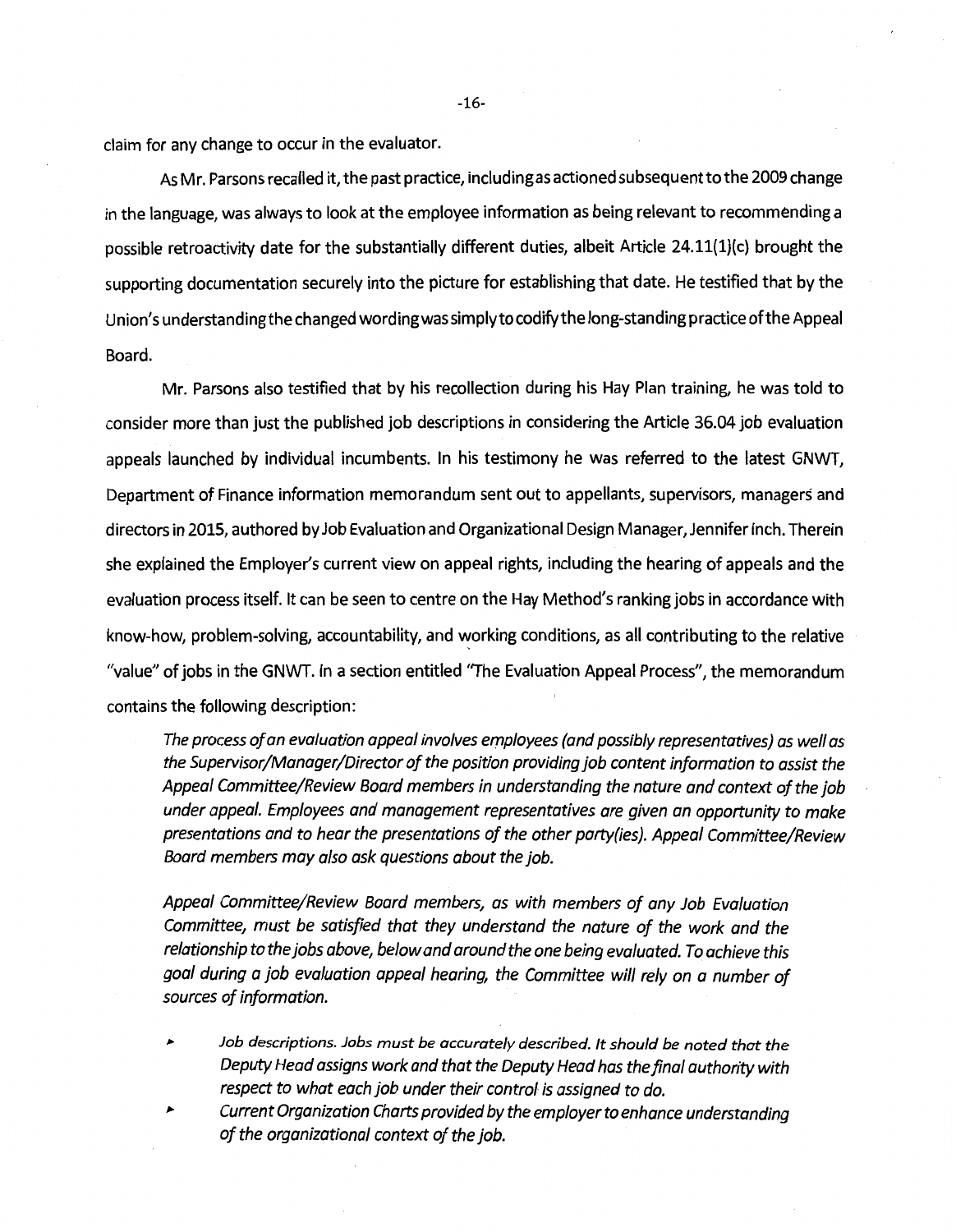- *A list of the evaluations of all other jobs in the GNWT against which to rank the*   $\blacktriangleright$ *job or jobs being reviewed.*
- *Knowledge of the various types and levels of jobs in the GNWT as may be known and understood by the committee members.*
- *Information provided by the incumbent(s) of the job to provide clarity and to answer questions that may assist with the understanding of the job by the committee.*
- *Information provided by the Supervisor, and/or Manager and/or Director responsible for the work unit or division in which the employee works.*

*Keeping in mind the following principles:* 

- ,,. *Job Evaluation is the analysis and evaluation of work for the purpose of determining the relative value of jobs.*
- Job Evaluation provides the foundation of a pay practice that is fair to all  $\blacktriangleright$ *employees in the organization.*
- $\blacktriangleright$ *Jobs are not evaluated to address market issues affecting the compensation, recruitment and retention of individual employees or groups of employees, or to recognize the contributions of individual employees. The goal of Job Evaluation (using the Hay Method) is simply to rank all jobs, in a consistent manner, based on the relative degree to which, competently performed, the jobs impact on the GNWT as a whole.*
- *The focus of the job evaluation process using the Hay Method is on the nature and the requirements of the job itself, NOT on the skills, educational background, personal characteristics, or the current salary of the person holding the job.*

*Factual information should be provided about the job that wif/ assist the committee in understanding how much knowledge is required to do the job, what sort of problem solving processes are required to do the job, what the accountability of the jobs is, what the conditions are under which the job is performed and how the job fits into its organizational context.* 

*Information that* **should not** *be provided:* 

- Make reference to the skills, work ethic or character of the employee who is *incumbent in the job. This is irrelevant since it is the job that is being evaluated, not the employee.*
- ,,. . *Make reference to educational or experience requirements of the job as this is irrelevant since knowledge, however attained, and the complexity of the knowledge required to do the job, relative to all other jobs, is the focus and not where that knowledge might have come from.*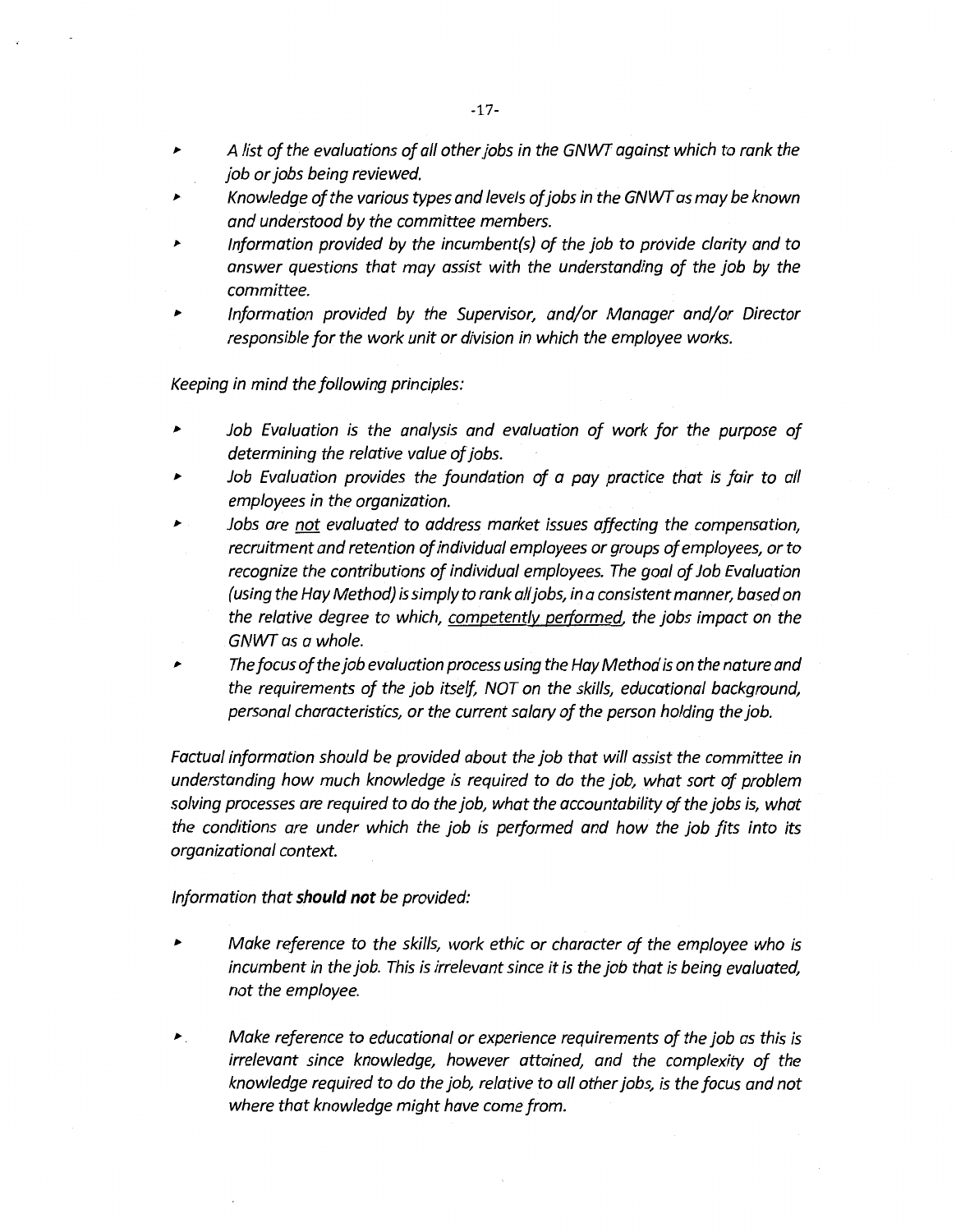Recommend to the committee that a job be upgraded, downgraded or that it *remain the same, as this is for the Committee to determine.* 

*Make reference to what might happen* if *the employee were to perform the job badly (consequence of error).* 

One can observe that in its introductory position, the Employer's explanatory memorandum explains that the appeal committee: *"will rely on a number of sources of information",* going on to include several sources such as job descriptions which must be accurately described, and other information including that provided by incumbent(s) and supervisory/management staff.

Mr. Parsons testified that however the Employer might like to describe the appeal process in its unilaterally issued memorandum, by his understanding and experience with Appeal Board involvement, its evaluations were not limited by inaccurate job descriptions as pertaining to individual appellants, but taking into consideration the work being performed by reference to the Hay Method ranking guidelines. While the Appeal Board, he acknowledged, does not have any authority to correct, rewrite or re-evaluate the GNWT published job descriptions, he has always understood that it can utilize the evidence received to assess the appropriate evaluated points on an individual case basis covering the work being performed. They are sometimes able to provide their ruling as a unanimous decision of the Appeal Board which under Article 36.04(e) is said to be binding "until such time as that employee has been promoted, transferred, or the job description is changed by the Employer and has been re-evaluated". In other words, in their dealing with individual cases, Mr. Parsons does not understand the Appeal Board's authority to be limited by an inaccurate job description as it pertains to the individual employee.

The crux of Mr. Parsons' testimony was that the Appeal Board's authority had always been exercised over the years on an individualized case basis, it being well understood, he thought, that published job descriptions can prove less than accurate in describing a particular individual's assigned duties and job responsibilities by reference to the Hay Method evaluation criteria. He did not suggest that the Appeal Board is involved in assessing educational or experience requirements, skills, work ethic, job commitment, or performance level, or the character of the individual employee.

The Employer's first witness, Jennifer Inch, is the Manager of Job Evaluation and Organizational Design. She issued the Department of Finance information memorandum explaining the Hay Method criteria and the job evaluation appeal process. By the Employer's understanding of the Hay Method, its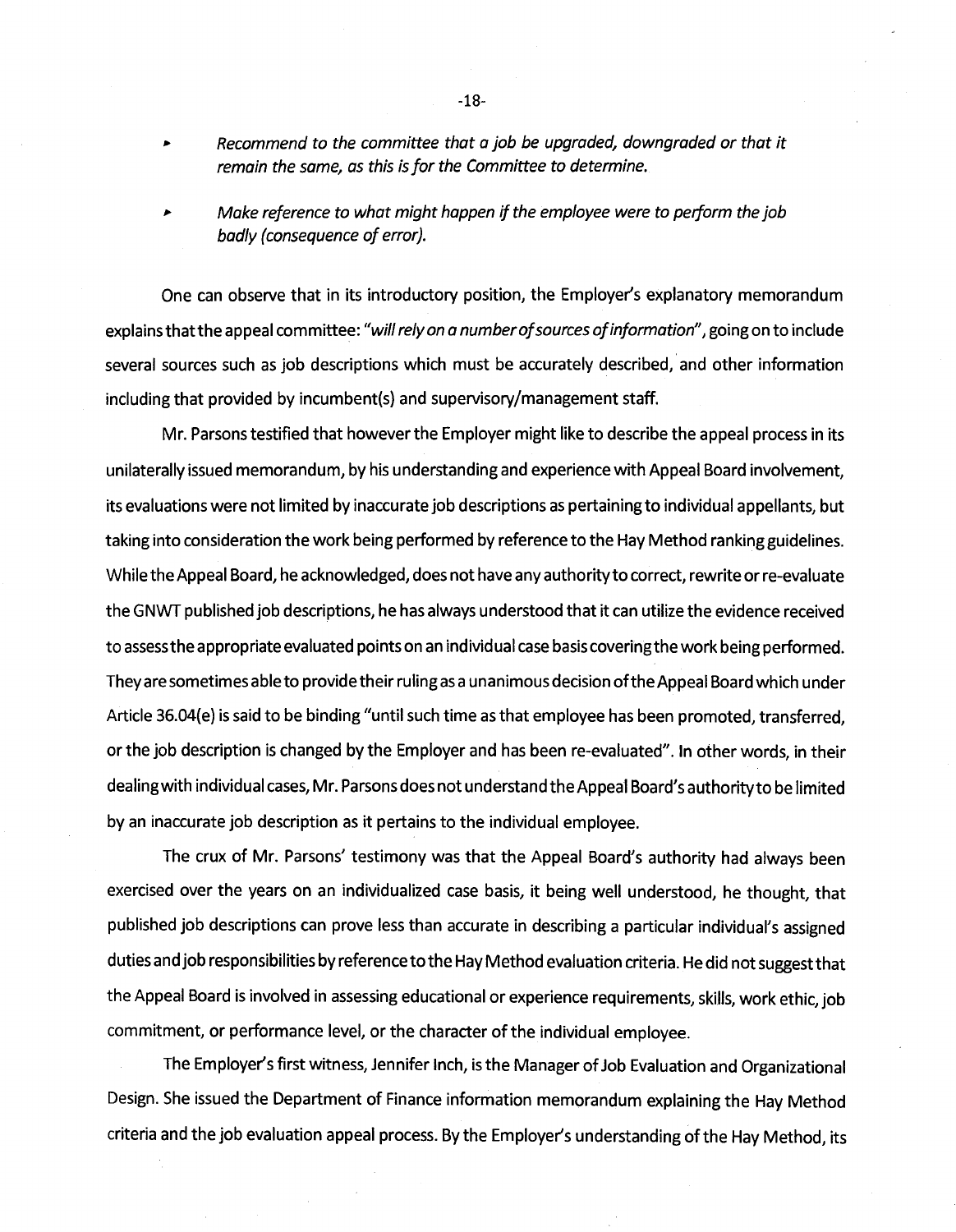gender-neutral approach in the relative ranking of all jobs across the GNWT, points are to be assessed "based on the role and not the incumbent", meaningthe relative value of the job itself to the organization reflecting equal pay for work of equal value. She testified at some length concerning the Hay Method parameters as they would apply, with the compartmentalized reference to know how, problem-solving, accountability and working conditions. She explained that it is not a matter of assessing the individual skill or credentials or performance level brought to the job by the incumbent in a position. The parameters to be assessed are those set out in the published job description. The possibility always exists that an employee will not agree with their job evaluated Hay Method points, being encouraged to discuss the situation with his or her supervisor or manager under Article 36.03, and where remaining dissatisfied, invoking the job evaluation appeal process under Article 36.04.

Ms. Inch testified that Employer's approach toward the evaluation appeal process under Article 36.04 is that it must be solely based on the perceived incorrect evaluation of the job as written in the job description at the time of the appeal, there being some 5300 positions in the GNWT covered by job descriptions. For example, if the job description itself, as written, calls for extensive territorial travel which component has been ignored or underplayed in the points evaluation in its reference to that described working condition, the resulting points' shortfall can be rectified within the appeal process relative to the job description itself while awaiting re-evaluation of the position. However where the job description does not contain any reference to extensive travel requirements but the actual on-the-job working conditions described by the employee is to the contrary there can be no successful application of Article 36.04, by Ms. Inch's description of its workings. The employee can always look to have the job description itself changed to properly reflect the work being done. In short, the Appeal Board should not be looking outside ensuring equal pay for equal value on the basis of the written job description itself, not considering any self-description of work somehow taking the person outside its parameters. The Appeal Board, by her understanding, should accept the written job description as accurately describing the job to be assessed by it and on that basis alone place the incumbent properly within the points ranking system pertaining to that job description and the work being done within that job description. Were a supervisor or manager to be assigning work at some point outside the written job description parameters, the Employer takes that to be a different issue able to be rectified within the normal grievance process but not by Article 36. It should be the job description, applicable to that individual and perhaps many

-19-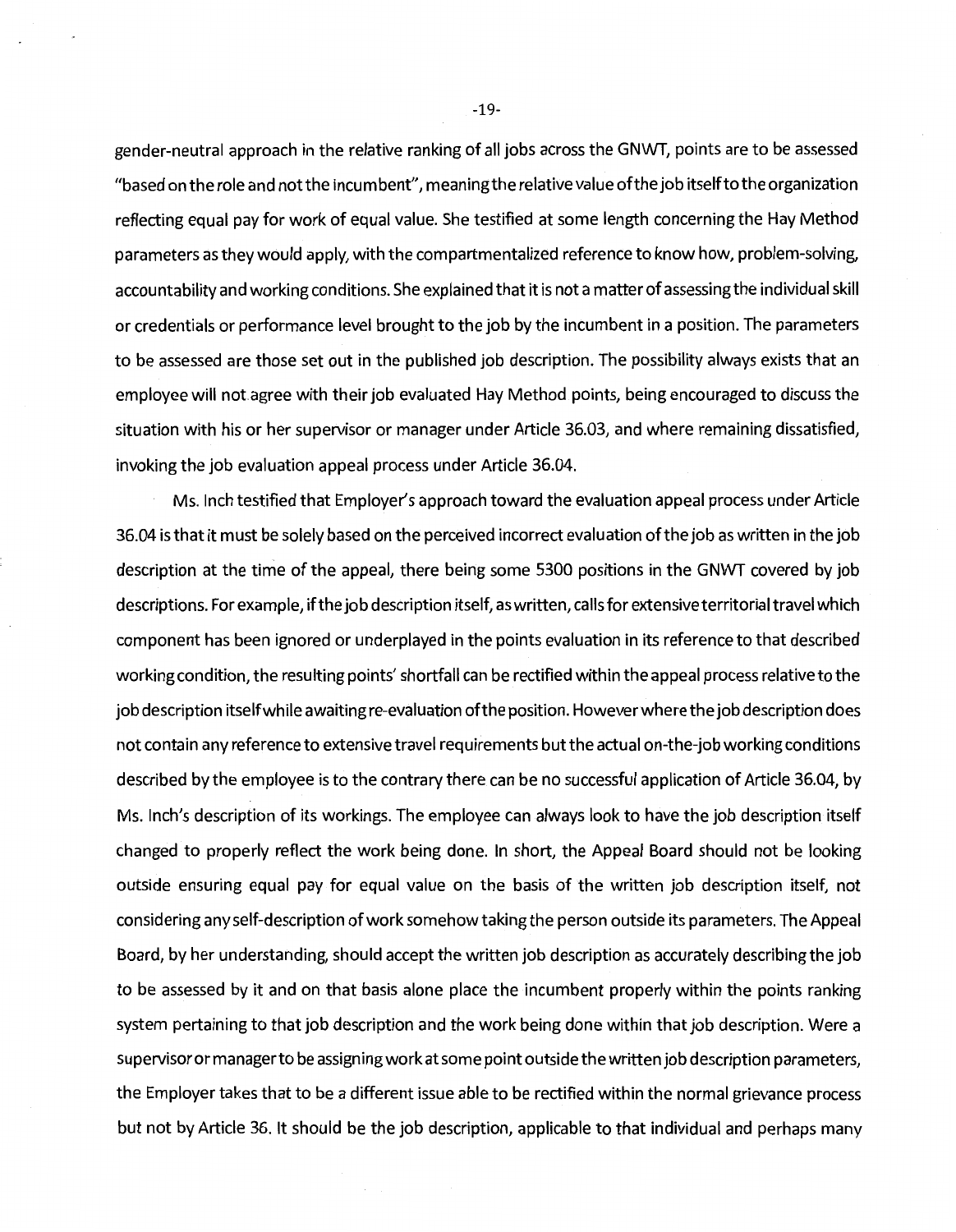others on a benchmarking basis, which is being subjected to the appeal process individually triggered, and not the appellant's performance in the job. She testified that one's performance level is not a points' evaluation issue.

Certainly, Ms. Inch acknowledged, jobs evolve, which she said can ultimately be addressed by a rewrite of the job position at some point at the appropriate management level, but that situation should not be the concern of the Article 36.04Job Evaluation Appeal Board process and its focus on whether the job description itself has been properly points assessed. She acknowledged that rewriting a job description could take some time, the new description having to be written at the appropriate management level, submitted and Hay Method evaluated, but that state of affairs should not affect the functioning of the Appeal Board in dealing with whether the points have been properly assessed relative to the written job description as it currently stands. She testified that employees working outside their written job description, or having greater capacity, or more responsibilities not disclosed by the job description, should not be an issue for the Appeal Panel. It should always be about the job as described in the written job description and not about an individual's performance in their assigned duties.

By Ms. Inch's description it is noteworthy where an Appeal Board decision results in altering a points' evaluation for a written position, it becomes a benchmark for that position, applicable to others, which will stand until reconsidered as the root document. Presumably this would be because the Employer does not accept the Appeal Board decision ramifications to be with respect to only the incumbent bringing the appeal. Certainly, the job evaluation goal under the Hay Method is to rank all job descriptions in a consistent manner based on the relative degree to which the jobs impact the GNWT as competently performed. In citing her issued 2015 memorandum, she reiterated that the Hay Method focuses on the nature and requirements of the job itself, meaning by reference to the written job description, not on the skills, educational background, personal characteristics or the current salary of the person holding the job. Doing extra work, she said, is not a matter of job evaluation under the Hay Method and hence the appeal process is limited to the four areas of know-how, problem-solving, accountability and working conditions to be taken as the relevant components of the written job description, and not including any work performed outside the written job description. As the Employer views it, the Appeal Board role is to compare one job with another in establishing the ranking by reference to the written job description, otherwise there could be no benchmarks. As she put it: one cannot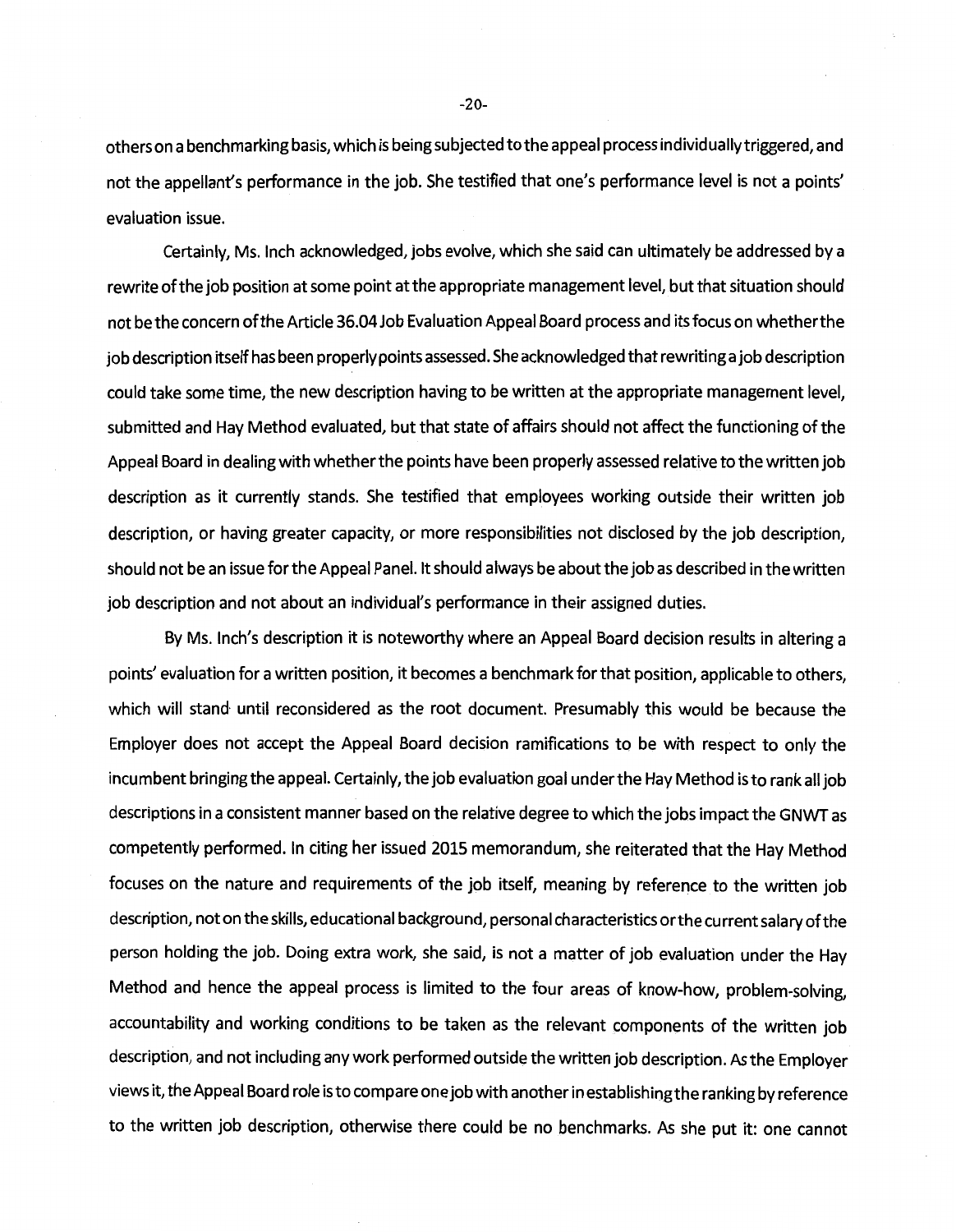evaluate a job that is not a job set out in the written job description. If the duties being worked are not recorded accurately so as to come within the job description parameters, so be it. By her understanding, deficiencies in the written job description require a "different path to be taken" which was said not to be an Appeal Board responsibility under Article 36.04.

In cross-examination, Ms. Inch was unshakable in her view, while pointing out that by her information less than 2% of job descriptions involve an Article 36.04 appeal, probably no more than about 10 incumbents in a given year across the GNWT workforce. She was asked for her view on why it would be that Article 36.04(1)(a) and Article 24.11(1) were amended and how are they to be applied. She answered that it was all about establishing a retroactivity date for applying the Appeal Board unanimous decision concerning the proper Hay Method points' assessment evaluation, having possible financial ramifications, and not about "adding invisible things" not contained in the job description. It was applicable to provide a retroactive answer back to that point in time when documentation showed that the issue was raised concerning the current evaluation dispute, for example writing to one's supervisor indicating disagreement with the evaluation. It should not be viewed as ever taking the examination outside the written job description. It was not meant to deal with any information not firmly rooted in the written job description itself. As she put it: the Appeal Board's assessment in considering whether the appealed Hay Method evaluation is supported has to make two assumptions, firstly that the written job description's duties and responsibilities are being worked the same by the incumbent as with anyone else in an identical job description, and secondly that the written job description accurately describes what the incumbent does. In short, by her assessment, there is little room for any individualizing of the factual investigation towards examining the full scope of the duties claimed to be performed.

Shaleen Woodward, currently the Deputy Secretary Indigenous and Intergovernmental Affairs has a lengthy working history at GNWT in various senior management roles, including for many years working in Human Resources which included having negotiating responsibilities in the 2009 round of collective bargaining. She identified the GNWT internal memoranda respecting the proposed Union changes during the 2009 round of collective bargaining, with the Employer's typewritten notation dated April 9, 2009 relative to Article 24.11 stating that:

This is based on the UNW proposal. We are proposing changes to art. 36.04 to require documentation of discussions between the employee and the Employer to be provided at the time a job evaluation appeal is filed.

-21-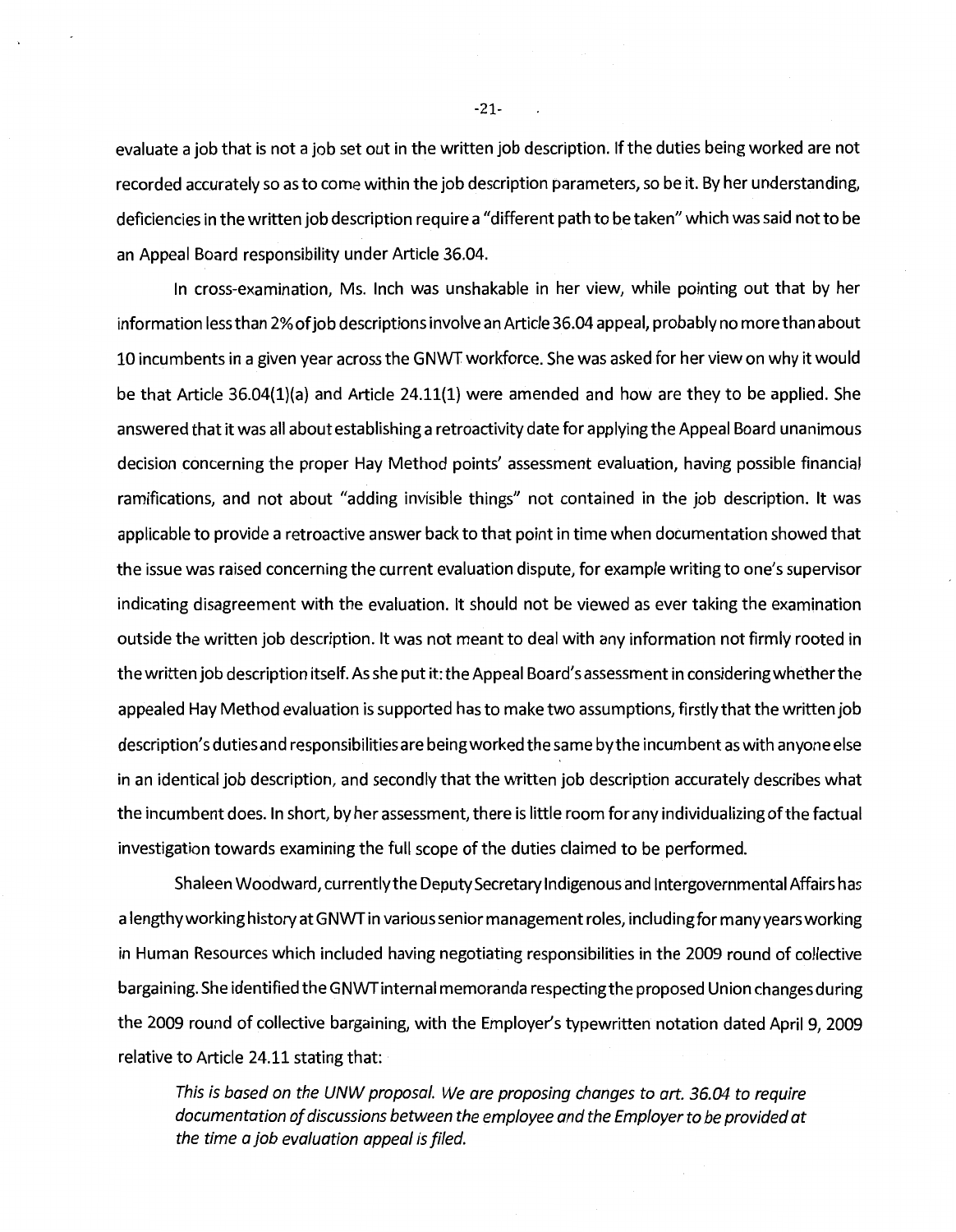And with respect to Article  $36.04$  (1)(a) that:

*This proposal requires an employee filing a job evaluation appeal to provide previous documentation concerning the employee's evaluation of their job description with the Employer.* 

The Employer's April 21, 2009 typewritten negotiating notes indicate in dealing with is the amended language of Article  $24.11(1)(c)$ :

*The UNW has agreed to this language.* 

*This language requires changes in art. 36.04 to require documentation of discussions between an employee and the Employer to be provided at the time it job evaluation appeal is filed.* 

And with respect to Article 36.04(1)(a):

*This amendment is necessary as part of the agreed to changes in art. 24.11{1){c).* 

And with respect to the April 22 discussions dealing with Article 36.04  $(1)(a)$ :

*An appeal may be filed without any documentation showing previous discussions concerning re-evaluation.* If *there is no documentation showing previous discussions filed with the appeal then under art. 24.11(1)(c) there can be no increased retroactivity.* 

By Ms. Woodward's recollection of the 2009 round of collective bargaining, much of the Parties' joint discussion centred on the application of retroactivity and what would· happen where there is no documentation respecting the timing of the new or changed duties, but ultimately that was not the test for a points' re-evaluation. It was understood by the Employer negotiators to be whether the position had been evaluated appropriately on the basis of the existing job description itself. It was a separate prospect for one to arguably require a new job description.

Ms. Woodward also referenced her internal handwritten notes which, as this arbitrator reads through them, are taken to contain no remarks indicating the respective negotiators were necessarily agreed on all the interpretation issues which might arise as a result of the amended language. By example, her notes from March 5, 2009, record the Union's stated view that the suggested change to Article 24.ll(l)(c) reflected the current practice about applying an earlier date to certain identified duties which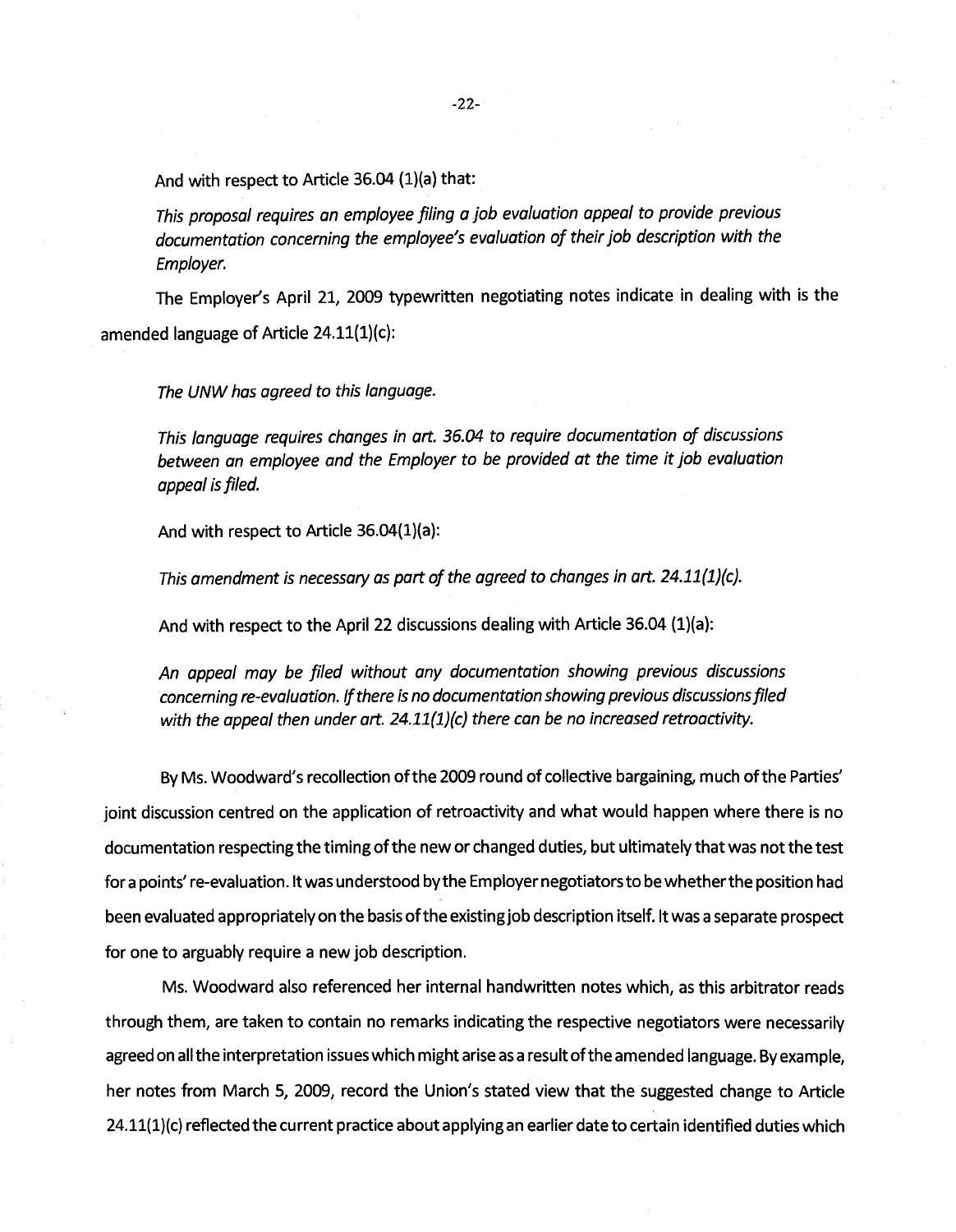are different but have not been assessed. Her bargaining notes from April 23, 2009 disclose the Union negotiator's having indicated that substantially performing in the new or changed duties should not be the test for moving the appeal forward, generating no recorded response. In any event, whatever the nuances of their separate interpretations they ultimately agreed on the language changes to Article  $36.04(1)(a)$  and Article  $24.11(1)(c)$  as currently existing.

By Ms. Woodward's understanding, overall, both prior to and subsequent to the 2009 contract negotiations, the focus of the Appeal Board process was jointly known by the Parties to be a matter of debating and assessing an incumbent's position points' evaluation by reference to the job description documentation and the numeric value of the duties described therein under the Hay Method. The Article 36.04(1)(a) amendment, by her description, was only about applying the assessable value from a point in time after establishing, possibly with documentary proof, when the person was performing in a new or changed duties of a higher position by reference to the scope of duties set out in the published job description, being only a retroactivity issue. It was not about rewriting the job description in any fashion or giving any weight to a person possibly working outside the job description. Obviously thereafter it could take some appreciable time to do a formal re-evaluation and rewrite the position were that to be the situation presented. It could be a situation where there was an "evolution in the job" which would eventually require the Employer's rewriting the job description to better describe its substantive aspects, not seen to be an Article 36.04 issue. Its language, she said, was meant to be coordinated with the concomitant change to Article 24.11 $(1)(c)$  concerning retroactivity but otherwise was not intended to change the Appeal Board's approach. She pointed out that there was no indication anywhere in her own negotiating notes suggesting that the Employer presented any different view. She also acknowledged that at no point was Article 34 discussed in connection with the Parties changing the language of Article 24.ll(c) and Article 36.04(1)(a), or the need for objectively assessed accuracy of the job description. The Appeal Board had no authority to rewriter anyone's job description.

By Ms. Woodward's description, fashioning any new job description would be through a different process. Putting it in the simplest terms, she said, were one's job description to require only herding animals but not any feeding duties which are nevertheless being done, the option forthe employee is not to feed them or alternatively look for a re-evaluated job description under Article 34. She cited its requirement that employees are entitled to a complete and current statement of their duties in his or her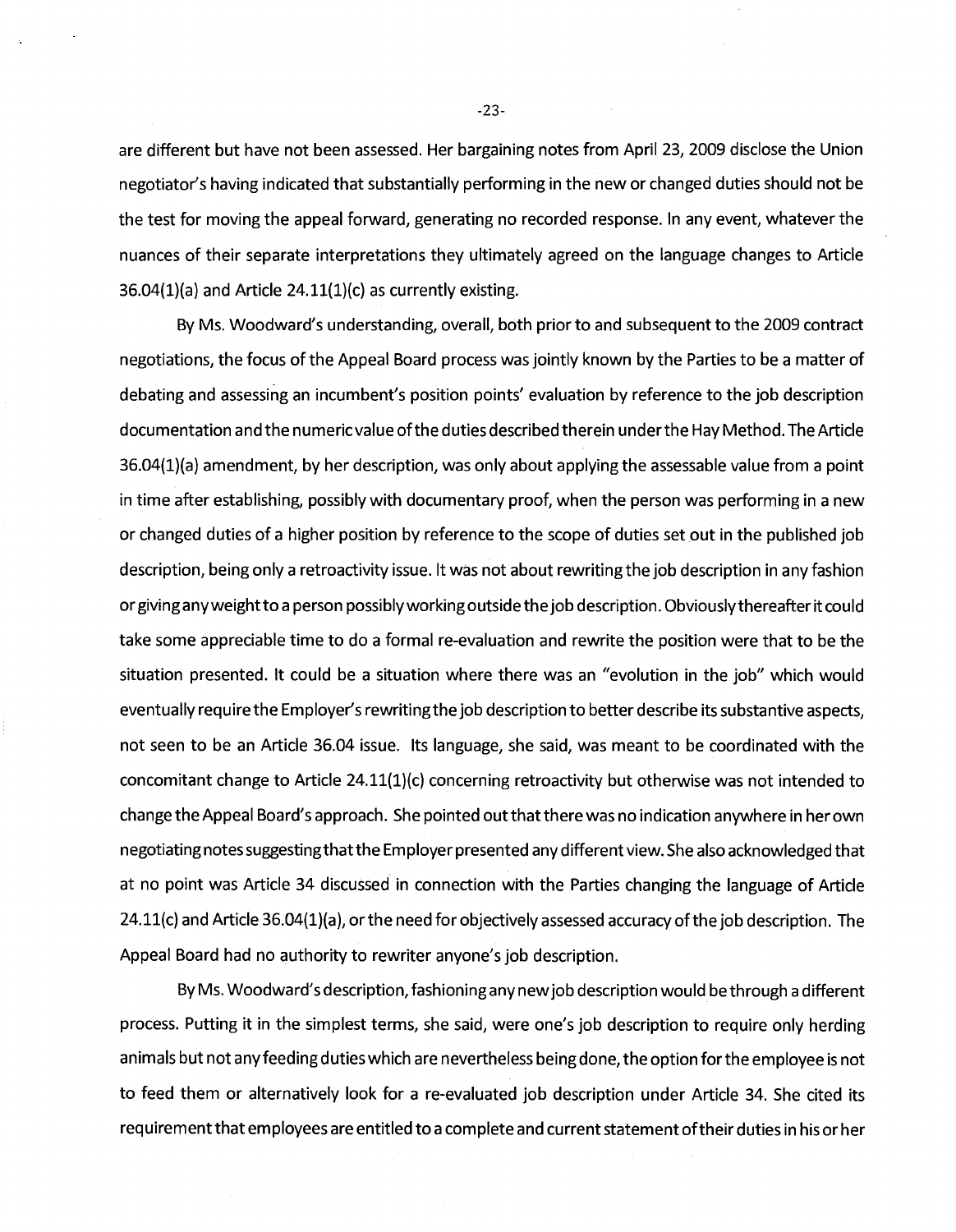position. Query whether the job description included feeding animals as a minor part of herding, but turned out to be a major requirement of the job in terms of time, effort, and other identifiable aspects. By her description were feeding animals to be included in the job description then the evaluation could possibly be appealed on the basis of know-how or working conditions connected to the work not being adequately reflected in the Hay Method evaluation. The Appeal Board's role, as she understands it, is to evaluate the job description as written, not to include non-described duties which might be worked as an aspect of one's individual performance.

In cross-examtnation Ms. Woodward was asked for her views on Article 24 not expressly referencing Article 36, nor Article 36 expressly referencing either Article 34 or Article 24. Further, Article 36.04 makes no express mention of limiting the Appeal Panel's considerations to the written job description in allowing a person to provide documentation demonstrating one's substantially performing new or changed duties of a higher position. It can also be observed that Article 24.11(1)(c) references a position being re-evaluated as a result of a change in duties and responsibilities, or possibly no substantial changes in duties and responsibilities, but either way possibly resulting in a higher pay range to be retroactively applied. There is again no express mention of written job descriptions. Ms. Woodward responded that nevertheless Article 36.04 is about the appeal process which focuses on assessing one's written job description by reference to the Hay Method and is not about analysing duties possibly being performed outside the job description. By her description, she thought that fundamental approach was made quite clear during the 2009 collective bargaining and she believes that the Union understood the connection with Article 24. She agreed that Article 34 was not mentioned du ring these negotiations over the rewritten language of Article 24.11 and Article 36.04(1)(a), with the negotiating notes not showing any discussion concerning accuracy of job descriptions or needing to rewrite job descriptions.

Prior to my summarizing the arguments from counsel, I will mention that the only arbitration award between these Parties tabled at hearing for my consideration, GNWT and UNW, (unreported April 15, 2013, Ponak) involved the Union having grieved the new job evaluation of the Youth Corrections Officer position in the North Slave Correctional Centre following its being initiated at the departmental level as a matter of actioning a periodic review and update of the job. The re-evaluation had been carried out by a job analyst using the Hay Method, said to be based on her review of the job description and comparison of jobs within the department and across the Public Service, with points being assigned on

-24-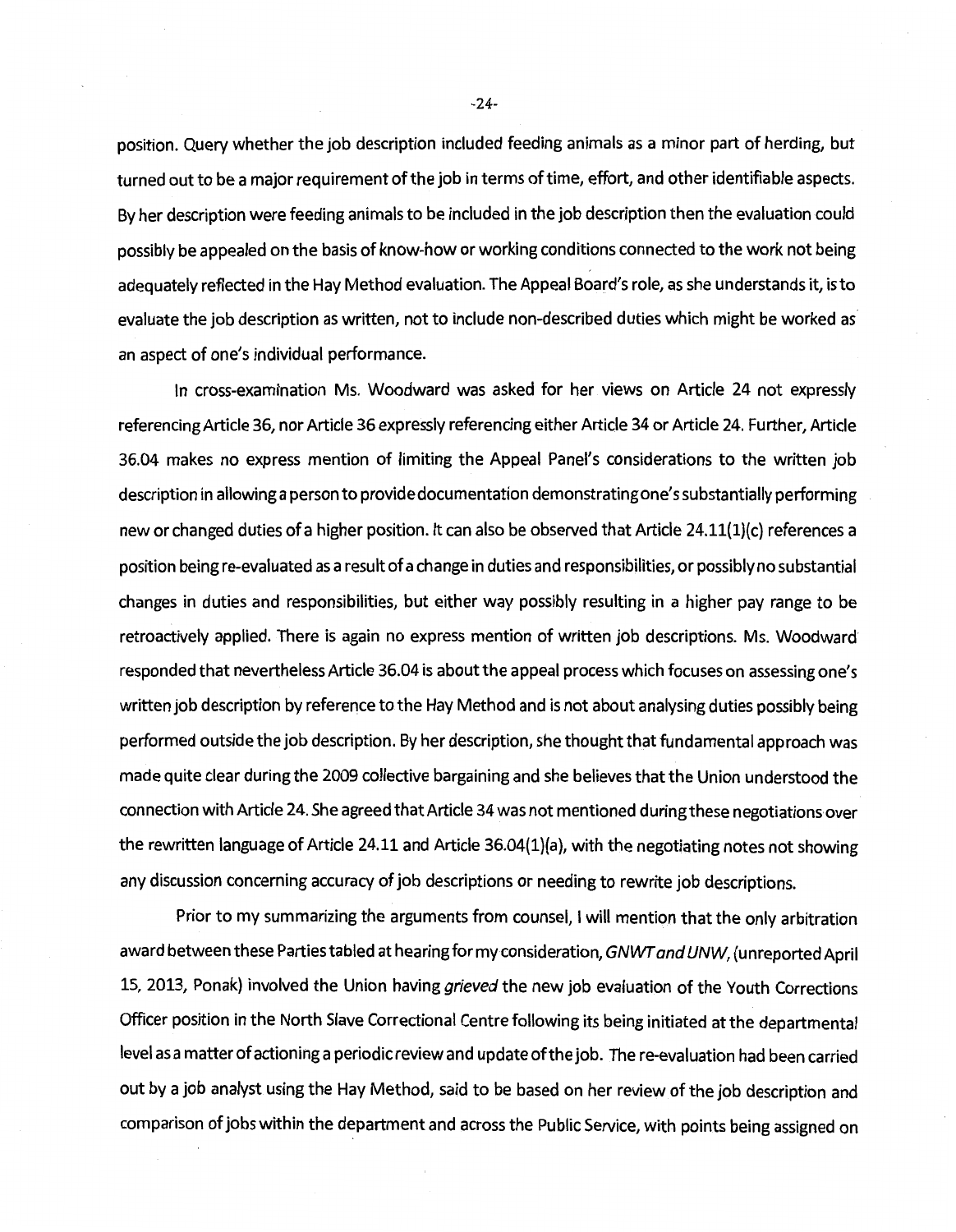that basis, and then the successful recommendation made it to the Deputy Minister. Obviously, it was not an Article 36.04 job evaluation appeal case. There had been no actioning of its provisions by an affected incumbent. The Union filed the grievance on the basis that there had been no substantial change in the position's job description and the Parties were accordingly bound by the results of the previous evaluation unless the incumbent left the job or there had been a substantial change. The Employer held to the view that there was no requirement for a substantial change in the job description before a new job evaluation could be done, but only a change in the job description was required. Further, the Employer asserted that "if the Union wished to challenge the results of the new job evaluation, its recourse lay in the appeal mechanism under the collective agreement ratherthan through the grievance procedure", which is to say having to utilize Article 36.04.

In arbitrator Ponak's describing the job re-evaluation process as it had unfolded, including the analyst's recommendation and acceptance by the Deputy Minister, he reviewed the evidence of the Managerof Job Evaluation for the GNWTwho explained the Employer's view that once the employee was working in the updated evaluated position, whether the applicable pay range was increased or red circled, his or her avenue for possible relief was through the Article 36.04 evaluation appeal process. As Arbitrator Ponak put it: "she emphasized in her testimony that only the job evaluation itself is subject to appeal, not the job description. The first step of the appeal was the Job Evaluation Appeal Board" which could lead to a hearing and possibly a unanimous decision by the Appeal Board covering the disposal of the appeal which would be binding on all parties. In his determining that the challenges to the actual results of a job evaluation, i.e., the total points and salary ranges under the Hay Method must be addressed through the Article 36.04 appeal process, and having reviewed the mechanism coming into play where an individual was not satisfied with his or her job evaluation, the arbitrator concluded that the Parties intended that Article 36.04 was to be the exclusive mechanism for challenges to the results of a job evaluation. The evaluation results cannot be grieved but must be referred to the process established through Articles 36.03, 36.04 and 36.05, excepting possible procedural violations of the job evaluation appeal process which could be subject to grievance and arbitration. Having reached that conclusion through a comprehensive review of the Article 36 requirements (no reference made to Article 24 or Article 34), the arbitrator commencing at p. 14 went on to comment as follows:

-25-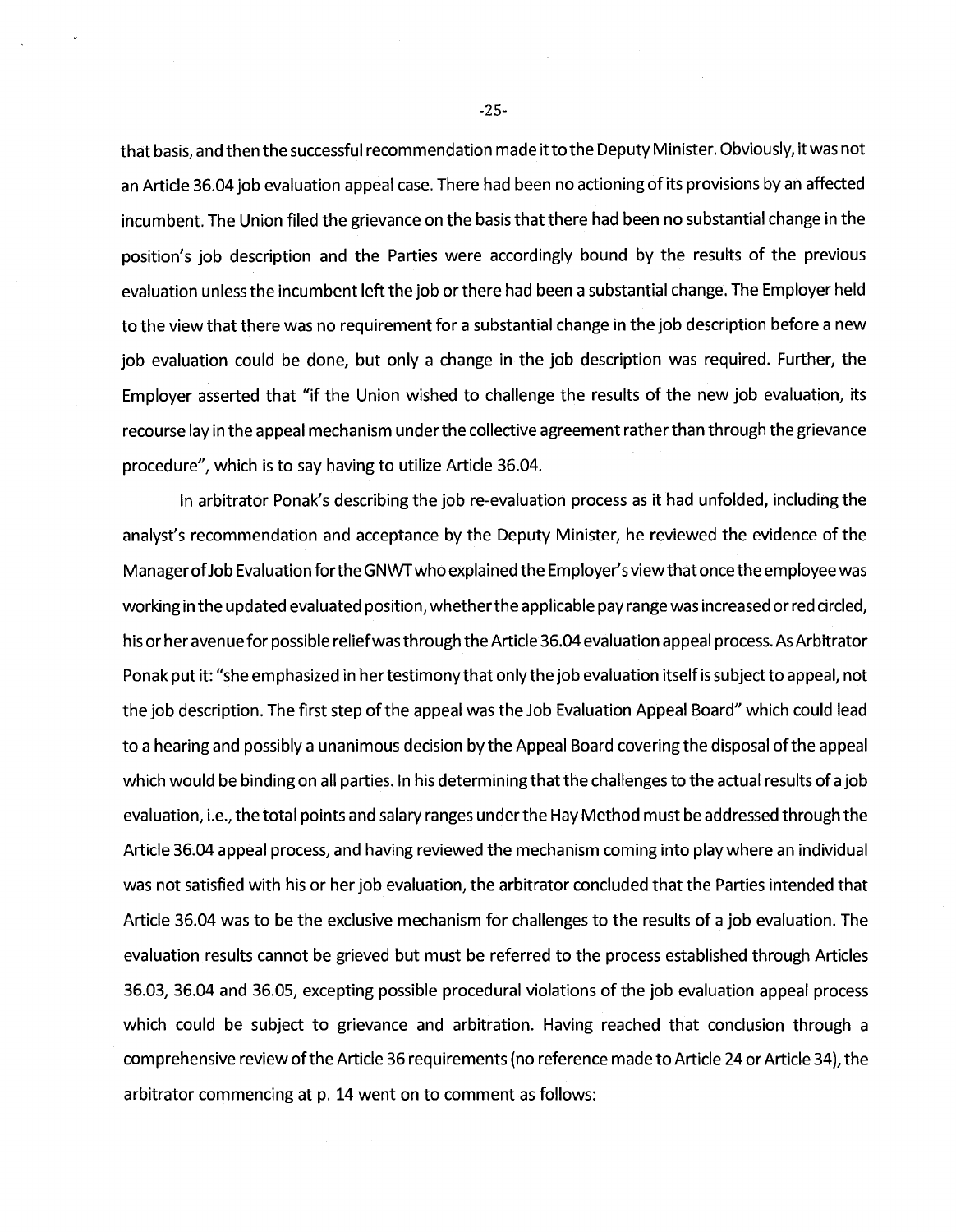This conclusion is rooted in the language and structure of article 36. Article 36.01, addressing the introduction of any new job evaluation system, expressly calls for arbitration to resolve disputes over the introduction of a new system. By contrast there is no reference to arbitration in articles 36.03, 36.04, or 36.05 with respect to disputes about the results of a job evaluation. The express reference to arbitration in one part of article 36 and the absence of any reference elsewhere suggests that the parties did not intend disputes over the results of a job evaluation to be referred to arbitration. Indeed, article 36.04(1)(a) uses mandatory language with respect to job evaluation appeals-they must be filed with the Deputy Head who must refer the appeal to the Appeal Board. The grievance procedure is not mentioned and it must be presumed that the lack of mention is deliberate.

The reliance on a neutral chair for the Review Board, chosen by mutual agreement of the parties or, failing agreement by a territorial court, is further evidence that the parties intended the article 36.04 appeal procedures to be a substitute for the grievance process. The neutrality and acceptability of the key decision maker is a hallmark of sound adjudicative processes and mirrors the arbitration process. The requirement that the members of both job evaluation appeal tribunals be versed in the Hay system ensures a level of expertise that reinforces the parties' intention that the article 36 appeal process be a specialized substitute for the grievance procedure. The binding nature of the decision of appeal boards, set out in articles 36.04(1)(e) and 36.04(2)(f), is another indication that the parties intended finality; article 36 procedure was not designed as merely a stepping stone on the way to arbitration or as a buffet from which employees can pick and choose.

Finally, I am cognizant of the general policy and judicial trend to avoid unnecessary duplication of adjudicative processes. It would make no labour relations sense to set out a detailed appeal process with specialized expertise, chaired by a neutral, and binding on the parties, if the grievance and arbitration provisions could stand as a parallel process. The article 36.04 appeal process must be seen as the exclusive forum established by the parties for employee appeals of job evaluation results with which they disagree.

My conclusion that the parties intended the article 36.04 Appeal Board and Review Board to be the exclusive mechanism for challenges to the results of a job evaluation does not mean that all aspects of job evaluation appeals are immune from grievances and arbitration. Clearly certain alleged procedural violations of article 36.03, 36.04, and 36.05 could be the subject of a grievance culminating in arbitration. Examples might include a refusal by the Employer to give an employee a copy of his or her point rating as required under article 36.03(2); the rejection of a unanimous decision by the Job Evaluation Appeal Board under article 36.04(1)(e); the refusal of one party to appoint a nominee to the Job Evaluation Review Board (article 36.04(2)(b)); or, the refusal of an Appeal Board or a Review Board to allow an appellant to be heard and explain the reason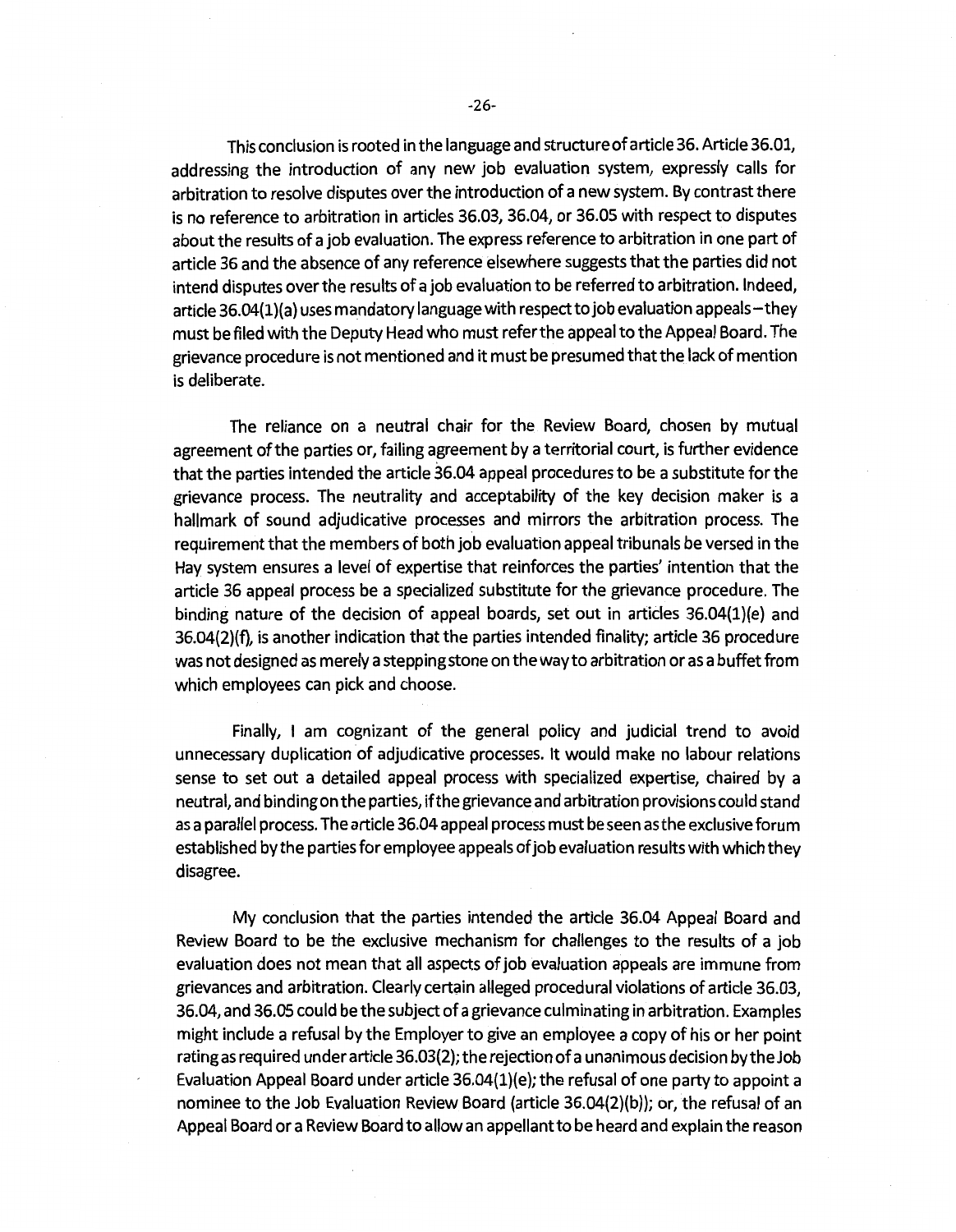for his or her appeal (articles 36.04{1){c) and 36.04{2){d)). These examples are not intended to be exhaustive but are illustrative of the kind of procedural disputes that could conceivably arise and be open to a grievance and ultimately arbitration.

Arbitrator Ponak went on to remark at page 17 concerning the Union's view that where there is a minor change in the job description, it should not produce a different evaluation outcome:

This is a question of results (or point totals) not a procedural question. Job descriptions are the point of departure for a job evaluation and the analysis of job descriptions along with job duties are a central element in performing a job evaluation. Assessing whether there has been sufficient changes in a job description and job duties to warrant a different Hay system point total is precisely the type of issue that lies at the heart of the Appeal Board and Review Board's mandate".

In argument on behalf of the Union, Mr. Penner submitted that it was seeking an interpretation of Article 36.04(1) on the plain wording of the language which under paragraph (a) allows the incumbent appellant to provide any written documentation, or not choose to do so, in order to demonstrate that he or she (i) "was substantially performing new or changed duties of a higher position" and (ii) "raised these concerns with the Employer" followed by the appeal having to be referred to the Job Evaluation Appeal Board for its decision. Under paragraph(b) if the Appeal Board members "must be trained on the use of the Job Evaluation System". Under paragraph (c), the Appeal Board once receiving the reference "shall give the employee and/or the employee's representative an opportunityto be heard and to explain the reason(s) for the appeal" with its mandate under paragraph (d), by unanimous decision, being to "either determine that the employee's evaluation is proper or determine that the employee has been improperly evaluated in his/her position and determine the proper evaluation for the position", with the unanimous decision of the Board under paragraph (e) to be binding on the Parties "until such time as that employee has been promoted, transferred, or the job description is changed by the Employer and has been reevaluated". There is no indication that the Appeal Board's mandate is confined by the written job description. Indeed, it contemplates that the job description might have to be changed following the Appeal Board's issuance of its binding unanimous decision. The process contemplated, Mr. Penner submitted, includes an individualized examination of the work being performed, in addition to the written job description, which is what Arbitrator Ponak was suggesting an *obiter* fashion, otherwise why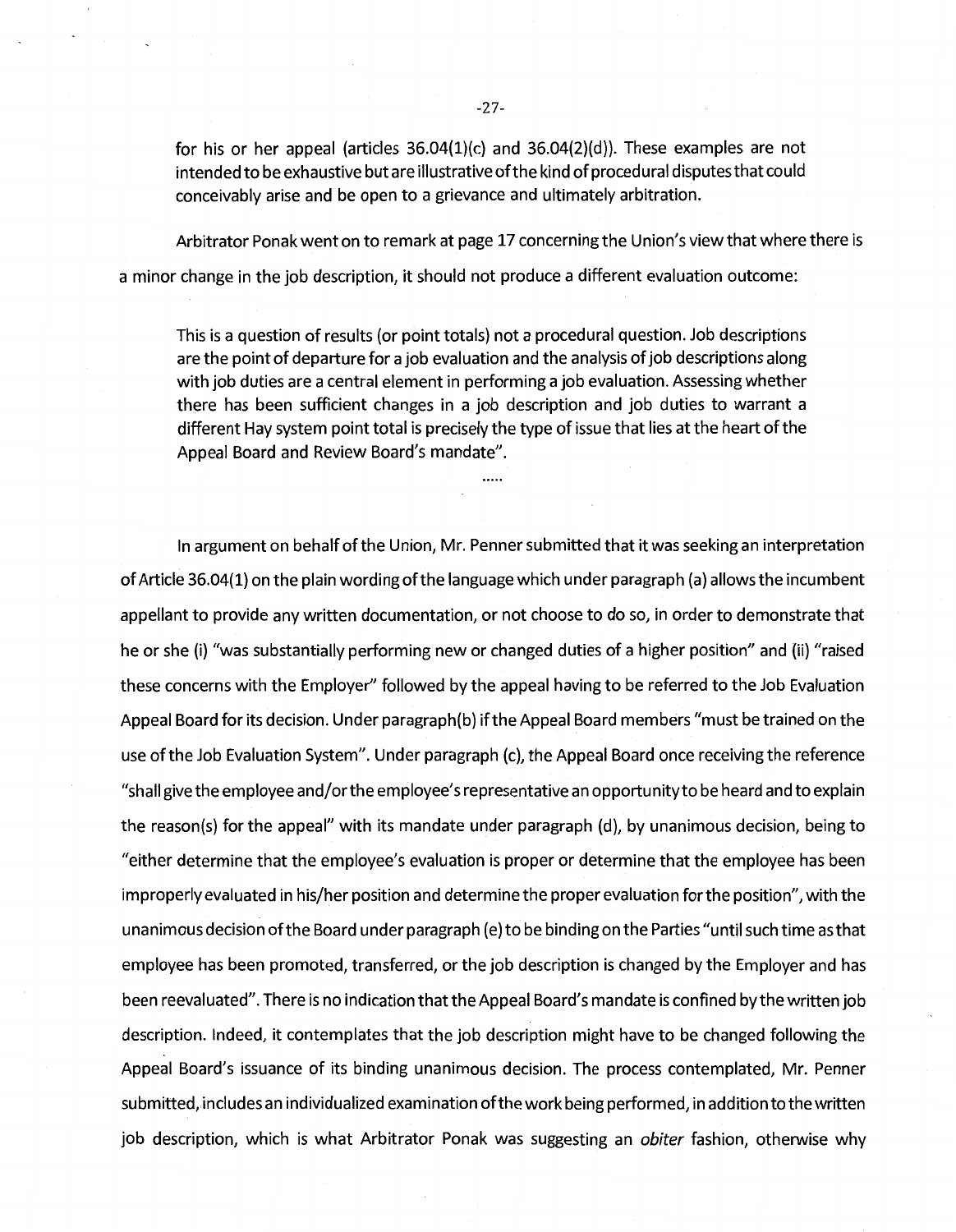contemplate the possibility of the Employer ultimately rewriting the job description as the potential end result under Article 36.04 (e). He submitted that there is nothing about this language which on a plain reading would suggest anything other than the appeal process is to be carried out on in line with the Appeal Board needing to consider the incumbent's actual work related duties which are being performed in the position.

Counsel submitted that essentially the Employer is asking the arbitrator to inject language into Article 36.04 that the information provided by an incumbent appellant should be limited to a consideration of the retroactivity possibility under Article 24.11 and then only by reference to the written description. But the language does not support that interpretation. It can also be observed that Article 36.04 does not anywhere refer to Article 24.11 or expressly require that the information received by the Appeal Board is limited only to the retro activity issue, an issue over which the Appeal Board has no control as its job is to determine the proper evaluation.

Mr. Penner submitted that language can be interpreted on its clear and ordinary meaning, there being no mutual acceptance concerning the 2009 round of collective bargaining concerning the new language of Article 36.04(1), and Article 24.11(1)(c), which should amount to the Union ever agreeing that any documentation which might be provided, or any verbal explanation provided to the Appeal Board concerning a person substantially performing new or changed duties of a higher position, i.e., the individualistic approach, was somehow limited only to the retroactivity issue. Likewise the pre-existing Memorandum of Agreement in requiring application of the Hay Method Evaluation guide charts, used in conjunction with benchmark positions to provide for gender-neutral individual job evaluations, presents no contrary view. Its lead paragraph concludes with:

... The parties also agree that the job evaluation appeal process under Art. 36 of the Collective Agreement has been devised to provide a joint and independent process for ensuring that each individual job evaluation result is gender-neutral.

It goes on to contemplate grouping the same or similar or selected samples of positions to be evaluated on appeal. There is no grouping suggested as being available here to the incumbent individual. There is no provision expressly requiring the Appeal Board to limit its investigation and assessment in the manner suggested by the Employer witnesses, whatever the future ramifications are for other positions concerning which the Appeal Board has no authority to even rewrite a formal job description. Notably, under paragraph under Article 36.04(1)(e), following the Appeal Board's unanimous decision it is left to

-28-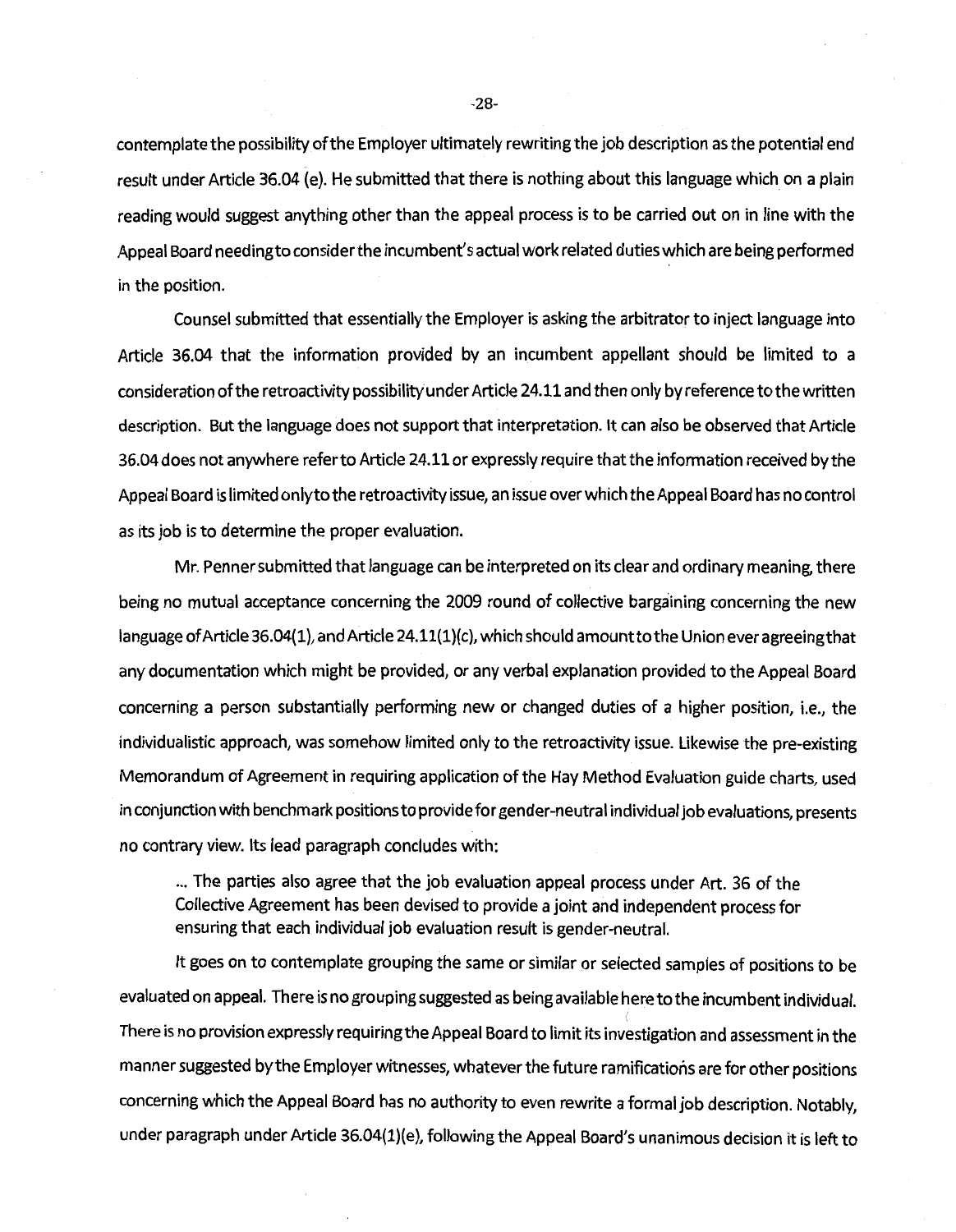the Employer to decide whether the job description itself should be changed and re-evaluated on that basis

Were past practice to be a consideration, Mr. Penner submitted, the evidence of Mr. Parsons was significant inasmuch as it was his uncontradicted testimony as an Appeal Board member for some years prior to the language change brought about by the 2009 round of collective bargaining that the Hay Method points' review focussed on the individual incumbent who had triggered the appeal seeking a different score on the basis of the actual assigned duties he or she was performing in the position. ltwas an individualized examination which the Appeal Board pursued. At this point, counsel submitted, was one to accept the Employer's view that information provided by the individual covers only the retroactivity issue and not the points to be provided on an individual assessment basis, it would mean providing no real access to an evaluation appeal mechanism based on what anyone actually does in the job. The Union asserts that this approach cannot be what is meant by the amended language of Article 36.04(1}(a}, or previously where documentary information for many years was allowed and considered on the issue of whether the incumbent was performing new or changed duties, a long-standing practice.

In dealing with the Ponak award, Mr. Penner said it was significant that the arbitrator recognized that the only appeal process for an individual employee thought to have been improperly assessed in his or her job is by reference to Article 36.04 where the incumbent's entreaty under Article 36.03 to discuss the evaluation had not proven to be successful. There is no suggestion in the Ponak award, he submitted, of there being any alternative method for an employee seeking to address the issue of possible disparity between the work being performed and the job description which published document might apply to any number of incumbent coworkers. Further there should be no suggestion of any determinative interaction between Article 34 and Article 36.04 to be taken from that award. Article 34 only allows that the employee when first engaged or reassigned to another position will be provided with an accurate statement of duties of the position, and is entitled to a complete and current statement of duties and of the position in addition to the evaluation level and point rating. The question remaining to be answered under an Article 36.04 appeal is whether the duties being actually performed by an individual employee have been properly valued. As arbitrator Ponak pointed out, it may lead to an article 36.04 appeal. There is no access to Article 34 in such a situation. The documentary and other information able to be provided, counsel submitted, contemplate a substantial analysis of the duties being performed, together with the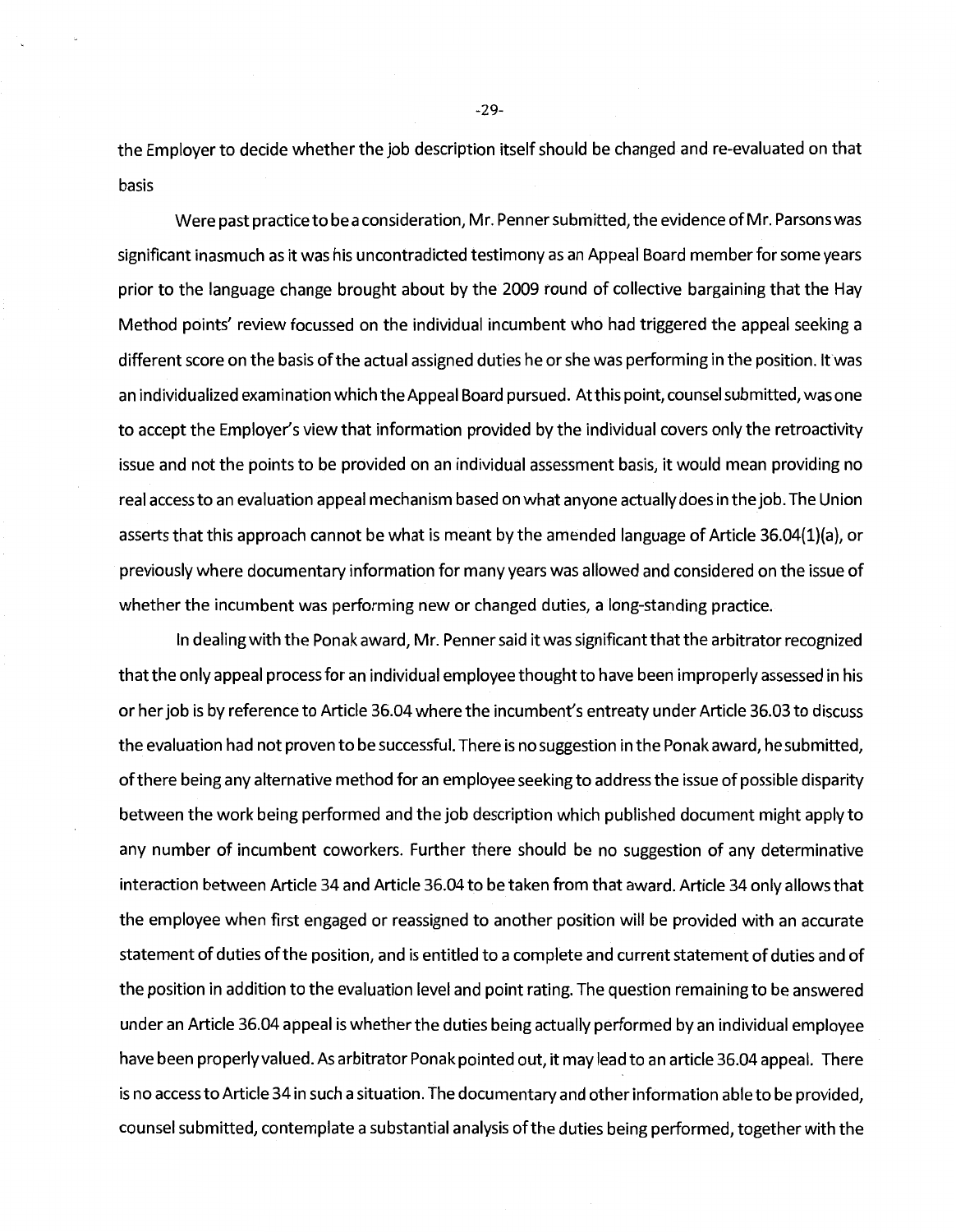job description itself, otherwise why ask for this information were it only a matter of relying on the written job description. Where would the remedy be under the Ponak rationale about the exclusivity of the Article 36.04 evaluation appeal process were all the Employer had to do was acknowledge that the person was not performing within their published job description to escape the appeal process. If it was only about retroactivity it would always be easy enough to establish when a person first started working in a particular job covered by a position description. Mr. Penner submitted that the exercise requires determining both whether and when the person started working in certain duties which may or may not fairly require a different gender-neutral points' evaluation under the Hay Method system for the work being done.

Bluntly put, the Union in no way accepts that the Appeal Board process excludes a consideration of the scope of work performed by the incumbent in the position, to be determined on a fact-based investigation, certainly not by any reference to a supposed interaction between Article 24.11 and Article 36.04 or limited to an evaluated written job description which should but might not accurately describe all the substantive factual components of the job being worked. In the Union acknowledging the significance of benchmarkingjob descriptions, it should not prevent properly crediting a person with work he or she is performing in their job by reference to the several categories appropriate to such an assessment, namely the four component areas of know-how, problem-solving, accountability and working conditions. Article 360.4 makes no reference to any benchmarking property.

Ms. Kay on behalf of the Employer submitted that it stands by its view of the proper interpretation of Article 36.04(1) as explained during the testimony of its management witnesses Inch and Woodward, being that the Job Evaluation Appeal Board's re-evaluation mandate concerns its examination centering on the written job description and not any incumbent's claim that he or she is working outside its boundaries and needs to be compensated on that basis. In recognizing this approach, she said that one should not lose sight of the significance of Article 34, whether or not that provision was raised during negotiations, which contractually requires an accurate job description. Presumably, where the range of a particular incumbent's duties is not properly reflected in the job description, that shortfall can be grieved, followed by a proper job description being determined, issued and evaluated atthat point in line with the personally described duties and responsibilities assessed under the Hay Method system.

-30-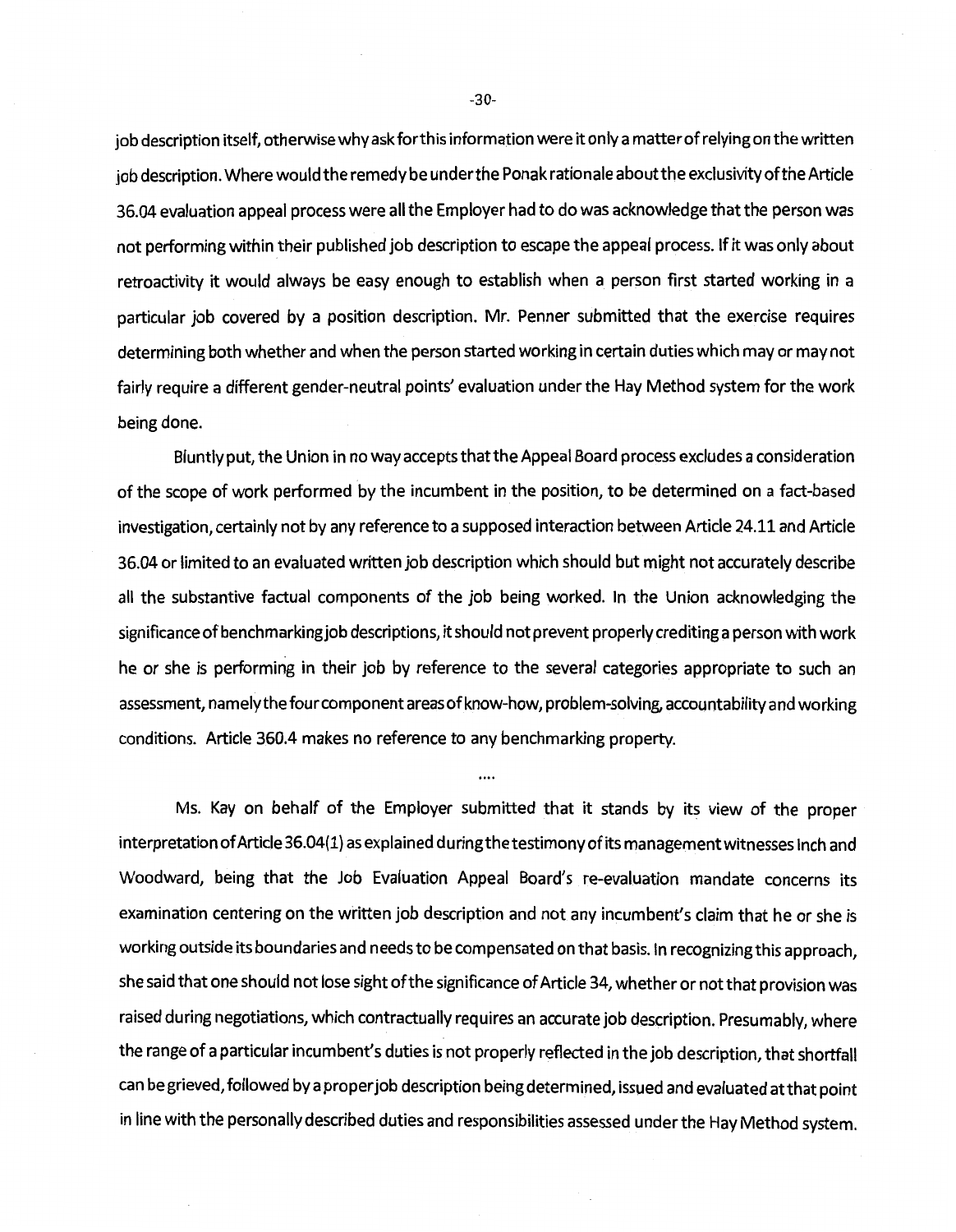As counsel put it: Article 34 comes first, and thereafter under Article 36.04 it is a matter of the appeal process concentrating on the job description itself being the "root document" for the appeal. It should be understood that the work involved in the described duties are those contained in the job description and the job description itself should not be opened up as part of the appeal process under Article 36.04. It would not be appropriate for the Appeal Panel in its review to "read in" added duties not contemplated as being worked by reference to that document, with job descriptions providing the basis for benchmarking positions across the GNWT employment system.

Ms. Kay submitted that the reference to documentation contained in Article 36.04(1)(a) is tied to the retroactivity possibility applicable under Article 24.11, both amendments being agreed during the 2009 round of collective bargaining. It is a matter by reference to that language of the position incumbent being given the opportunity to demonstrate when the position evaluation issue was first raised with his supervisor or manager, as explained by management witnesses Inch and Woodward, and where there is a need to identify the trigger date for any change in a job description coming into effect. This language should not be taken as adding to the Appeal Board's mandate, being to examine the incumbent's claim as circumscribed, i.e., restricted, confined and restrained, by the existing job description document. Counsel submitted that the Employer's bargaining notes reflect this approach.

Ms. Kay submitted that the Employer holds to the view that the Ponak award is helpful to one understanding the obligations set out in Article 36.04, presumably including the portion of the award at page 14 where he concludes that the Article 36 provisions provide a complete system for dealing with the appeal process where the person believes that his or her position has been improperly evaluated. The employee displeased with the results of his or her job evaluation must file an appeal as opposed to having access to the grievance procedure. What the Employer takes from the award is that Article 36.04 in setting out the exclusive forum for the job evaluation appeal through the position incumbent accessing another Hay Method points' assessment, does not provide for the Appeal Board acting beyond its mandate to apply the job description as written and assign a Hay Method evaluation based on its known methodology, retroactivity aside as a possibility. Were an incumbent to see a change in the job so that duties not contemplated under the job description are being performed, the Employer submits, he or she would have to file a grievance under Article 34 which would create the opportunity to have an accurate job description created. Ms. Kay submitted that the Appeal Board is authorized by the collective

-31-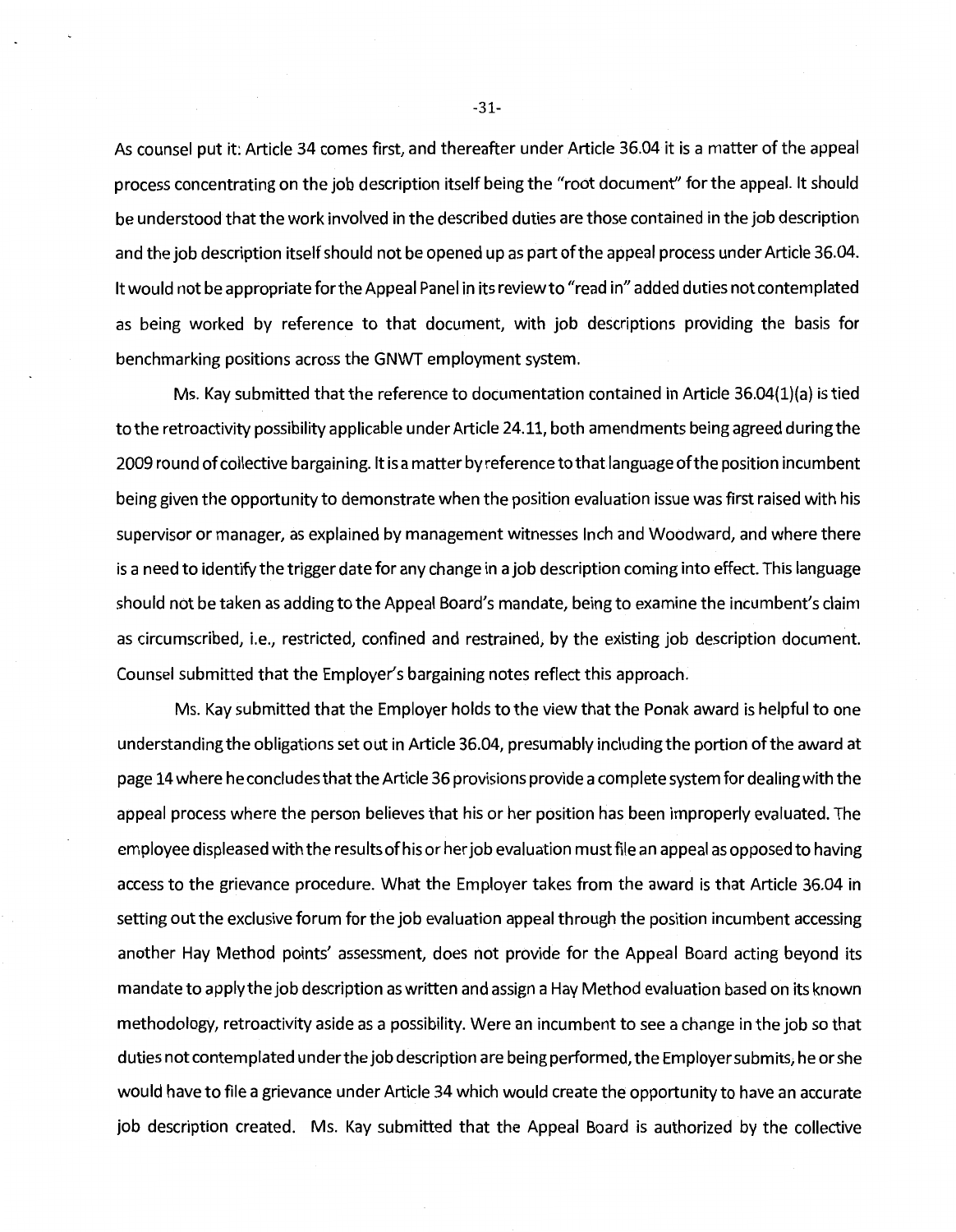agreement to work only within the confines of the published job description and provide its answer under Article 36.04(1)(d) "that the employee's evaluation is proper or determine that the employee has been improperly evaluated in his/her position and determinethe proper evaluation for the position", meaning the job described position and not the duties which might actually be performed unless covered by the job description. Based on that provision, and by reference to the necessary workings of the Hay Method evaluation system which contemplates points being awarded on the basis of the written job description and creating benchmarks across the system, Counsel submitted, there is no room to assess anyone's individual performance in the job. The bargaining notes should not be taken as reflecting any different view.

#### **Conclusion:**

I will start by observing that there is no doubt about the process described in Articles 36.03 and 36.04 having been established to first provide a job evaluation discussion avenue to position incumbents followed by the formal appeal mechanism disputing an initial, or subsequent, gender-neutral evaluation under the Hay Method. The appeal mechanism under Article 36.04 is an individual incumbent triggered process, although the MOA contemplates there shall be grouping of appeals of the "positions under appeal are the same or similar". There may or may not be multiple appeals available to consider at the same time. The issue under discussion here is not one of grouping appeals whenever that might occur.

The Parties are taken to agree on certain fundamental aspects of the incumbent position holder actioning the Article 36.04 provisions which, in addition to the gender-neutral quality of the scoring process needing to be applied under the Hay Method, provides a mechanism not involving the Appeal Panel assessing an incumbent's qualifications, or performance expectations and fulfilment thereof, or the ability to do the job as laid out for him or her. Rather, as with the initial job evaluation itself, it is still a matter of assessing the know-how needed for acceptable job performance; the problem solving requirements of the job; the accountability dimensions including the incumbent's freedom to act and decision-making impact; the working conditions such as physical effort; and the possible environmental demands of the job. Obviously, given the benchmarking situation, there can be numerous incumbents working under the same or very similar job descriptions. As detailed by Ms. Inch in her testimony, there is no doubt that the Hay Method of job evaluation sets out to review jobs within an organization and

-32-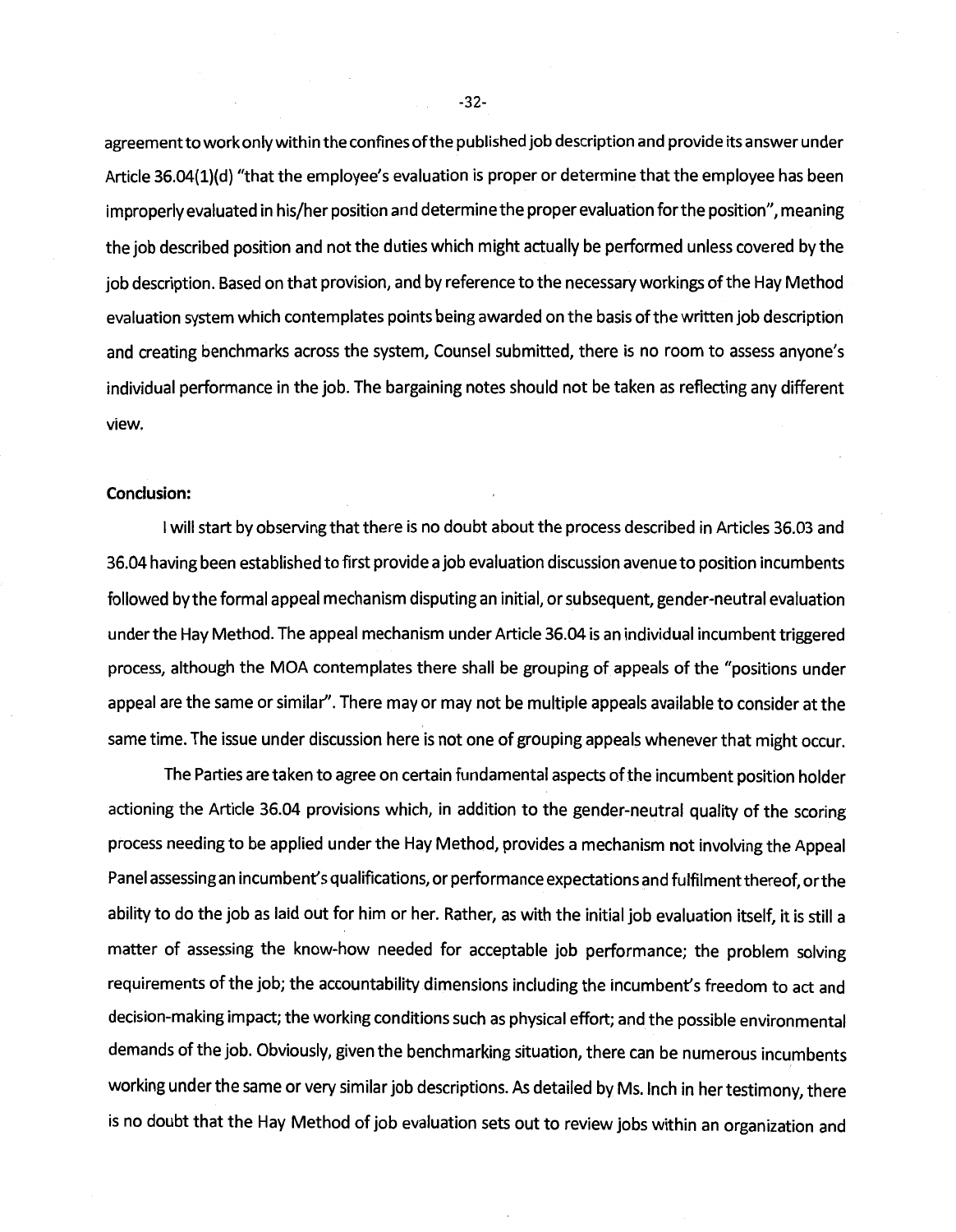gender-neutral rank them according to several criteria, The Hay Plan approach is not disputed, nor the Employer's reasonable affinity for settling on benchmark positions across its system discernible from the published job descriptions. It does not mean that individual incumbents should be prevented from raising factual content issues covering their own working situation on their proceeding with a job evaluation appeal. The Parties' difference here over interpretation centres on the role to be played by the written job description in the evaluation appeal process triggered by an incumbent, no grouping "issue" revealed as may be available in multiple appeals. The debate here is over exactly how the factual information should be gleaned relative to an individual incumbent, i.e., whether the Appeal Board can go beyond considering the written job description itself in evaluating the worth of the work being done.

One interpretation problem presented for the Employer on the wording the Parties have chosen to express their mutual intention is that the renegotiated 2009 Article 36.04(1)(a) language expressly refers to providing documentation demonstrating that the employee "(i) was substantially performing new or changed duties of a higher position, and (ii) raised these concerns with the Employer," although the incumbent can appeal the job evaluation even without submitting such written documentation. This language on its face does not suggest that the Appeal Board investigation should necessarily be limited to the written job description attaching to the position. Paragraph (c) provides the opportunity for the employee and/or employee representative to be heard by the Appeal Board to explain the reasons for the appeal, notably followed by paragraph (d) where it rests with the Appeal Board to render a unanimous decision, if possible, in determining that "the employee's evaluation is proper or determine that the employee has been improperly evaluated in his/her position and determine the proper evaluation for the position". These provisions do not expressly reference the description document itself as the sole determinant in the Appeal Board's application of the Hay Method, as opposed to considering the work being performed, nor that the investigation should be confined to known parameters of the written job description.

The issue which arises can be distilled down to whether this language of Article 36.04(1) in its entirety supports the Appeal Board observing and considering the obvious reality in some circumstances presented to it that jobs having the same or similar published descriptions may well contain some substantively different duties on a case-by-case factual examination of the work being performed, or should that kind of investigation be excluded. According to Mr. Parsons an open approach was taken

-33-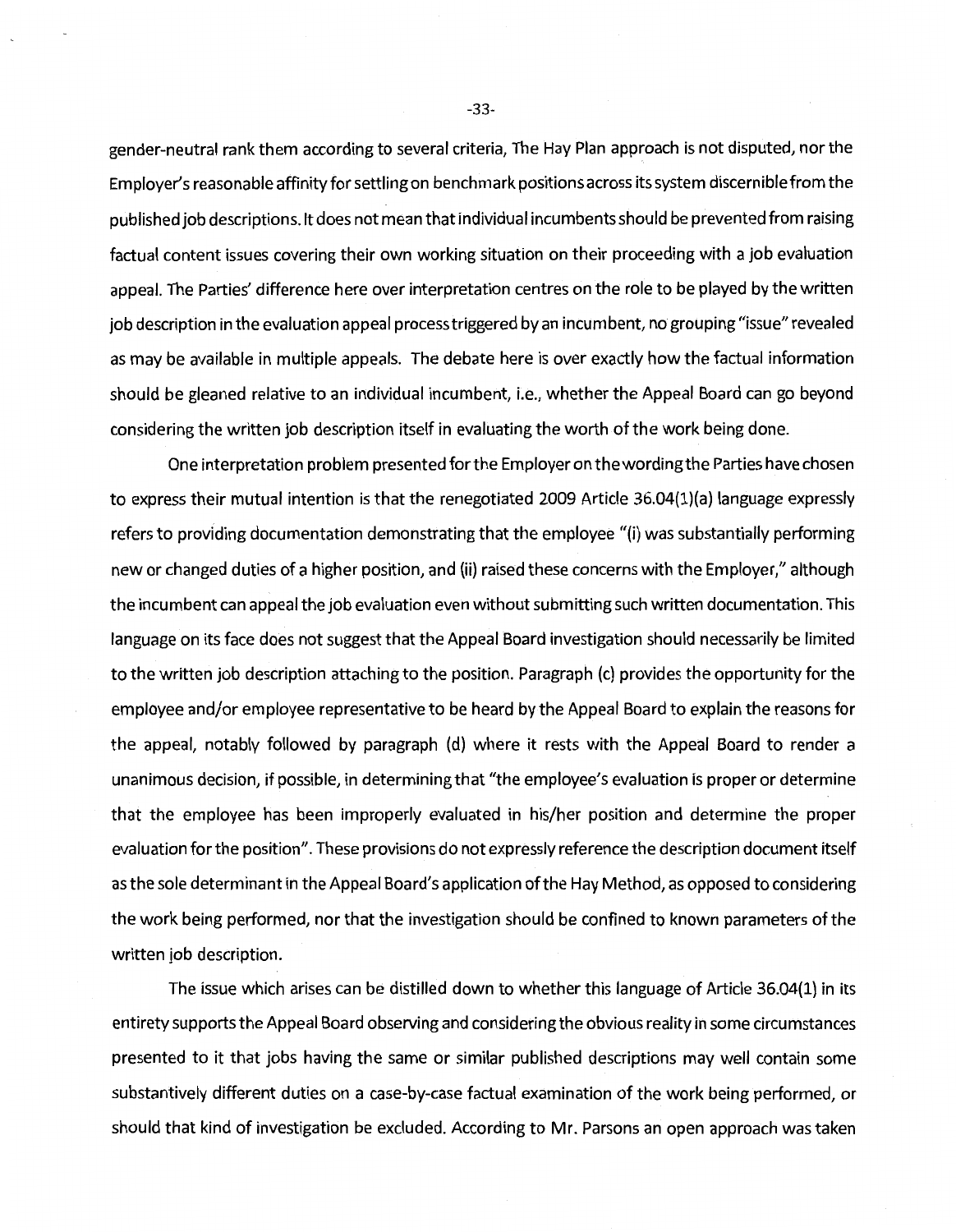historically to review and evaluate the work being done. It would raise the type of fact-based differences needing to be resolved on an individual case basis which would directly reflect on the four stated assessable areas which the Employer analysts would have needed to consider under the Hay Method of scoring-know-how, problem-solving, accountability, and working conditions, had such facts both existed and were known at the time of the initial evaluation relative to the job description. At the same time, one might observe, it is not an unknown occurrence that an incumbent's regularly instructed duties under a published job description could change over time, even transition into something quite different in one or more fundamental ways not tied to his or her individual performance, skills or work ethic, but rather centering on the evolving nature and requirements of the job itself. In such a situation, I suspect, it is not sufficient for the Employer to solely rely on the Article 34 in its requiring that an employee be provided with a complete and current statement of duties and responsibilities of his/her position, thereby presumably giving rise to the possibility of a grievance being filed. The significance of the Article 36.04 evaluation appeal process as an exclusive avenue for employee redress has been remarked upon by Arbitrator Ponak in his 2013 award between these same parties and is taken to have some instructive value favouring the Union's position. He does not see there to be an Article 34 grievance alternative to the Article 36 process available to the individual incumbent, unless there has been a procedural misstep in its application by the Employer.

It is observed that Article 36.04 contains no express requirement for the Appeal Board to ignore evaluating the scope of an incumbent's regularly instructed duties, a factual assessment, where they may not be adequately described in the job description. Its critical role, realistically, is to determine whether the employee was properly evaluated in his/her position, i.e., properly credited for the work being done, and where that is shown not to be the case, do to its own Hay Method evaluation. Its concern at the point of intervention is not with benchmarking the work for the benefit of other positions. An incumbent's individual appeal process is a different issue than the employee or Union seeking to change the written job description itself, which might apply to numerous employees on a benchmarking basis, or somehow wanting to have it rewritten by the Appeal Board which this language does not permit. That eventual possibility falls within the Employer's authority, but noting that under paragraph (e) a unanimous decision of the Appeal Board is binding "until such time as the employee has been promoted, transferred or the job description is changed by the Employer and has been re-evaluated".

-34-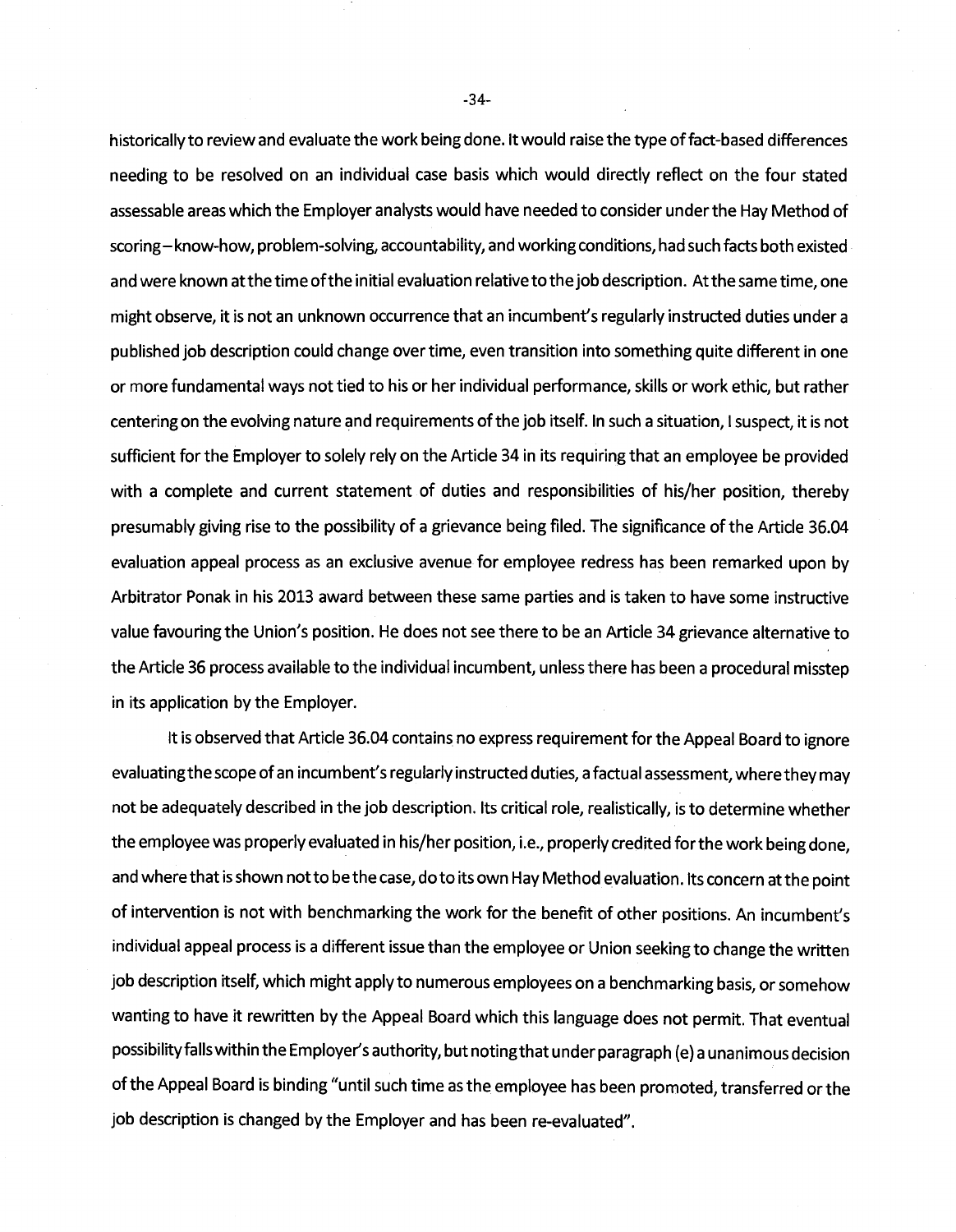lnterestingly, the language of 36.04, concerningindividuallyfiled job evaluation appeals, does not expressly require that all individual appellants with the same job description must be taken as doing the same work and need to be evaluated identically, or that benchmarking in such a situation is required in determining the job facts pertaining to an individual incumbent. It is no stretch to acknowledge a reality of working life that individuals having essentially the same job description may well have some substantial differences in their regularly assigned duties which in some cases can only be discerned through a case-bycase assessment process and, one would expect, could affect the Hay Method scoring on an individual case basis where a person is shown to be matched to the wrong group, or working at the wrong level within the group, or that the system has somehow allocated wrong factors to be considered relative to that person, keeping in mind the duties actually being performed by the incumbent as determined through a factual analysis.

I accept that the express Article 36.04 language cannot be ignored, nor the impact of the Ponak award concerning the significance of Article 36.03 discussions and Article 36.04 appeals being the exclusive path for resolving individually triggered disputes over the results of a job evaluation. This contractual description of the process is what I have to accept on the wording of Article 36.04, governs the job evaluation appeal process and envisages an assessment of the job being worked on an individual case basis at least where grouping appeals presents no issue.

The description of past practice provided in testimony tells us that there was a functioning appeal process ongoing within that same frame of reference well prior to the 2009 contract negotiations further codifying it through the current wording of Article 36.04(1)(a). While this matter need not be decided on the basis of past practice, it is certainly consistent with the Union's understanding of the language. I do not find that the Employer's view of the contract negotiations changes the process which had unfolded and been followed over several years by the Appeal Board, Mr. Parle and Mr. Parsons beingthe only two witnesses with Appeal Board member experience who testified. The bargaining notes presented in testimony do not suggest that the Parties were necessarily agreed on the Employer's current view of the appeal process that Article 36.04(1)(a) was only referring to a retroactive application of any written job position confined change to be determined by the Appeal Board in conjunction with Article 24.11(1)(c), and did not have any other impact on the evaluation process to be followed, or somehow changed the longstanding process as managed at the Appeal Board level.

-35-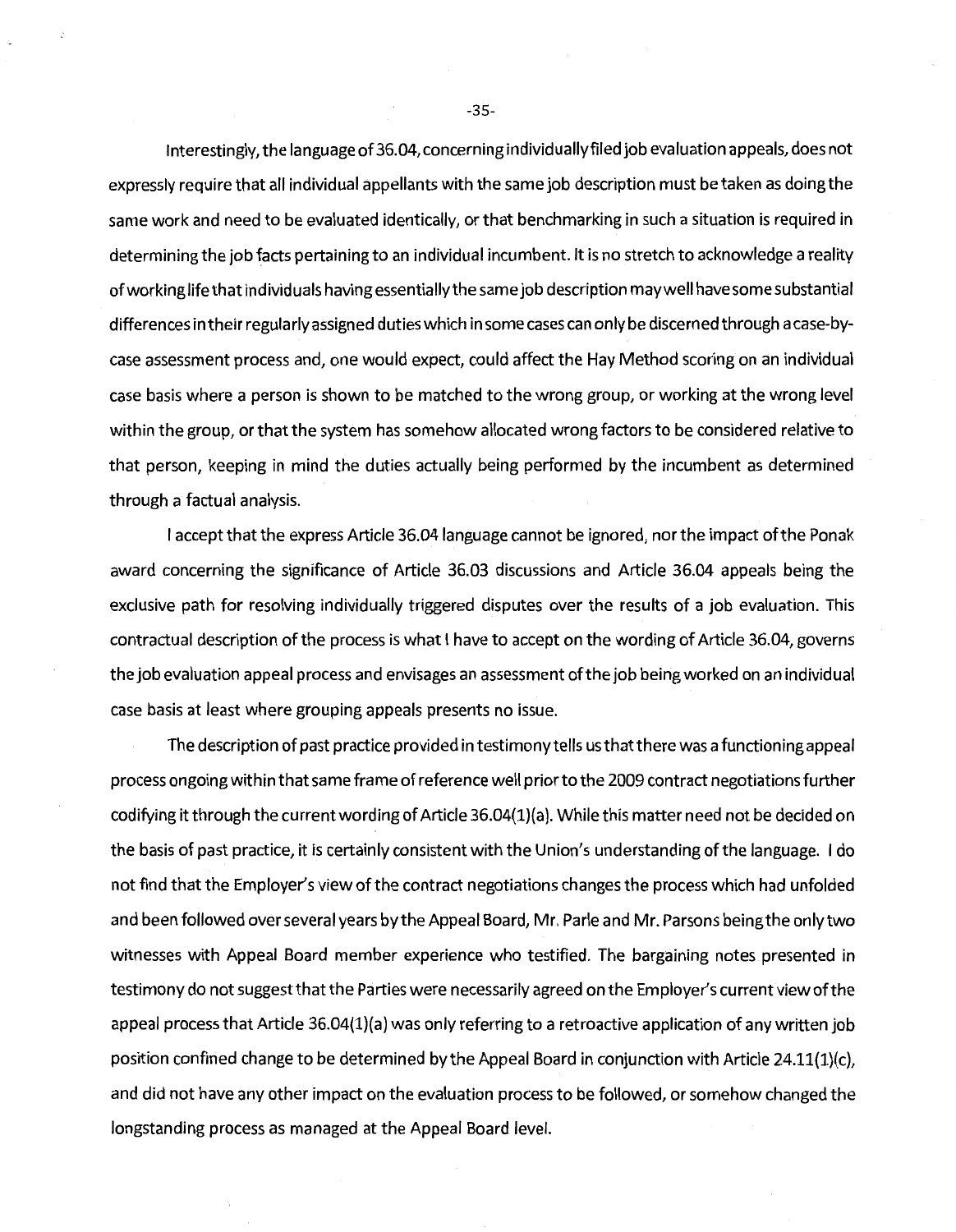My reading of these provisions does not support the Employer's proposition that the assessment should exclude pertinent fact-based information concerning the job being worked on an individual case basis which may or may not show substantial performance of new or changed duties of a higher position and what that could mean to providing a new points' evaluation of the incumbent's job. One might observe that were it not for the retroactivity specifically provided by Article 24.11(1)(c) an argument could be made that the Appeal Board should consider only the employee's duties at the time the review was held, although apparently that approach would not be in line with past practice. It is always best to detail the retroactivity aspect which I accept is how Article 24.11(1)(c) applies. It does not address the factual range of the review itself. The 2009 negotiated language is a helpful addition to ensure that documentation showing one's performance in new or change duties from what one was expected to be performing under the existing job description should be considered, and the possibility of having retroactivity on that basis is significant.

Certainly, the published job description is a foundational document in any organization, setting out the assigned duties and responsibilities of the job, the organizational placement of a person in a described position, giving rise to an assigned title and pay grade. It will not always set out every conceivable duty that an employee might ultimately be expected to perform during the workday, although it should include the recurring major duties and responsibilities, nor always accurately describe time and work divisions, required of the employee. But were the Appeal Board process not to concern itself with the duties being performed by an individual appellant incumbent, I suspect, the evaluation appeals process could prove unworkable, it coming down at that point to a need to find a representative candidate for the published job description as opposed to individualizing the investigation to the person doing the work and inviting a fact-driven examination into the duties actually being assigned. I do not see that the Parties for purposes of an incumbent triggered evaluation appeal process are talking about "position" in the sense of including all identically described job descriptions on a required benchmarking basis, despite the Employer's need to have benchmarks, but rather the appeal process contemplates a job evaluation to be done on an individualized case basis as affecting the employee incumbent launching the appeal. Perhaps a different approach is required where there are grouping of appeals permissible under the MOA, but I do not see that to be the issue here. That possibility is not required by Article 36.04 which plainly references an employee believing that his or her position has been improperly evaluated

-36-

)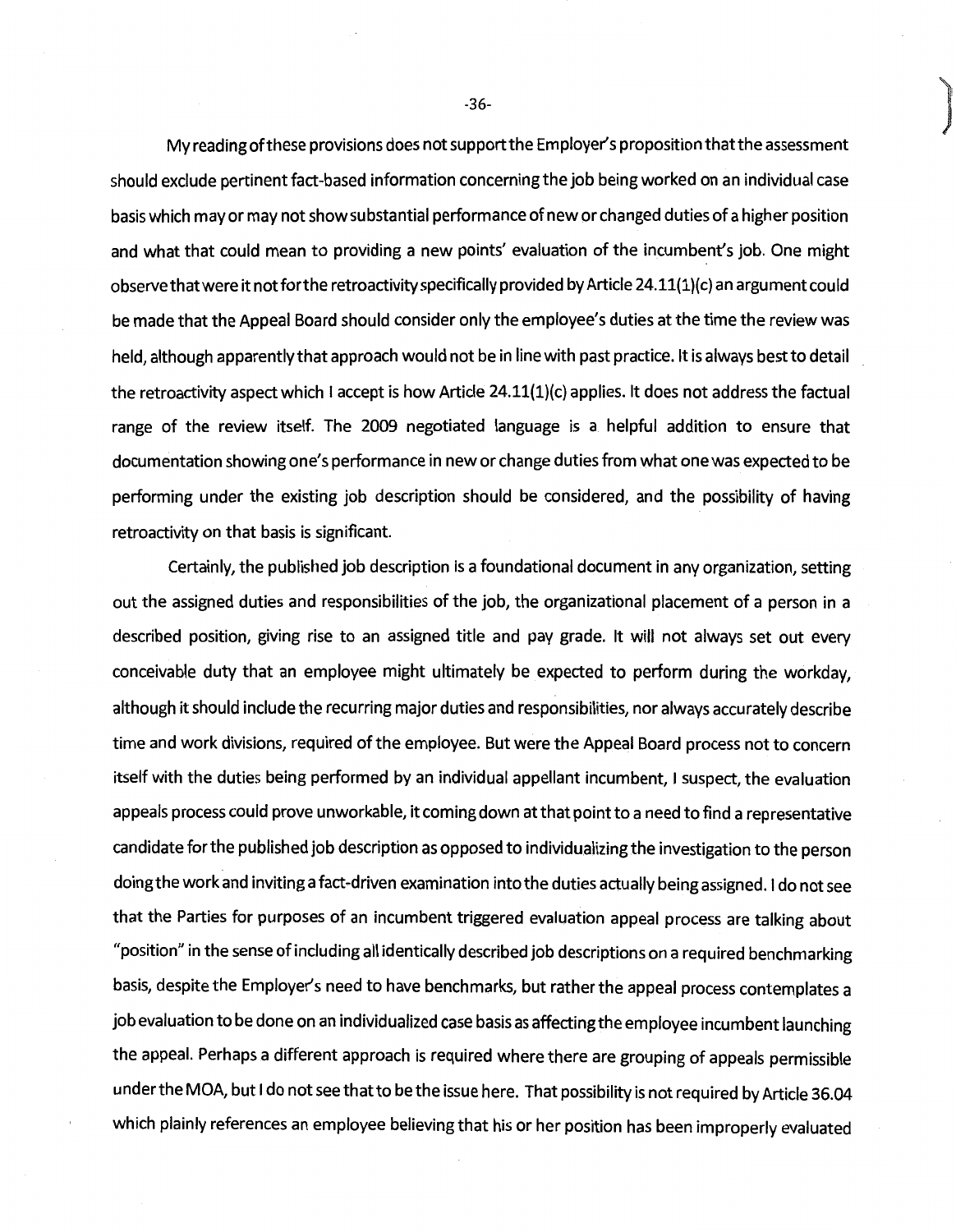and refers to employee in the singular throughout its language.

I would add that to my way of thinking, there would be no adequate fairness in an evaluation appeal process which allows two individuals holding identical positions by reference to the written job position, one of whom (hypothetically speaking} spends 75% of his or her time travelling and working in remote conditions while the other spends only 25 % of his or her time working in such an environment, identically assessed under the Hay Method points' criteria by reference to only a published job description . which understates the travel requirements, thus the significance of Article 36.04. While it may be convenient for the Employer to have each individual job coming within a broadly scoped job description, including for benchmark purposes, which may involve numerous incumbents being assessed exactly the same for Hay Method conclusions, that approach on an individual appeal avoids the realityofincumbents working in widely varying conditions perhaps with quite different physical effort, environmental conditions, sensory demands or even mental demands, all being factors in considering one's working conditions, but not always adequately described in the formal position document. Thus the significance to the individual employee of the availability to an individual gender-neutral Hay Method assessment on appeal. Otherwise, why bother to have any individual investigation able to be launched under Article 36.04 by an incumbent concerned with his or her own factual situation and, one might ask, what would be the purpose for the next appellant in line working under the same published job description who has quite different factual description to present. In my view it is not a reasonable answer for the Employer to assert the person was working outside their job description.

It may be that some published job descriptions in every substantive way describe the functions associated with the job being worked, meaning that were an incumbent to invoke the job evaluation appeal process, it would be a matter of the Appeal Board deciding whether the incumbent was properly Hay Method assessed initially on the basis of the written job description itself and not ultimately needing to assess the situations outside that document following review of the information provided. However plainly that does not occur in all cases of job evaluation appeals with the real significance of the Article 36.04 language being its application in situations where the facts of the matter show that an individual was working substantially changed duties from those set out in the job description, needing to be considered by the Appeal Board on that basis. There has to be an employee avenue for that kind of investigation and it is not in grieving non-compliance with Article 34.

-37-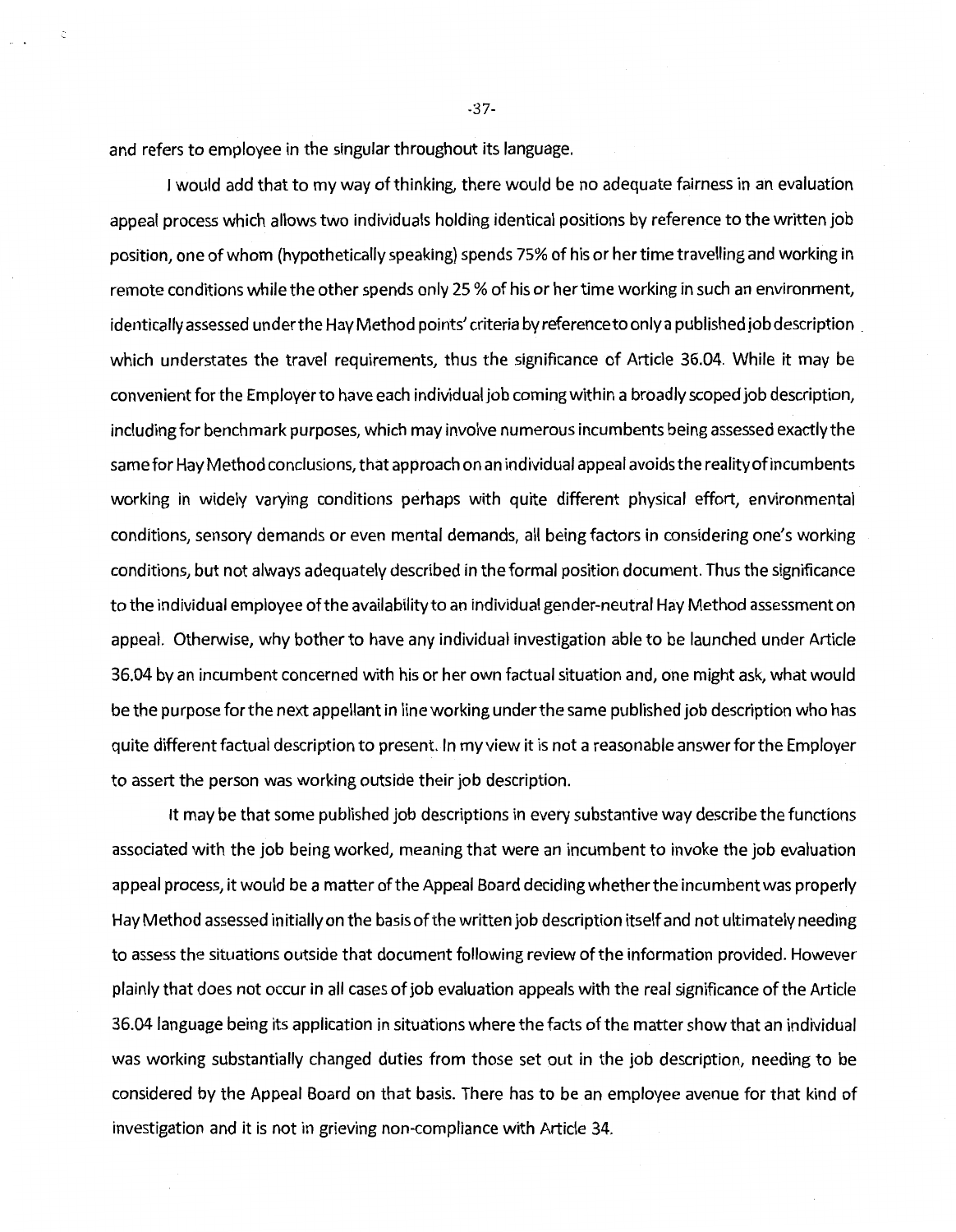Notably, the Ponak award accepts there to be an employee's individual channel for redress where the incumbent believes his or her position has been improperly evaluated is by reference to Article 36. As he succinctly put it at p. 14: "I conclude that the intention of the parties was to remove challenges to the results of a particular job evaluation from the grievance procedure and have such challenges exclusively governed by the procedures in Article 36.03, 36.04 36.05 ... " He went on to remark at p. 17 in dealing with the Article 36 process: "Job descriptions are the point of departure for a job evaluation and the analysis of job descriptions along with job duties are a central element in performing a job evaluation. Assessing whether there has been sufficient changes in a job description and job duties to warrant a different pay system point total is precisely the type of issue that lies at the heart of the Appeal Board and Review Board's mandate.". I agree with this statement, in concluding that the appeal process has to be particularized to the incumbent's individual working situation, as long as the investigation falls within the four corners of the Hay Method evaluation guideline, namely know-how whether cognitive, managerial or in the nature of human relations skills; problem-solving whether in the dimensions of the thinking environment or situational challenge; accountability whether freedom to act, impact on end results or magnitude; and working conditions consisting of an assessment of physical effort, environmental conditions, sensory demands and mental stress. These are the hallmarks of the Hay Method of job evaluations as applied to GNWT employees. The Employer is concerned about its benchmarking needs. The simple answer there, I suppose, is not to use an individual case situation, determined by the Appeal Board, for benchmarking purposes. We have in evidence that job evaluation appeals are in any event a relatively rare occurrence. Again, there is no issue presented here of grouping grievances which are the same or similar.

In all, this matter does not need to be decided on the basis of past practice, which nevertheless favours the Union's understanding of the Article 36.04 process, nor by reference to the evidence on negotiating history which does not demonstrate any mutual understanding taking the contract interpretation away from the language as written, but rather on the basis of my considering the entire context of Article 36.04. Its meaning can be taken from the clear wording the parties have used to express their mutual intention and is not altered by the existence of Article 24.ll(c) or Article 34. In my view the Article 36.04 appeal process is not about formally rewriting anyone's job description which is not a consideration under this language. It is about accepting that there is an appeal process in place which

-38-